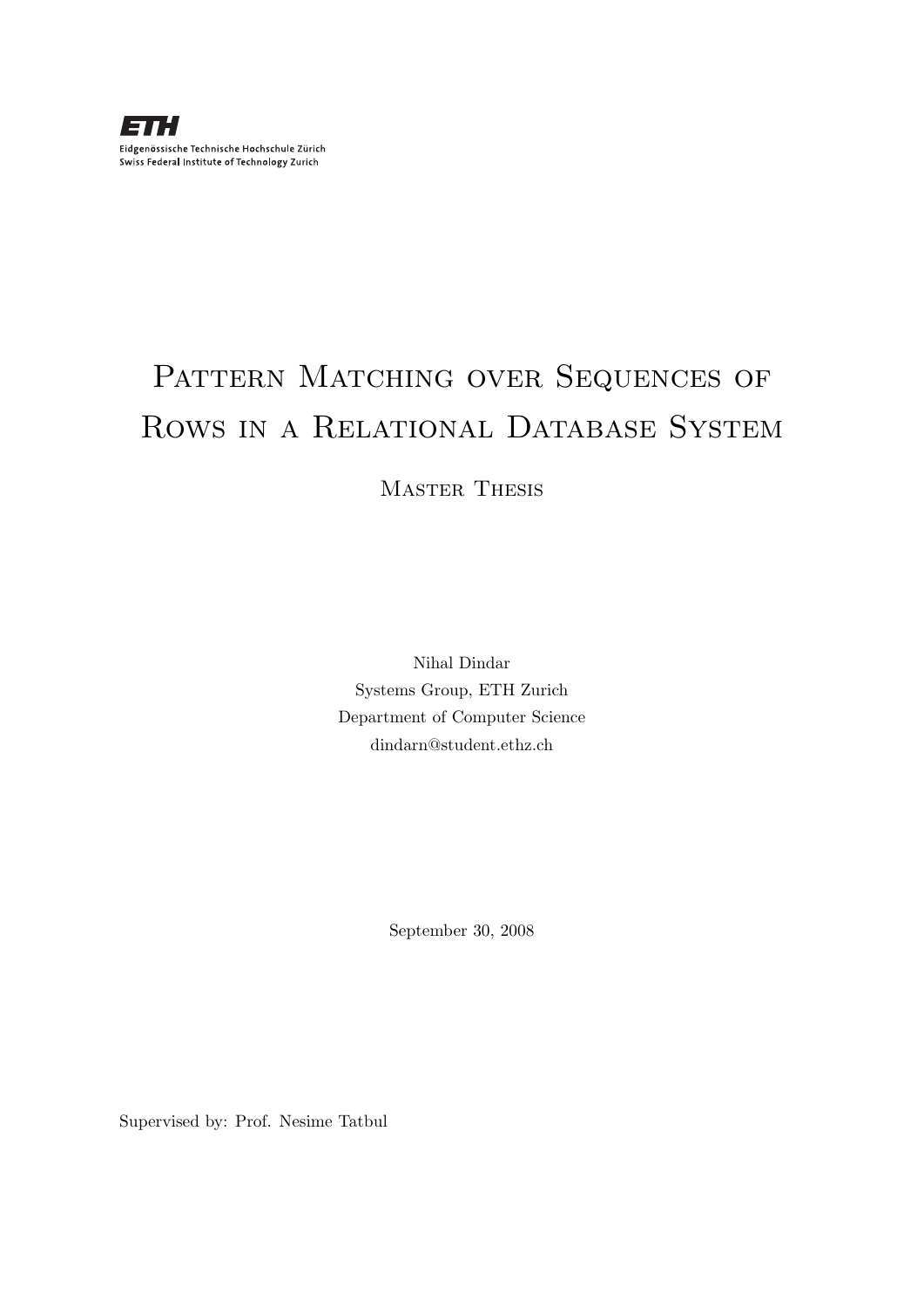#### Abstract

In Complex Event Processing (CEP) applications such as supply chain management and financial data analysis, the capability to match patterns over data sequences is increasingly becoming an important need. This not only involves finding event patterns of interest on live data streams but also requires a similar functionality over archived sequences of streams for historical analysis, verification, and correlation.

The goal of this thesis is to extend a relational database system with the capability to match patterns over contiguous sequences of rows stored in a database table. More specifically, we have implemented a major subset of the 2007 ANSI standard proposal on adding MATCH RECOGNIZE clause to standard SQL on top of the MySQL open-source database engine. We have done this in a way to leverage the existing MySQL architecture and processing model as much as possible, while at the same time carefully identifying the parts where brand new extensions were necessary. Thus, one of the main contributions of this thesis is that it clearly shows what it takes in general to add pattern matching capability to any relational database engine.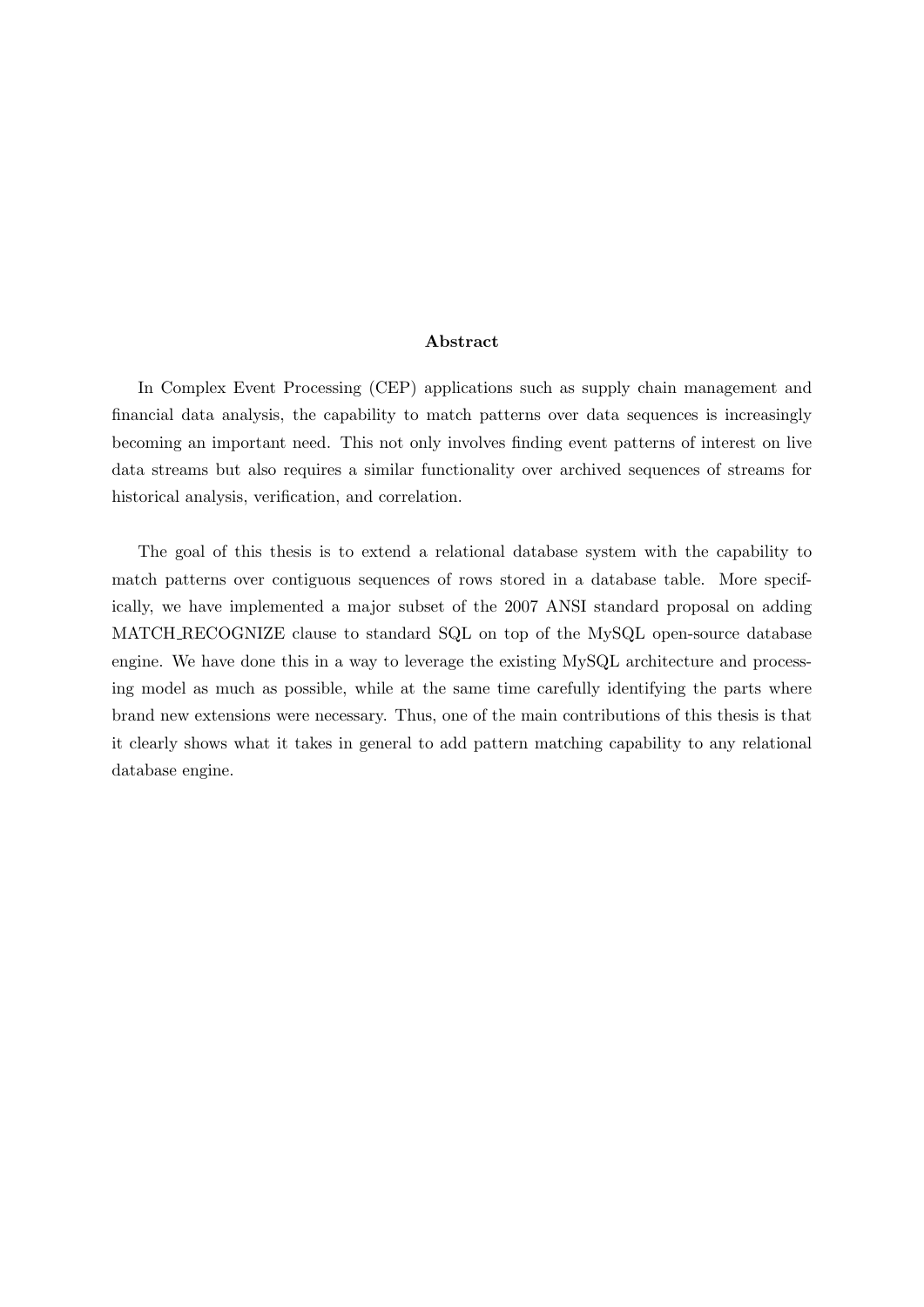# **Contents**

| 1        |     | Introduction<br>$\overline{5}$        |                |  |  |  |  |  |  |
|----------|-----|---------------------------------------|----------------|--|--|--|--|--|--|
|          | 1.1 |                                       | 5              |  |  |  |  |  |  |
|          | 1.2 | Thesis Contribution                   | $\overline{5}$ |  |  |  |  |  |  |
|          | 1.3 |                                       | 6              |  |  |  |  |  |  |
| $\bf{2}$ |     | <b>Related Work</b>                   | 7              |  |  |  |  |  |  |
|          | 2.1 |                                       | 7              |  |  |  |  |  |  |
|          | 2.2 |                                       | 8              |  |  |  |  |  |  |
| 3        |     | Language                              | 9              |  |  |  |  |  |  |
|          | 3.1 | 2007 ANSI Standard Proposal on Adding |                |  |  |  |  |  |  |
|          |     |                                       | 10             |  |  |  |  |  |  |
|          |     | 3.1.1                                 | 11             |  |  |  |  |  |  |
|          |     | 3.1.2                                 | 11             |  |  |  |  |  |  |
|          |     | 3.1.3<br>Pattern Definition           | 12             |  |  |  |  |  |  |
|          |     | 3.1.4                                 | 12             |  |  |  |  |  |  |
|          | 3.2 |                                       | 13             |  |  |  |  |  |  |
|          |     | 3.2.1                                 | 13             |  |  |  |  |  |  |
|          |     | 3.2.2                                 | 13             |  |  |  |  |  |  |
|          |     | 3.2.3<br>Pattern Definition           | 13             |  |  |  |  |  |  |
|          |     | 3.2.4                                 | 13             |  |  |  |  |  |  |
|          | 3.3 |                                       | 14             |  |  |  |  |  |  |
|          |     | 3.3.1<br>$SASE+$                      | 14             |  |  |  |  |  |  |
|          |     | 3.3.2<br>Cavuga                       | 16             |  |  |  |  |  |  |
| 4        |     | Implementation                        | 18             |  |  |  |  |  |  |
|          | 4.1 |                                       | 18             |  |  |  |  |  |  |
|          | 4.2 |                                       | 18             |  |  |  |  |  |  |
|          |     | 4.2.1                                 | 18             |  |  |  |  |  |  |
|          |     | 4.2.1.1                               | 18             |  |  |  |  |  |  |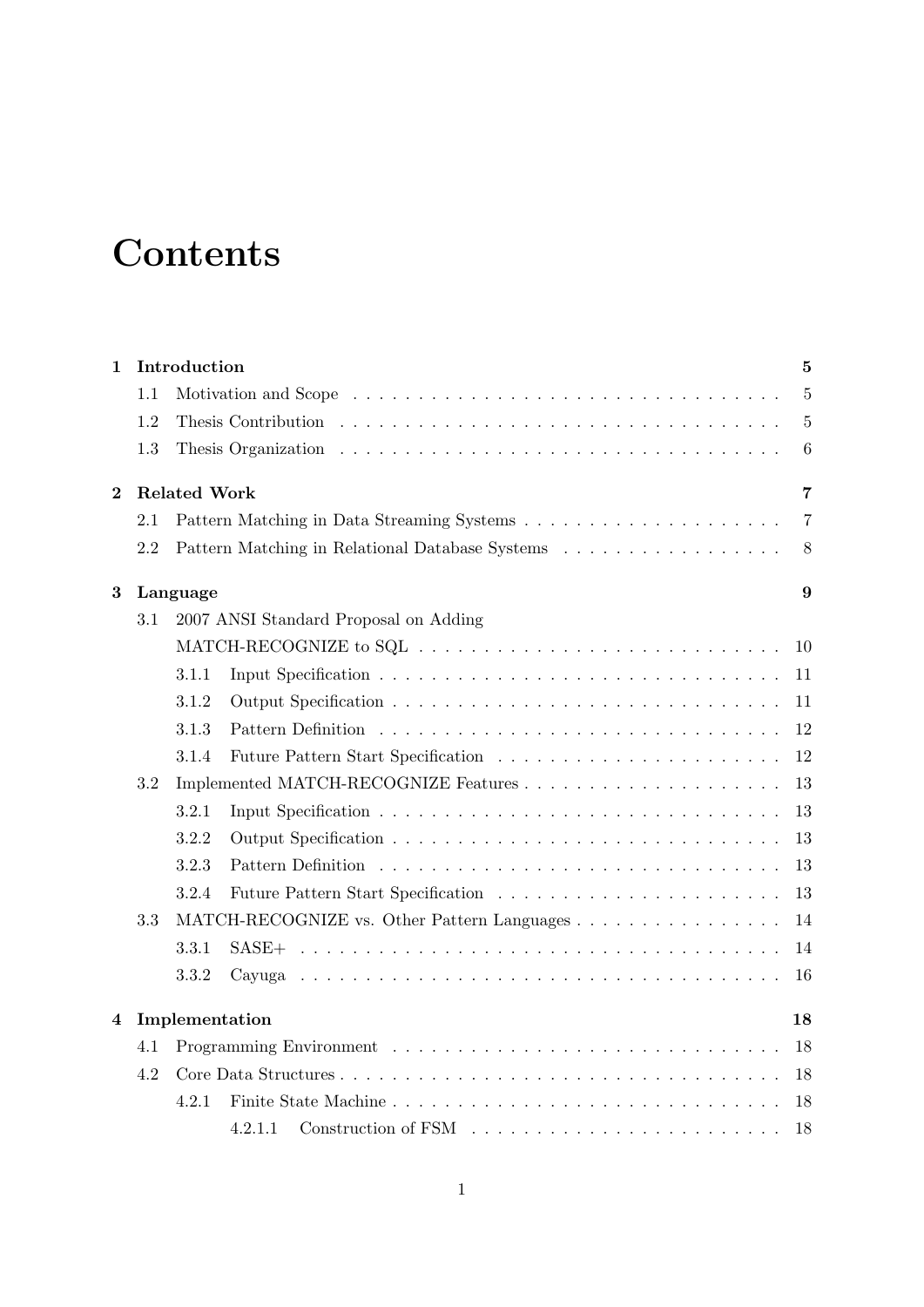|              |         |              | 4.2.1.2                                                                                                                 |     |
|--------------|---------|--------------|-------------------------------------------------------------------------------------------------------------------------|-----|
|              |         |              | 4.2.1.3                                                                                                                 |     |
|              |         | 4.2.2        |                                                                                                                         |     |
|              |         | 4.2.3        |                                                                                                                         |     |
|              | 4.3     | Use Case     |                                                                                                                         |     |
|              | 4.4     | Statistics   |                                                                                                                         |     |
| $\mathbf{5}$ |         | Architecture |                                                                                                                         | 34  |
|              | 5.1     |              |                                                                                                                         | 34  |
|              |         | 5.1.1        |                                                                                                                         | 36  |
|              | 5.2     |              |                                                                                                                         |     |
|              |         | 5.2.1        |                                                                                                                         | 37  |
|              |         | 5.2.2        |                                                                                                                         | 40  |
|              |         | 5.2.3        |                                                                                                                         | -40 |
|              |         |              | 5.2.3.1                                                                                                                 |     |
|              |         |              | $JOIN::Optimize() \dots \dots \dots \dots \dots \dots \dots \dots \dots \dots \dots \dots \dots \dots \dots$<br>5.2.3.2 |     |
|              |         |              | 5.2.3.3                                                                                                                 | 41  |
|              |         |              | 5.2.3.4                                                                                                                 |     |
|              | $5.3\,$ |              |                                                                                                                         |     |
| 6            |         |              | Conclusions & Future Work                                                                                               | 45  |
|              |         |              | A EBNF of MATCH_RECOGNIZE                                                                                               | 48  |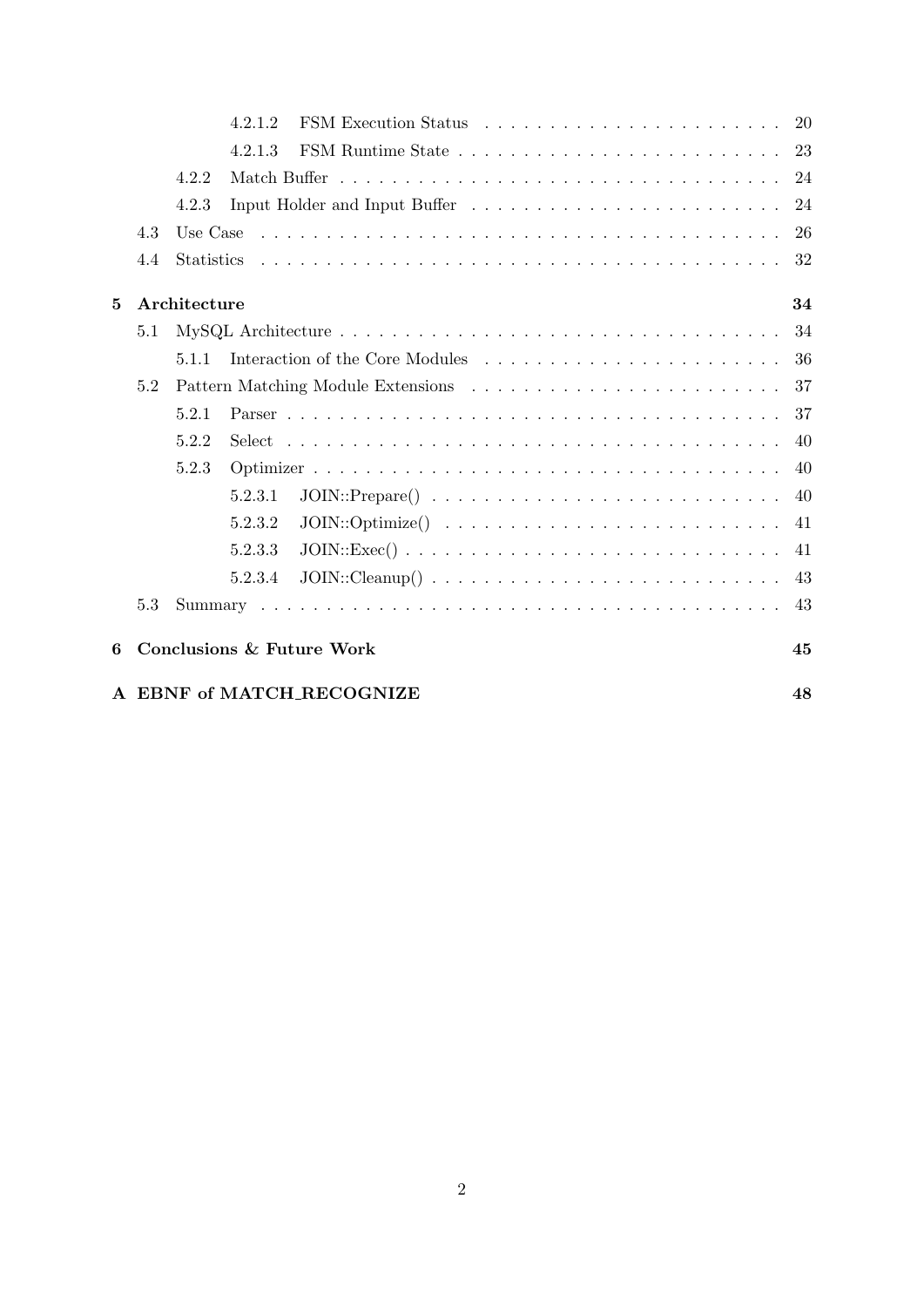# List of Figures

| 3.1 Comparison of MATCH_RECOGNIZE Functionalities with SASE+ and CEL 16 |  |
|-------------------------------------------------------------------------|--|
| 4.1 Class Diagram of MATCH-RECOGNIZE Implementation 26                  |  |
|                                                                         |  |
|                                                                         |  |
|                                                                         |  |
|                                                                         |  |
|                                                                         |  |
|                                                                         |  |
|                                                                         |  |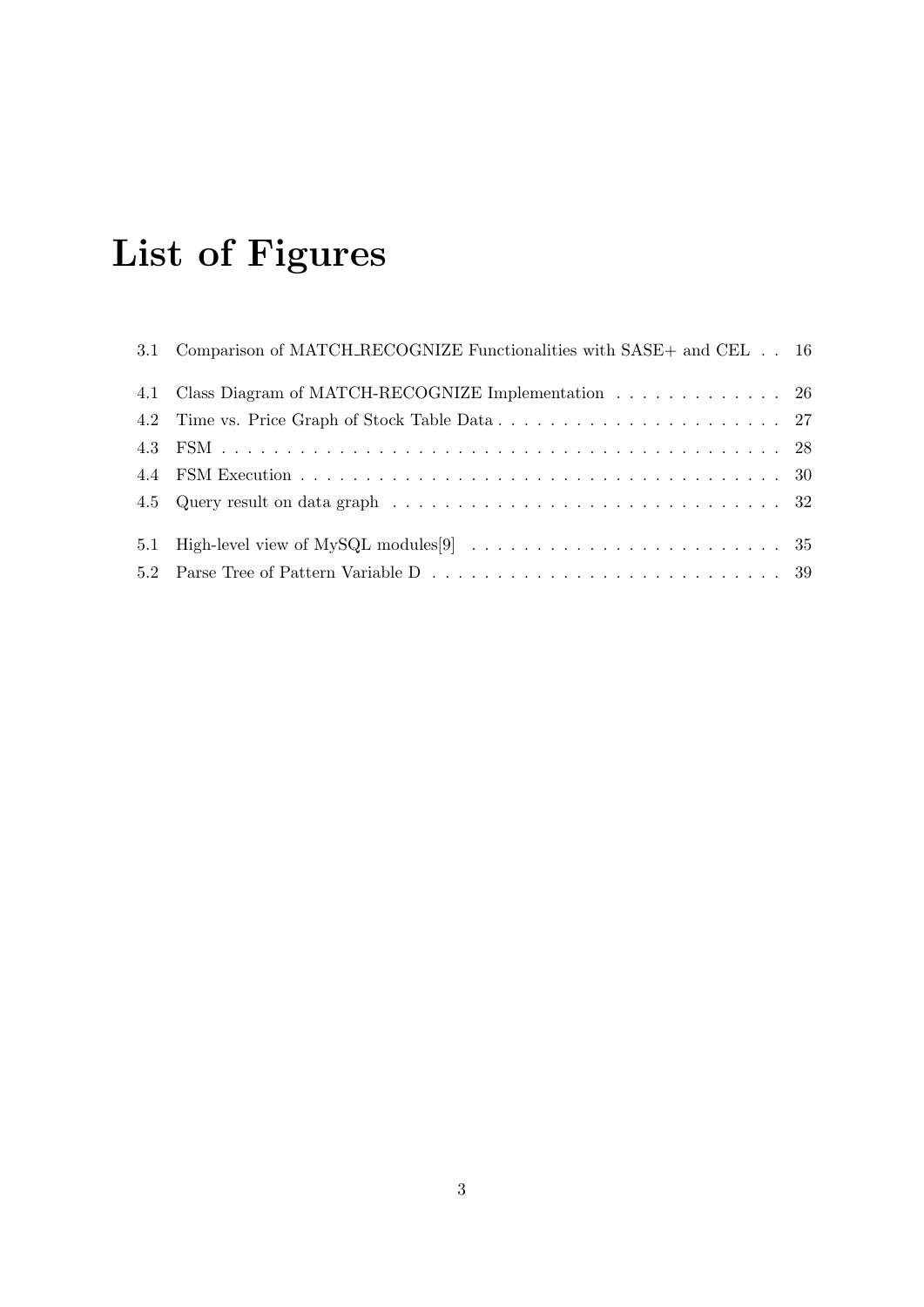# List of Tables

| 4.2 |                                                                                    |  |
|-----|------------------------------------------------------------------------------------|--|
| 4.3 |                                                                                    |  |
| 4.4 | Execution of the example query for matching mode ALL 22                            |  |
| 4.5 | Execution of the example query for matching mode INCREMENTAL $\dots \dots$ 23      |  |
| 4.6 | Execution of the example query for matching mode LOCAL MAXIMAL $\ldots$ 24         |  |
| 4.7 | Execution of the example query for matching mode MAXIMAL $\ldots \ldots \ldots$ 25 |  |
| 4.8 |                                                                                    |  |
|     |                                                                                    |  |
|     |                                                                                    |  |
|     |                                                                                    |  |
|     |                                                                                    |  |
| 5.1 | Summary of Pattern Matching Extensions on MySQL 44                                 |  |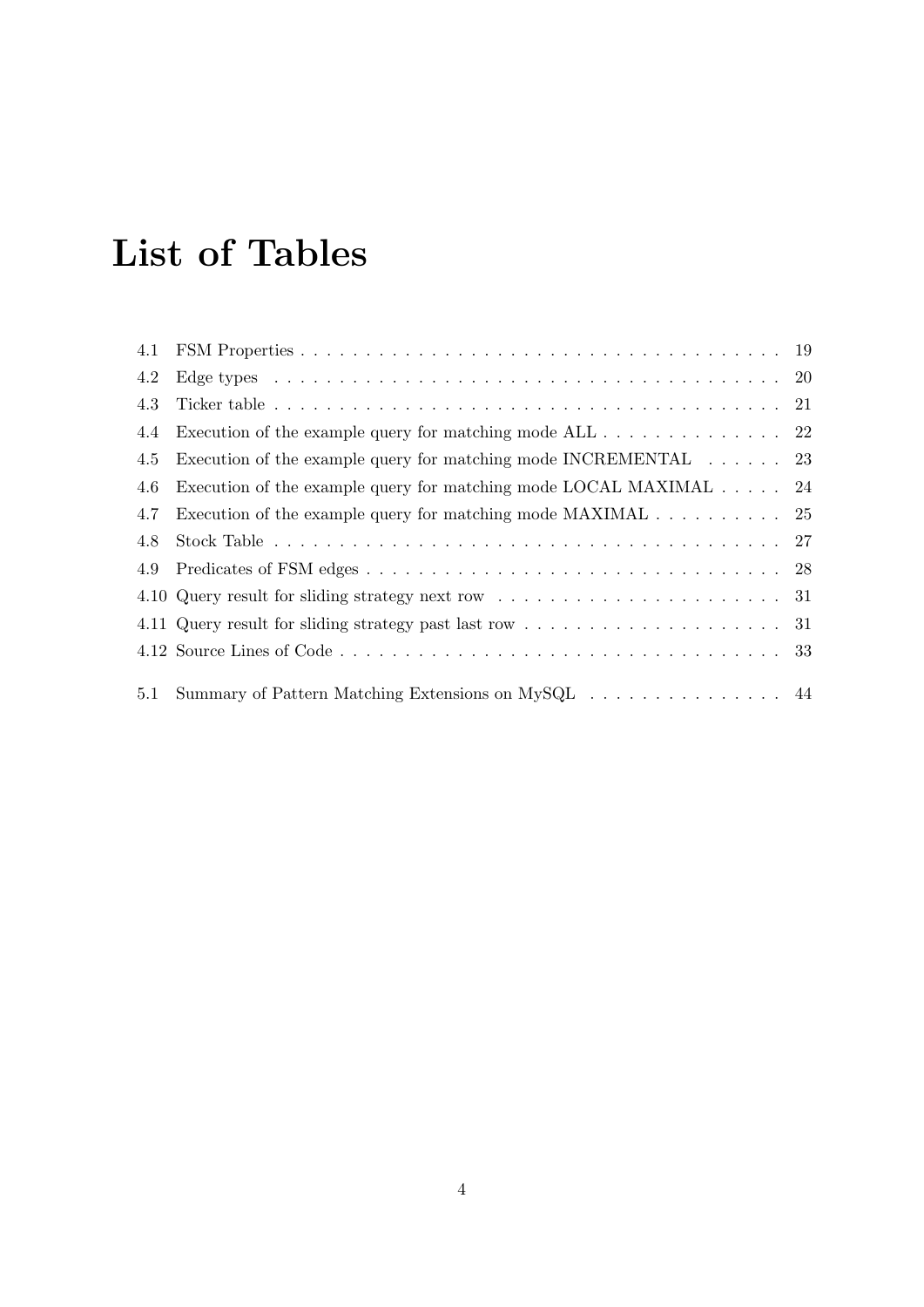## Chapter 1

## Introduction

### 1.1 Motivation and Scope

Finding patterns over sequences of data is essential to many applications, including analysis of stock market prices [11], RFID-based inventory management [14], health care systems [3], and sensor-based monitoring [4]. Most of these applications require some form of complex pattern analysis on the data. An example to a complex pattern is looking for price increase in a stock of a company followed by a price decrease which is at least 30 percent of the increase.

Pattern matching over sequences of rows is motivated by the high interest in finding patterns in Complex Event Processing (CEP) applications. Finding event patterns of interest is required on live data streams as well as over archived sequences of streams for historical analysis, verification, and correlation. Current SQL standard does not provide correlation among the rows natively. Therefore, extension of SQL is needed for pattern matching.

This master thesis aims to find patterns on contiguous sequences of rows in a database table. It is assumed that the table stores large sequences of time-ordered historical streams. We have added a novel functionality to an existing open-source relational database engine (MySQL). We have done this in a way to leverage the existing MySQL architecture and processing model as much as possible and at the same time, keeping our extensions as modular as possible. The pattern matching functionality currently works end-to-end, from accepting the query in SQL all the way until producing the match results. We have not yet implemented any optimizations, but we have identified potential sources of performance bottlenecks that we are planning to tackle as part of our future research.

### 1.2 Thesis Contribution

While design and optimization of query languages for pattern queries in database sequences were addressed by previous work [13], Finite State Automata(FSM) query model for relations was not suggested. Extensions to the relational database engine architecture are needed in order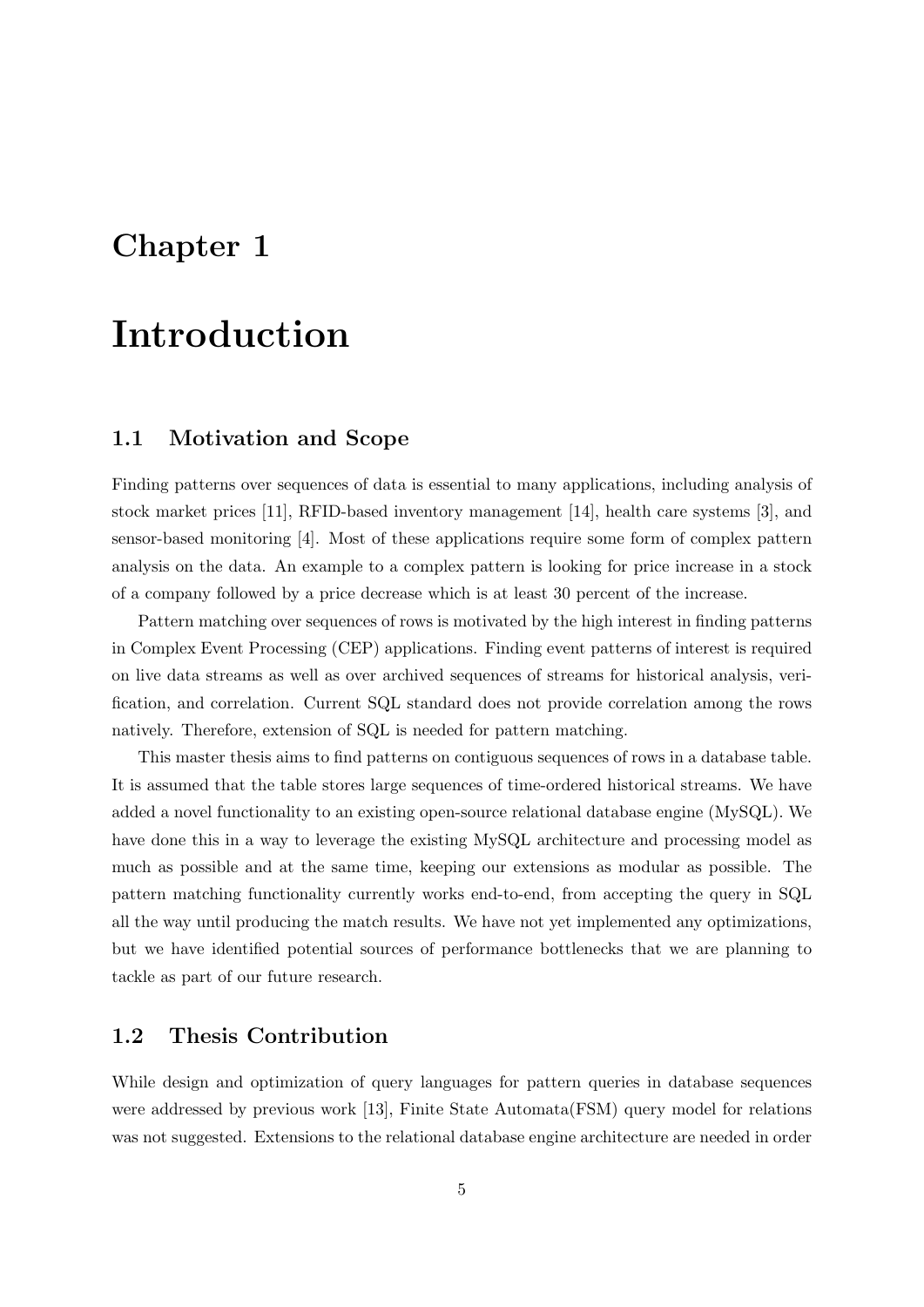to provide pattern matching functionality. On the other hand, efficient evaluation of pattern matching queries over streams has been a recent topic in the streaming community [5, 3], but the focus has mainly been on streams, which have different behaviour than stored relational tuples.

The main contribution of this thesis is that it clearly shows what it takes in general to add pattern matching capability to a relational database engine.

### 1.3 Thesis Organization

The remainder of this thesis is organized as follows:

- Chapter 2 reviews related work, including pattern matching in streaming and relational engines.
- Chapter 3 describes the language that we used for pattern matching.
- Chapter 4 provides implementation details.
- Chapter 5 presents our architecture extensions to MySQL.
- Finally, in Chapter 6, we conclude and indicate some possible future work.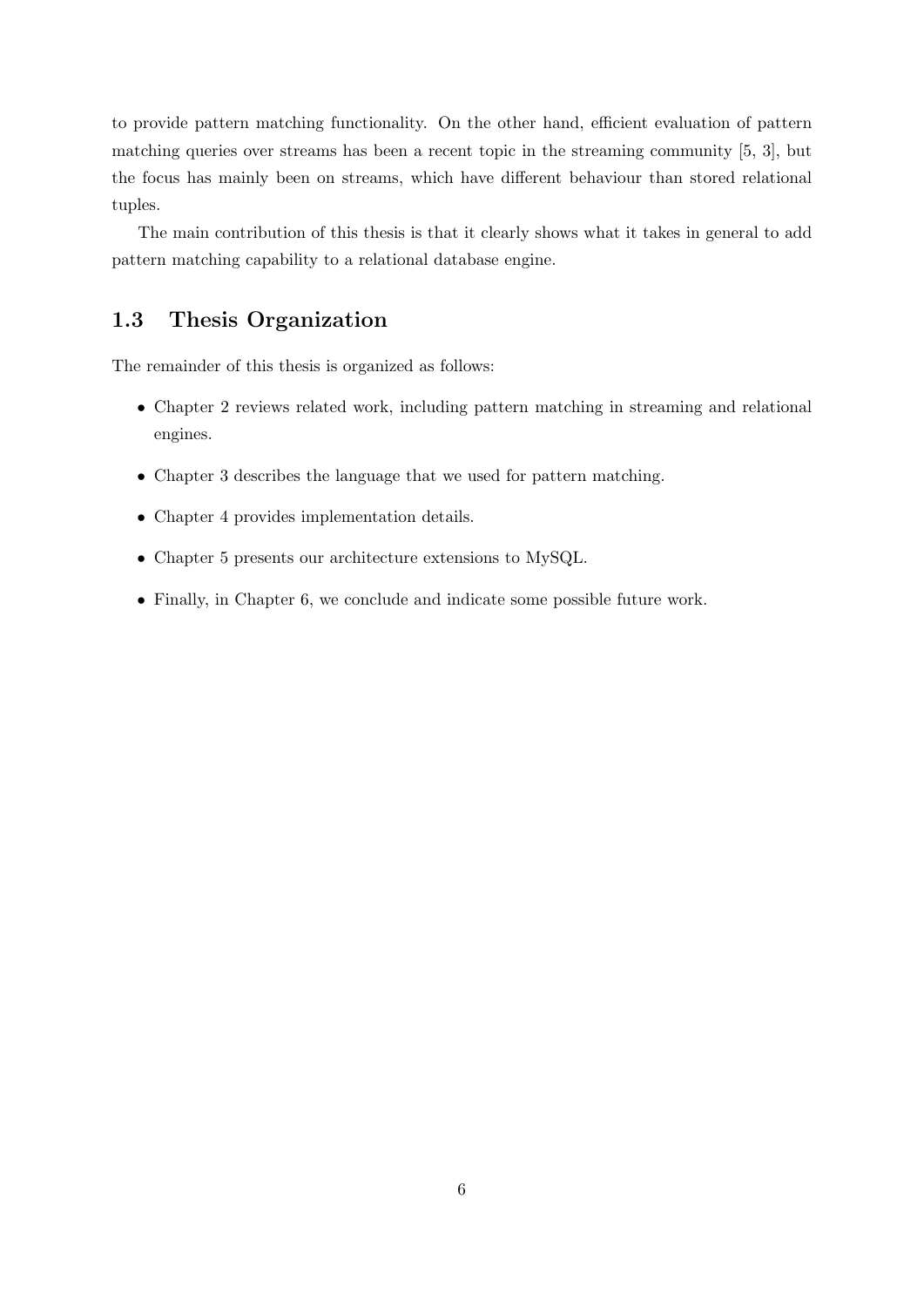## Chapter 2

## Related Work

There is some previous work about pattern matching. While some of these concentrate on language extensions needed for pattern queries, others also discuss about efficient evaluation model of pattern queries. The previous work falls into two broad classes:

### 2.1 Pattern Matching in Data Streaming Systems

Pattern matching ability over streams has become an interesting functionality both in research projects and commercial products. We will discuss two research projects, SASE+ and Cayuga, and a commercial product, Coral8.

SASE+ is a complex event language that supports Kleene closure over streams [7]. Different than the approach we used, SASE+ is an agile language and concentrates only on pattern matching on streaming data. In spite of these main differences, the evaluation model of pattern matching queries proposed by this work can be used in general [3]. A special NFA is used as evaluation model. We followed part of the evaluation model of SASE+ in this thesis. Different than SASE+, we performed the integration of the evaluation model to the existing relational engine MySQL.

Another system which supports pattern matching is Cayuga. Cayuga is a stateful pub/sub system based on nondeterministic finite state automata (NFA) for scalable event processing [6]. Cayuga uses SQL like language CEL (Cayuga Event Language) based on Cayuga Algebra [5] to express the queries [6]. Unlike SASE+, Cayuga merges all the FSM states in order to optimize the execution of multiple queries.

Coral8 is a commercial engine which provides Complex Event Processing and it is programmed via the Continuous Computation Language, CCL. CCL is based on SQL, but it also provides pattern matching with MATCHING clause [1]. With MATCHING clause, only the simple relation "followed by" can be modeled. There is no support for more complex event patterns that require regular expressions.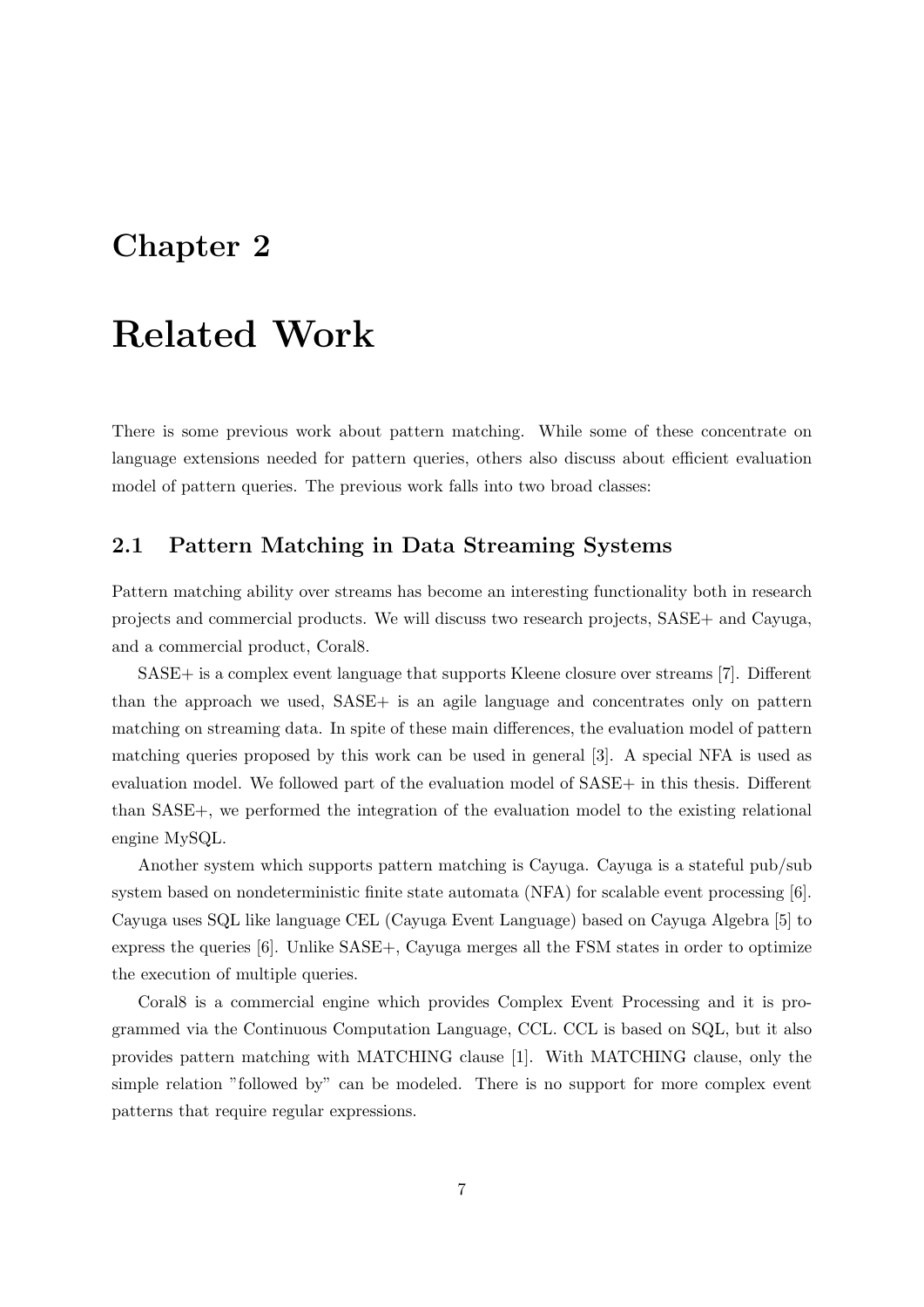### 2.2 Pattern Matching in Relational Database Systems

The 2007 ANSI standard proposal on adding MATCH-RECOGNIZE clause to standard SQL is the main related work we used in this thesis. This work proposes new SQL functionality for finding patterns in sequences of rows [8, 2]. We used parts of this language proposal in our work. The language issue is discussed in detail in Chapter 3. Although the proposal clearly defines the syntax and semantics for MATCH-RECOGNIZE, the evaluation model of pattern queries and how to extend that on a relational database are not provided.

Another main proposal about language extensions on SQL for pattern queries is SQL-TS (Simple Query Language for Time Series) [12]. SQL-TS is a construct for specifying complex sequential patterns. Unlike the standard language proposal, the evaluation model and optimization of the SQL-TS queries is also discussed [13]. Extension to the well-known text search algorithm by Knuth, Morris, and Pratt (KMP) is introduced in order to optimize SQL-TS queries. In the way it considers pattern queries as semantic window and modelling them as Finite State Machines, this thesis differs from the SQL-TS.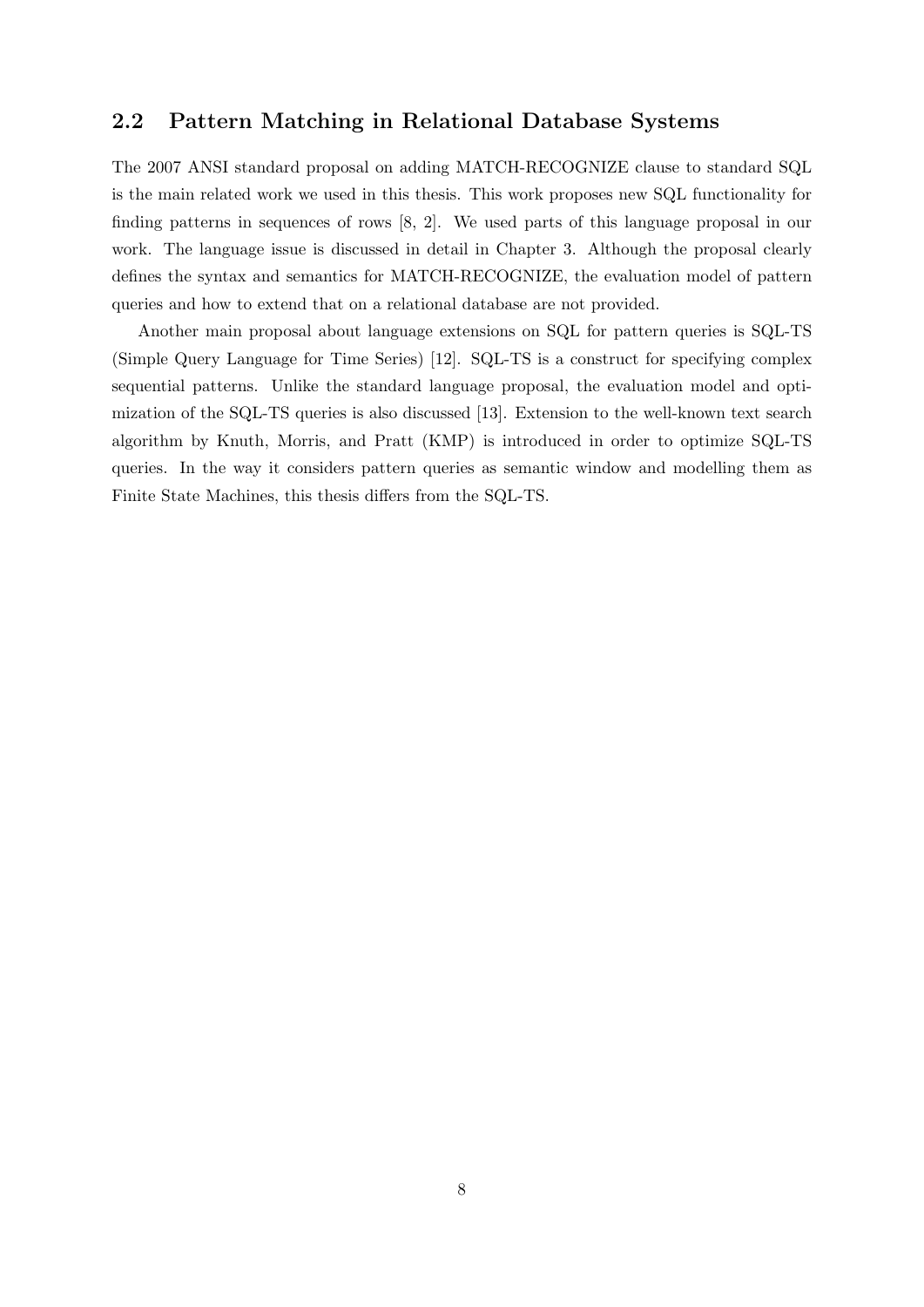## Chapter 3

## Language

In order to express and process patterns on sequences of data, support for regular expressions is needed. Existing SQL standard provides limited support for regular expressions with the LIKE clause. LIKE is used to look for string patterns in a row. The following query is an example for the LIKE clause. Given a table Customers(String FirstName, String LastName, String Email, String Phone):

SELECT \* FROM Customers WHERE Phone LIKE '416%'

The above query is looking for customer records whose phone numbers start with '416'. In another words, it seeks for the pattern within the context of a single column, Phone. Therefore, scope of the pattern is one row. For our purpose, it is needed to look for correlations among rows. This cannot be expressed with the LIKE clause and extensions to the SQL syntax are needed.

Language plays an important role in mapping user needs to system functionalities. It is clear that a good language should be both powerful enough to express the needs of the user properly as well as syntactically and semantically clear enough to avoid any ambiguity. By keeping this criteria in mind, we looked at major existing pattern matching languages [2, 6, 7] and we decided to follow the 2007 ANSI standard proposal on adding MATCH-RECOGNIZE clause to standard SQL [8, 2]. We implemented an essential subset of it in MySQL. Though this proposal has some missing functionalities, it is the most complete proposal. A detailed comparison of these languages can be found further in Section 3.3 of this chapter.

In the remainder of this chapter, we first present the proposed language standard and the major subset of this language that we currently support, and then provide a comparison of this language with several other alternatives.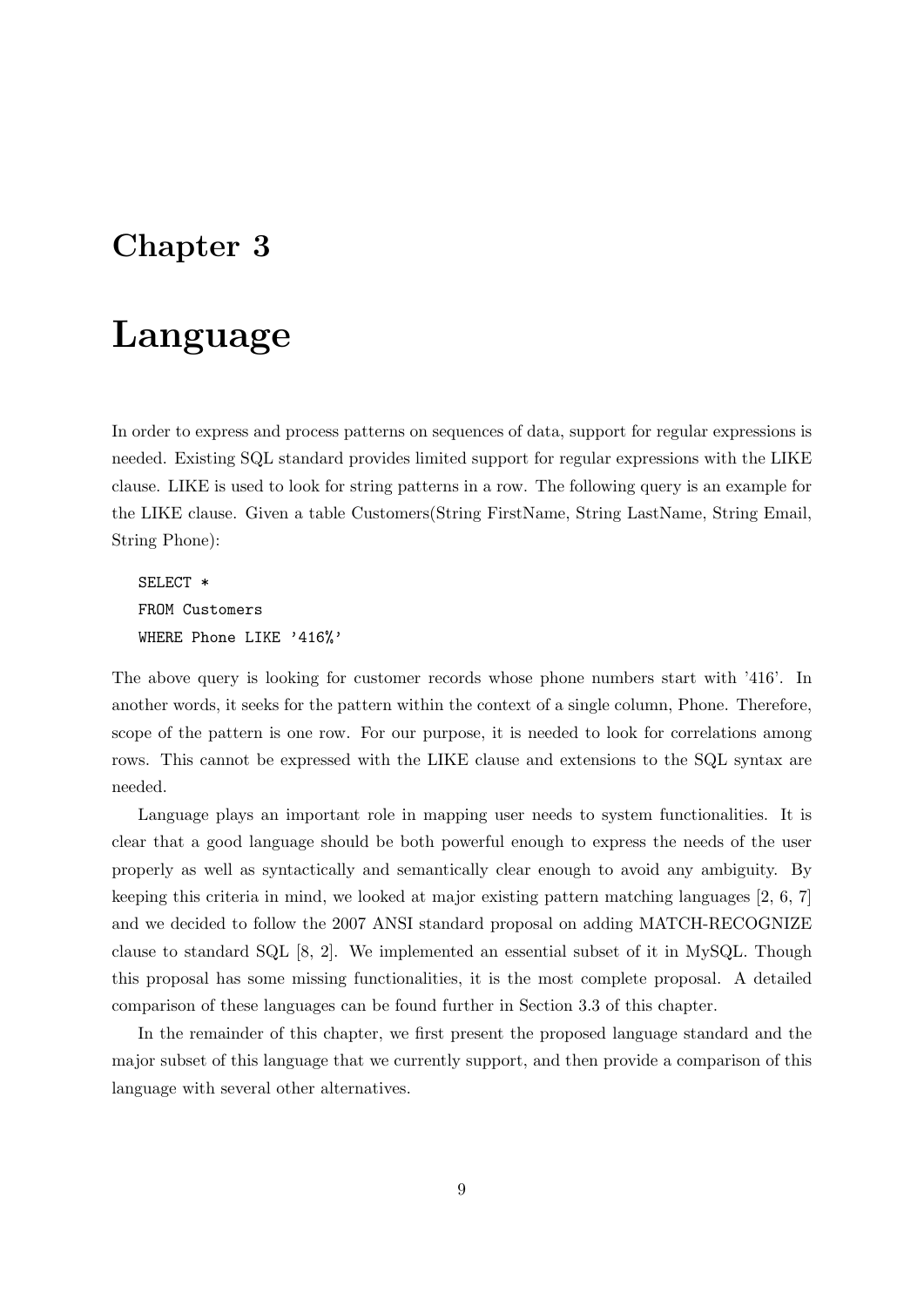## 3.1 2007 ANSI Standard Proposal on Adding MATCH-RECOGNIZE to SQL

2007 ANSI standard proposal on adding MATCH-RECOGNIZE clause to SQL [8, 2] proposes a new SQL functionality for finding patterns defined as regular expressions over sequences of rows. New pattern recognition clause, MATCH-RECOGNIZE is introduced which can be applied to tables. It uses the SELECT-FROM-WHERE structure of SQL and adds MATCH-RECOGNIZE to the FROM clause of the query. The syntax overview of the proposal is as follows:

```
SELECT <select-list>
FROM <table-name> MATCH_RECOGNIZE(
  PARTITION BY <field-name>
  ORDER BY <field-name>
  MEASURES <measure-list>
            MATCH_NUMBER
            CLASSIFIER
  ONE/ALL ROW PER MATCH
  MAXIMAL/INCREMENTAL MATCH
   AFTER MATCH SKIP TO NEXT ROW/PAST LAST ROW/...
  PATTERN (....)
      DEFINE <define-alphabets>
)
```
MATCH RECOGNIZE clause has four main sections: input specification, pattern definition, future pattern start specification, and output specification. Before explaining the details of the each section, let us illustrate the usage of language with an example.

Example: Let Stock(Symbol, Tstamp, Price) be an append-only table with three columns representing historical stock prices. We would like to detect the following pattern in price: a falling price, followed by a rise in price that goes higher than the price when the fall began.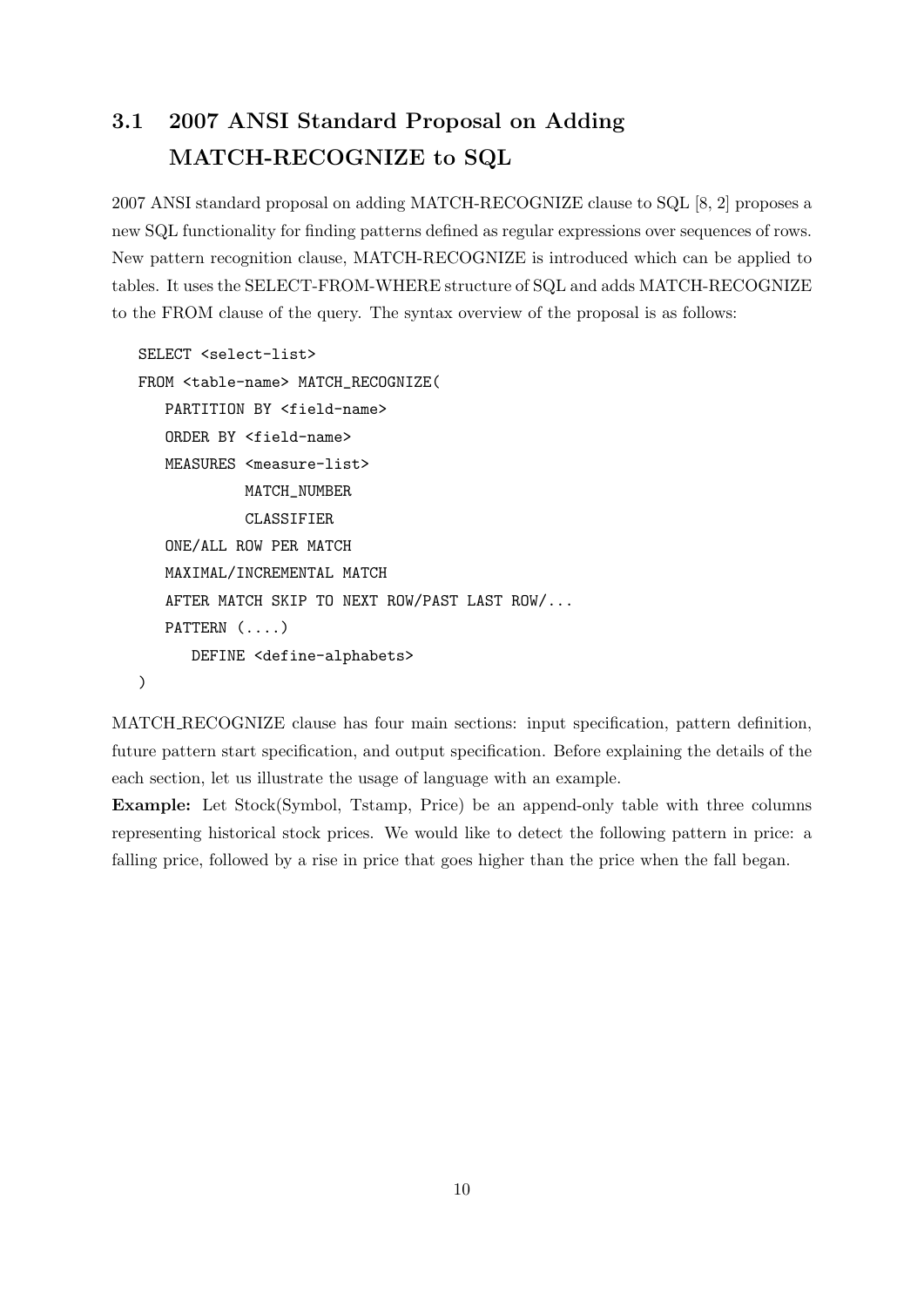```
SELECT a_symbol, a_price, d_price, match_no
FROM Stock MATCH RECOGNIZE (
  PARTITION BY Symbol
  MEASURES A.Symbol AS a_symbol,
            A.Price AS a_price,
            D.Price AS d_price,
            MATCH_NUMBER AS match_no
   ALL ROWS PER MATCH
   AFTER MATCH SKIP TO NEXT ROW
  MAXIMAL MATCH
  PATTERN (A B+ C* D)
      DEFINE /* A defaults to True, matches any row */
             B AS (B.Price <= PREV(B.Price))
             C AS (C.Price > PREV(C.Price) AND C.Price <= A.Price)
             D AS (D.Price > PREV(D.Price) AND D.Price > A.Price)
)
```
#### 3.1.1 Input Specification

Input specification is the part where user can specify the operations on input data on which patterns will be searched. It provides two optional clauses: PARTITION BY and ORDER BY. With ORDER BY clause, user can specify whether the table needs to be ordered by a given set of columns before the pattern search. Actually, the query runs on sequences of rows, which means there is an inherent order in input data. This clause allows to explicitly define that order according to certain fields. The second option, PARTITION BY is used to partition the table according to a given set of columns name.

#### 3.1.2 Output Specification

Output specification is the part where the format and number of the exported columns of the matched pattern are defined. Regarding to the number of result rows, either all the rows of each pattern (with ALL ROW PER MATCH option) or a summary of each pattern (by using ONE ROW PER MATCH option) can be displayed. In the case of ONE ROW PER MATCH option, the summary of the match has to be defined as part of the MEASURE clause by using aggregation functions on variables. MEASURE clause is the place where the format of the output is defined by using the projection and aggregation over variables similar to SELECT clause. Unlike SELECT clause, there are two special result columns which can be defined as part of the MEASURE clause: MATCH NUMBER and CLASSIFIER. With the MATCH NUMBER feature, user can declare an exact numerical result column to get the sequential number of the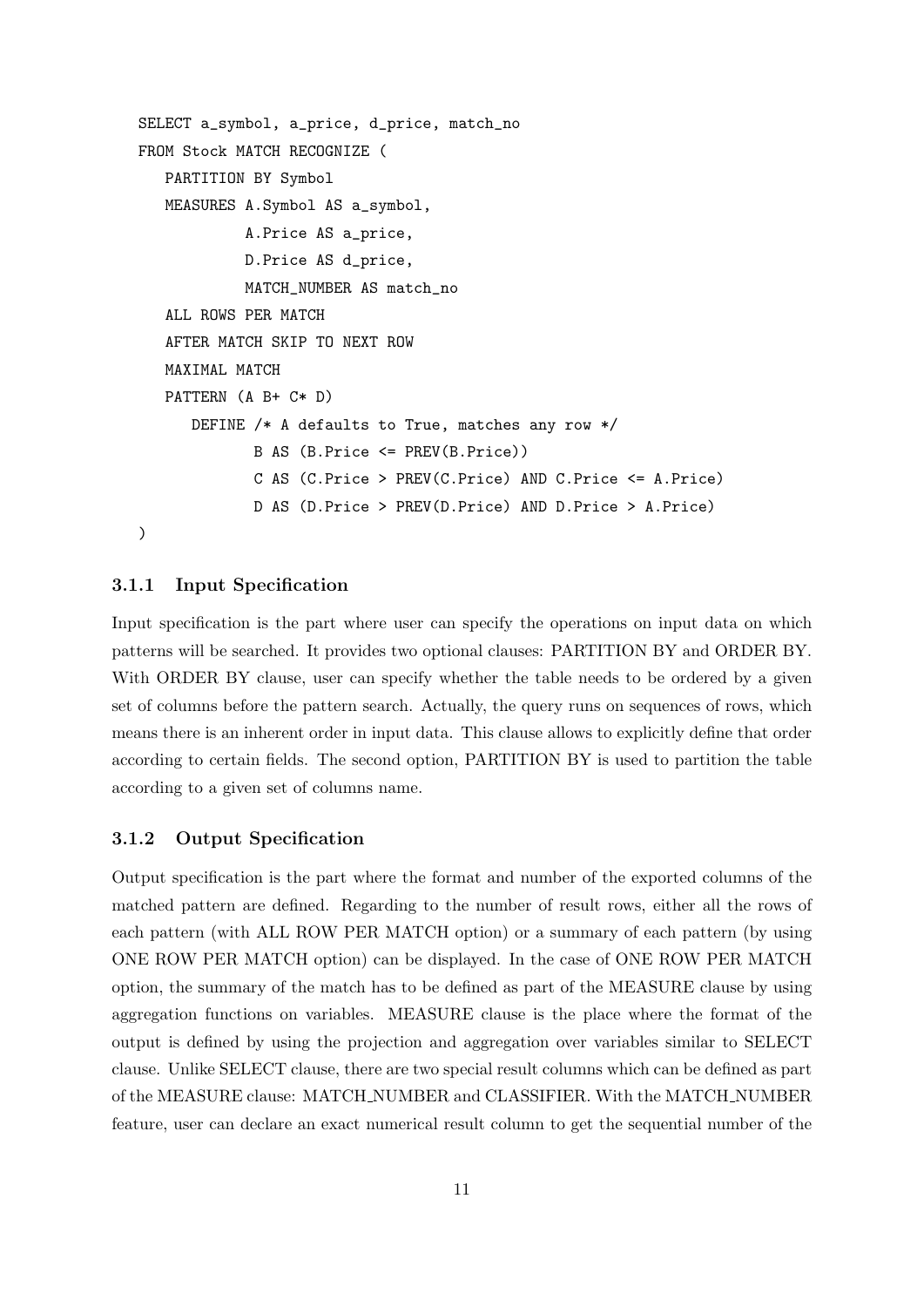match. Furthermore, CLASSIFIER allows user to declare a string result column which displays the corresponding variable name in the PATTERN that the row is matched. CLASSIFIER can only be used with the ALL ROW PER MATCH feature.

#### 3.1.3 Pattern Definition

This part has two main functionalities: definition of the pattern as regular expression and specification of the match mode.

PATTERN component is used to specify the regular expression. Variable names are used in the regular expression, each one corresponding to zero, one, or many rows based on given operator. Some of the operators supported in the PATTERN component are: \* (0 or more rows), + (1 or more rows), ? (0 or 1 row). For the example query above, A means exactly one row, B means 1 or many rows, C means 0 or more rows, and D means again exactly one row. Therefore, for this example a match contains at least three rows. DEFINE clause is used to attach predicates on these rows in order to specify the correlation between the rows. In addition to the traditional predicate expressions, DEFINE part introduces new operators to correlate the rows: PREV, FIRST, LAST, aggregation, and field access of a match. PREV is used to compare a column of a match with the column of the match before itself. FIRST & LAST are used to access the first and the last row of the groups of rows matching group variables like A\*. In addition to these, aggregation operators on group variables can be used like AVG(A.Price) where A is a group variable. Finally, it is also possible to access columns of the matched rows like  $D.P$ rice  $> A.P$ rice.

Match mode is also specified in the pattern definition part of the MATCH-RECOGNIZE clause. User can specify whether she/he is interested in the longest sequence of matches by specifying MAXIMAL MATCH, or matches evaluated incrementally row by row by specifying the INCREMENTAL MATCH [2]. In addition to the MAXIMAL and INCREMENTAL match modes, there is also one internal match mode: ALL MATCH. ALL MATCH is the base of the both INCREMENTAL and MAXIMAL matches and reports all possible matches, but according to the original proposal it is not part of the syntax. Therefore, user can not specify the ALL MATCH mode in the MATCH-RECOGNIZE clause.

#### 3.1.4 Future Pattern Start Specification

Future pattern start specification specifies the starting point of the next pattern search after a match is found. For example, in case of non-overlapping patterns are wanted, AFTER MATCH SKIP PAST LAST ROW should be specified, where pattern search starts with the row after the last row in the match. Another option is AFTER MATCH SKIP TO NEXT ROW, which starts to search for new pattern with the row after the first row of the previous match. Other than these two main methods, the starting point of the next match search can also be defined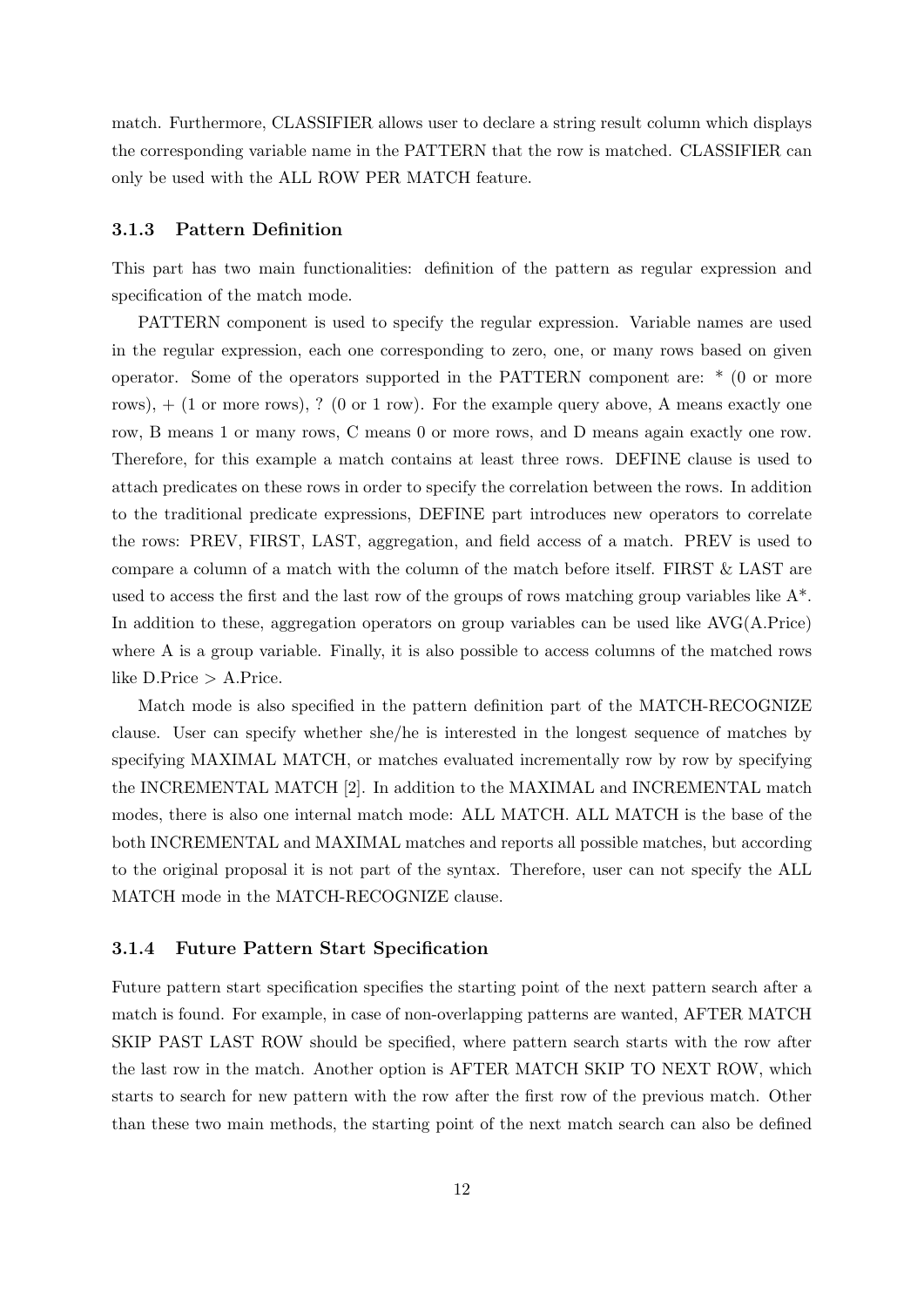by giving variable names like AFTER MATCH SKIP TO <variable name> [2].

### 3.2 Implemented MATCH-RECOGNIZE Features

In this thesis, we picked an essential subset of the MATCH-RECOGNIZE clause and implemented these features in MySQL. Next, these implemented functionalities in each part of the language are discussed.

### 3.2.1 Input Specification

We implemented neither ORDER BY nor PARTITION BY. Regarding to order, we made an assumption that our data is already ordered by time, since they are stream archive.

#### 3.2.2 Output Specification

We implemented CLASSIFIER and MATCH NUMBER clauses of MEASURE which are important to understand the relation between the result and the defined pattern. Match numbering is performed based on the order of the first row in a pattern. Furthermore, we implemented ALL ROWS PER MATCH.

#### 3.2.3 Pattern Definition

We implemented singleton variables and group variables  $(*, +)$  in the PATTERN clause. In the DEFINE clause, traditional predicates, correlation predicates, and the PREV operator are implemented. These are required to express meaningful queries. As matching mode, in addition to the all of the match modes provided by the standard proposal [2], we introduce a new matching mode: LOCALMAXIMAL. In our opinion, this new match mode is needed to be able to support semantic windows. In LOCALMAXIMAL match mode, the longest sequence of the match in a window is reported. This is different from the MAXIMAL MATCH. MAXIMAL MATCH is looking for the longest match among the windows, which can be thought of as a global maximal match. For sample executions of different match modes, see 4.2.1.2.

#### 3.2.4 Future Pattern Start Specification

The two major options: AFTER MATCH SKIP TO NEXT ROW and AFTER MATCH SKIP PAST LAST ROW are implemented. While TO NEXT ROW clause offers the sliding window behavior, SKIP PAST LAST ROW offers the tumbling window behavior.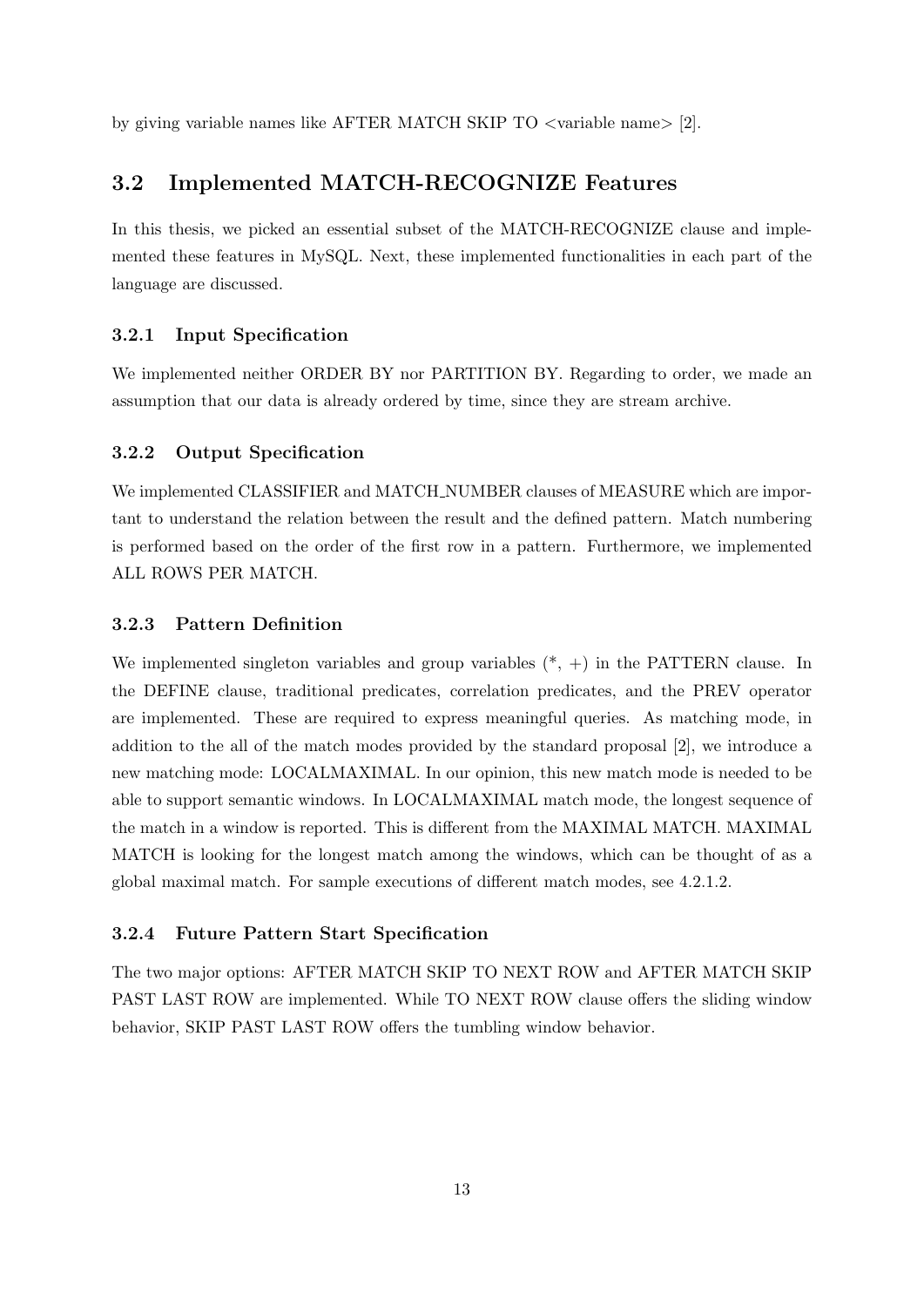### 3.3 MATCH-RECOGNIZE vs. Other Pattern Languages

There are some other related works that propose alternative pattern matching languages where the pattern is again defined as a regular expression. In this section, we compare MATCH-RECOGNIZE against two such languages: Cayuga [6] and SASE+ [7]. Unlike the MATCH-RECOGNIZE proposal, both of these languages are developed to define patterns on streaming data sequences.

#### 3.3.1 SASE+

SASE+ is a complex event language that supports Kleene closure over streams [7]. Although SASE+ is an agile language and concentrates only on pattern matching on streaming data, the pattern matching properties of SASE+ can be used in more general contexts. One of the important functionalities that SASE+ offers is pattern selection specification. SASE+ allows different pattern selection strategies: Strict Contiguous, Partition Contiguous, Relevant Event Selection (skip till next match), and Exhaustive Pattern Matching (skip till any match). As it can be understood from its name, in contiguous matching option, variables need to strictly follow each other. In case of partition matching, this condition is relaxed, so that variables need to strictly follow each other inside a partition. On the other hand, in "skip till next match" strategy, the irrelevant events are ignored. In other words, the condition is more relaxed in a way that "followed by" is enough regardless of what happens between two relevant events. Last, in "skip till any match" strategy, the condition is even more relaxed and all possible matches are reported. Different then 'skip till next match', even relevant events might be ignored in this option. Let us illustrate the different pattern selection strategies with an example.

**Example:** Assume that the pattern is defined as  $A+B+$  where mutually exclusive predicates are attached to both A and B. The table T, where the pattern is searched in, has the following sequence of rows:

 $T = [a1, a2, a3, b1, c3, b2, b3, b4, d3, a3, a5]$ , where al means the first row that satisfy the condition defined for variable A. The sliding strategy is SKIP PAST LAST ROW, so matches are not going to overlap and each record is processed only once. First found match at different selection strategies is as follows:

- 1. Strict Contiguous Match: [a1, a2, a3, b1]
- 2. Partition Contiguity: It is skipped since it is trivial (same as strict contiguity except it is applied in a partition of the table based on a partition criteria).
- 3. Skip Till Next Match: [a1, a2, a3, b1, b2, b3, b4] (c3 is ignored since it is an irrelevant record).
- 4. Skip Till Any Match: [a1, b1] or [a1, a2, b1, b2] or [a1, a3, b2] ... Any of the subset of the table records which satisfy the condition of 'a' followed by 'b' can be the first match. In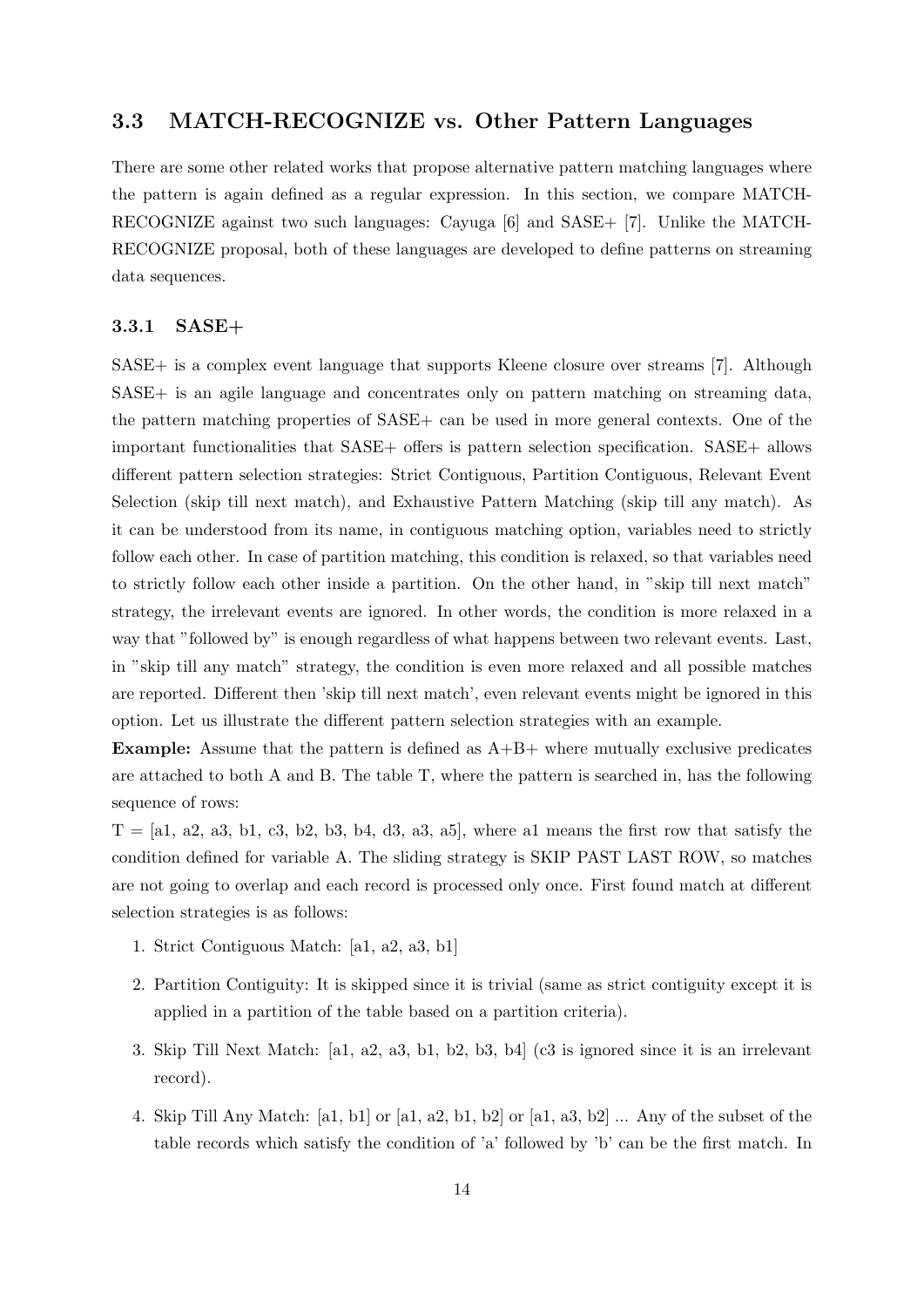this match mode, valid tuples can be ignored like in match 'a1, a3, b2' where the relevant tuples a2 and b1 are ignored.

The first strategy is the main strategy in MATCH-RECOGNIZE proposal. Regarding to the second strategy, PARTITION BY clause in MATCH-RECOGNIZE allows to support. However, there is no direct support for the third and fourth strategies. User can have similar functionality with the third strategy by defining the irrelevant rows at PATTERN clause, whose predicate is the negation of the wanted row. This can be achieved by defining some query rewrite rules. As an example, let us rewrite the pattern definition above with MATCH-RECOGNIZE clause in order to have similar behavior as skip till next match.

**Example:** A+ can be rewritten as  $A(A^* X^*)^*$  where X represents an irrelevant tuple. With a similar idea B+ can be rewritten as  $(B^* Y^*)^*B$  where Y represents an irrelevant tuple. The order of relevant and irrelevant tuples is different for two variable, because A is a start variable and pattern has to start with a relevant tuple, and B is the last variable and pattern has to end with a relevant tuple.

```
PATTERN(A1 (A2* X*)* (B1* Y*)* B2)
DEFINE A1 AS a_condition
       A2 AS a_condition
       X AS !a_condition and !b_condition
       B1 AS b_condition
       Y AS !b_condition
       B2 AS b_condition
```
With this method, the same functionality can be supported, but in this case X and Y rows which are irrelevant have to be also part of the pattern and be stored as partial matches during the execution which is not desired. In addition to that, user should also worry to eliminate the X and Y rows from the result of the query at MEASURE clause by applying proper projections. Finally, the fourth method can be supported by the proposal which requires ignorance of the relevant tuples with similar query rewrite approach. Different from 'skip till next match', the predicate attached to the irrelevant tuple should be 'true', which enables the ignorance of even relevant tuples. The equivalence of the  $SASE+$  pattern  $A+B+$  with 'skip till any match' strategy can be expressed as follows:

```
PATTERN(A1 (A2* X*)* (B1* Y*)* B2)
DEFINE A1 AS a_condition
       A2 AS a_condition
       X AS true
       B1 AS b_condition
       Y AS true
       B2 AS b_condition
```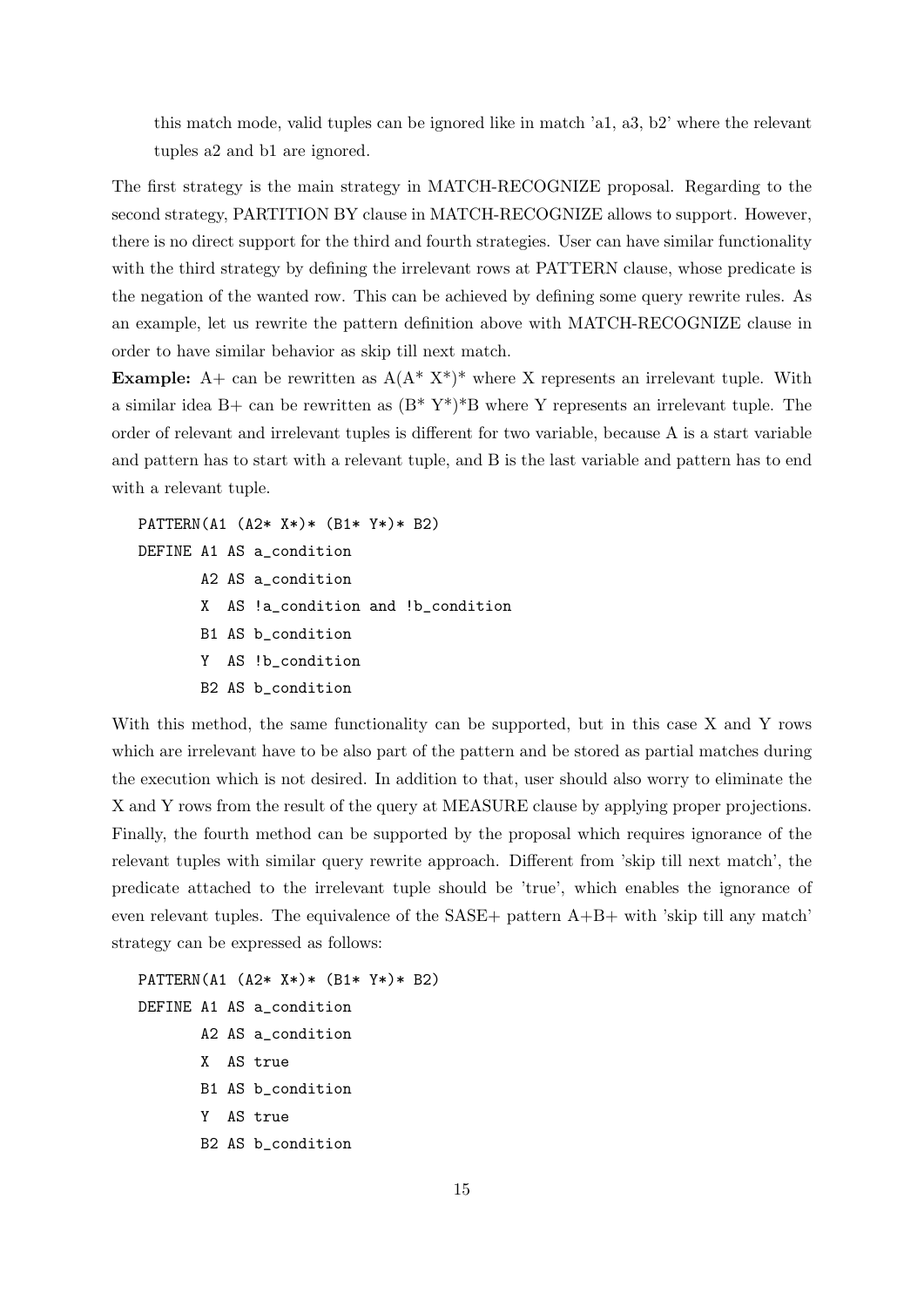Although 'skip till any match' behavior can be provided with query rewrite, the same concerns as 'skip till next match' strategy is also valid for 'skip till any match' strategy. On the other hand, relevant event selection strategy can also be considered an important feature of the pattern search, so that it requires to have explicit keyword and be supported natively instead of pushing the responsibility to the user. Finally, non-contiguous record selection strategy can be considered as a missing functionality of the MATCH-RECOGNIZE clause.

#### 3.3.2 Cayuga

Cayuga is a stateful pub/sub system based on nondeterministic finite state automata (NFA) like MATCH-RECOGNIZE. It uses SQL like language CEL (Cayuga Event Language) based on the Cayuga Algebra [5] to express the queries [6]. Similar to MATCH-RECOGNIZE, CEL also allows pattern definition at FROM clause of the query and introduces two additional operators to existing relational operators: NEXT and FOLD. NEXT is a conditional sequence and FOLD is a Kleene Closure. The table in 3.1 compares MATCH-RECOGNIZE with SASE+ and CEL. Since the input specification is considered as heavy process in streaming data, both SASE+

|                           |                                                           |                      | CEL | SASE+ | <b>MATCH_RECOGNIZE</b> |
|---------------------------|-----------------------------------------------------------|----------------------|-----|-------|------------------------|
| Input Specification*      | Partition by                                              |                      |     |       |                        |
|                           |                                                           | Order by             |     |       |                        |
|                           |                                                           | Sequence             |     |       |                        |
|                           | Regular Expression                                        | Negation             |     |       |                        |
|                           |                                                           | Kleene+              |     |       |                        |
|                           |                                                           | Kleene*              |     |       |                        |
|                           | Predicate<br>Specification<br>Event Selection<br>Strategy | Running Aggr.        |     |       |                        |
| <b>Pattern Definition</b> |                                                           | Correlation          |     |       |                        |
|                           |                                                           | Strict contiguity    |     |       |                        |
|                           |                                                           | Partition contiguity |     |       |                        |
|                           |                                                           | Skip till next match |     |       | not natively           |
|                           |                                                           | Skip till any match  |     |       | not natively           |
|                           | Match Mode                                                |                      |     |       |                        |
|                           |                                                           | Projection           |     |       |                        |
| Output<br>Specification   | Format<br>Specification                                   | Final Aggr.          |     |       |                        |
|                           |                                                           | Composability        |     |       | not specified          |
| <b>Future Pattern</b>     | Window Types                                              | Sliding              |     |       |                        |
| <b>Strategy</b>           |                                                           | Tumbling             |     |       |                        |

Figure 3.1: Comparison of MATCH RECOGNIZE Functionalities with SASE+ and CEL

and CEL has limited support for it. SASE+ allows to search pattern in a partition of the data as discussed before. Another operation which can be performed on stream data is ordering. Regarding to the order, streams already have an inherit time order and both SASE+ and CEL do not allow to order data based on set of columns different than time. Related to the pattern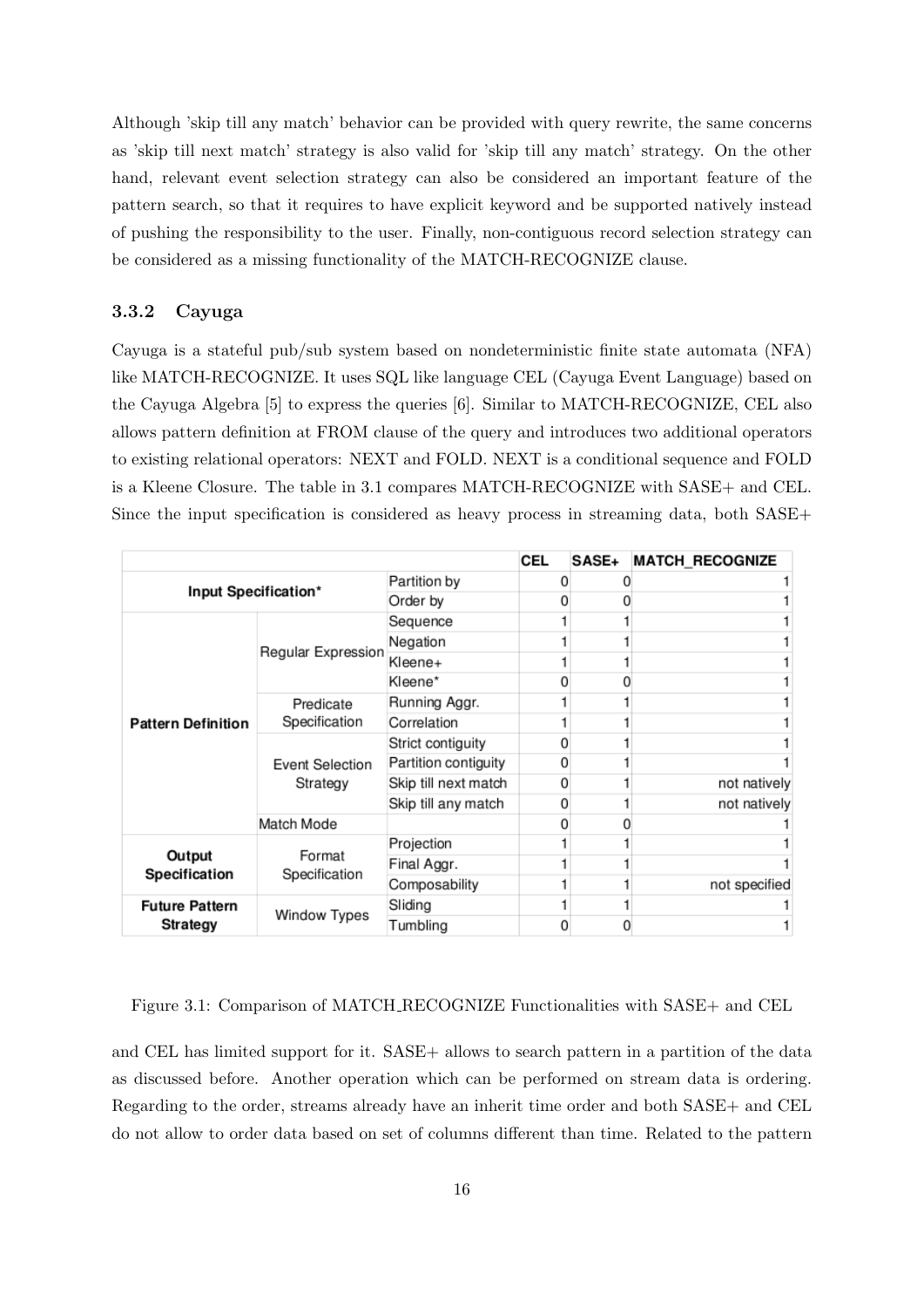definition, the main missing functionality is the selection strategy as discussed early in this section. Regarding to the output specification, the composability is not discussed explicitly in MATCH RECOGNIZE proposal, but since it is an extension to SQL, composability can be inherited from SQL by nesting the queries. On the other hand, the idea of future pattern selection strategy is not discussed in related work [5, 6, 15, 7], because both of them slide by 1.

In conclusion, the MATCH RECOGNIZE construct encapsulates most of the functionalities offered by other pattern matching engines. Additionally, it is an extension to SQL, which provides the reuse of the SQL constructs and familiarity to increase usability.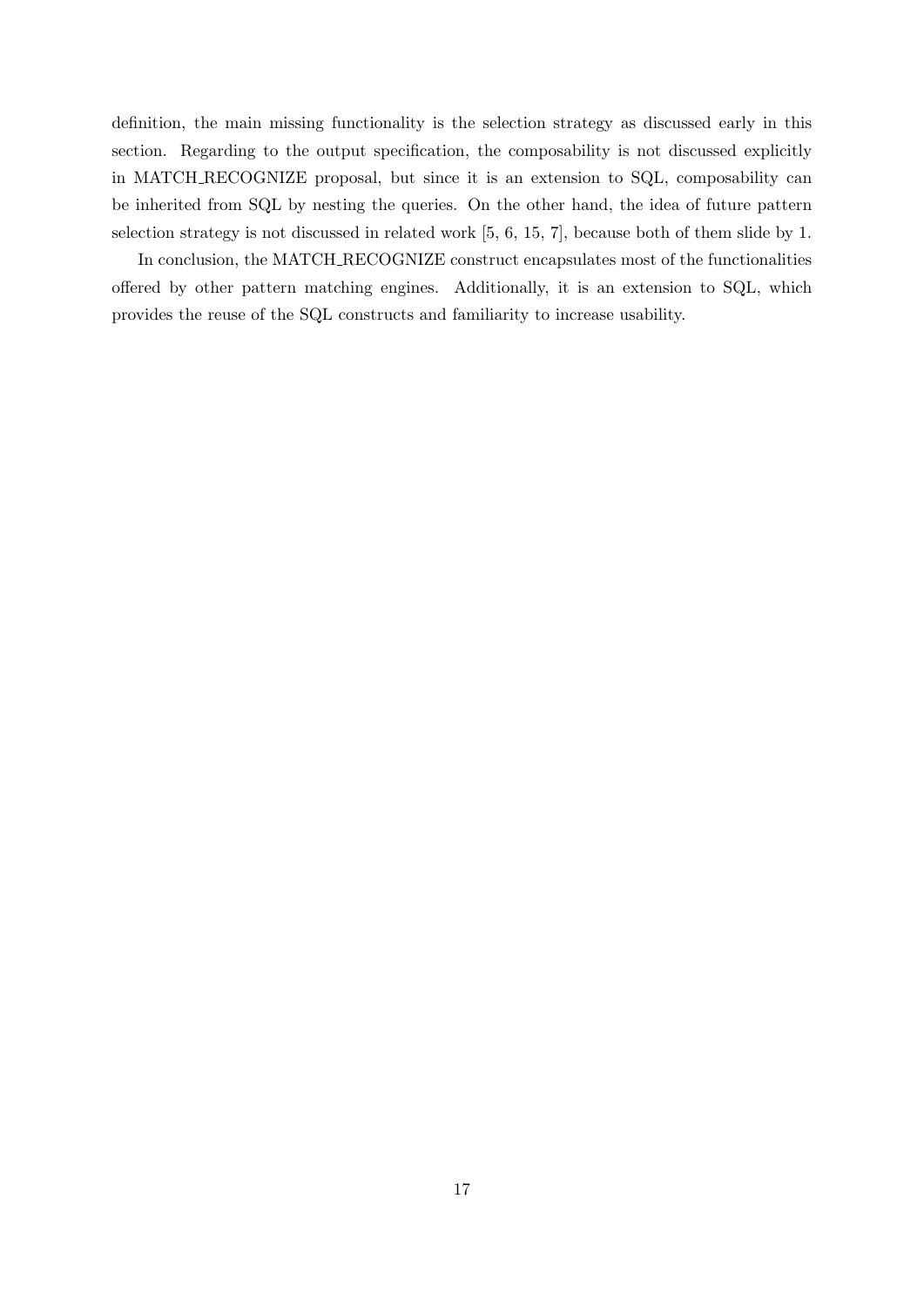## Chapter 4

## Implementation

One of the important part of this thesis is the implementation of MATCH-RECOGNIZE clause as part of a relational database system (MySQL). In this chapter, we describe the implementation details.

### 4.1 Programming Environment

The version of MySQL source code extended for pattern matching is mysql-6.0.3-alpha. As MySQL source code was written in  $C/C++$ ,  $C++$  is used for the implementation and it is built on a Linux operating system (Ubuntu 8.04). gcc version 4.2.3 is used as the compiler.

### 4.2 Core Data Structures

Internal representation of MATCH-RECOGNIZE clause is a Finite State Machine (FSM) with Input holder and Input and Match buffers. The following sections will explain these core data structures: FSM, match buffer, input buffer.

#### 4.2.1 Finite State Machine

The main data structure which represents MATCH-RECOGNIZE is a Non-deterministic Finite State Machine. Patterns being defined as regular expressions makes FSM a natural choice.

#### 4.2.1.1 Construction of FSM

An FSM is created during parsing of a given query, when MATCH-RECOGNIZE keyword is seen. Unlike a conventional FSM, our FSM additionally contains required information related to the query such as match mode, sliding strategy, predicates, etc. During parsing, this information is captured from the query and added to the FSM specification. Table 4.1 shows the internal representation of the language constructs in parsing order.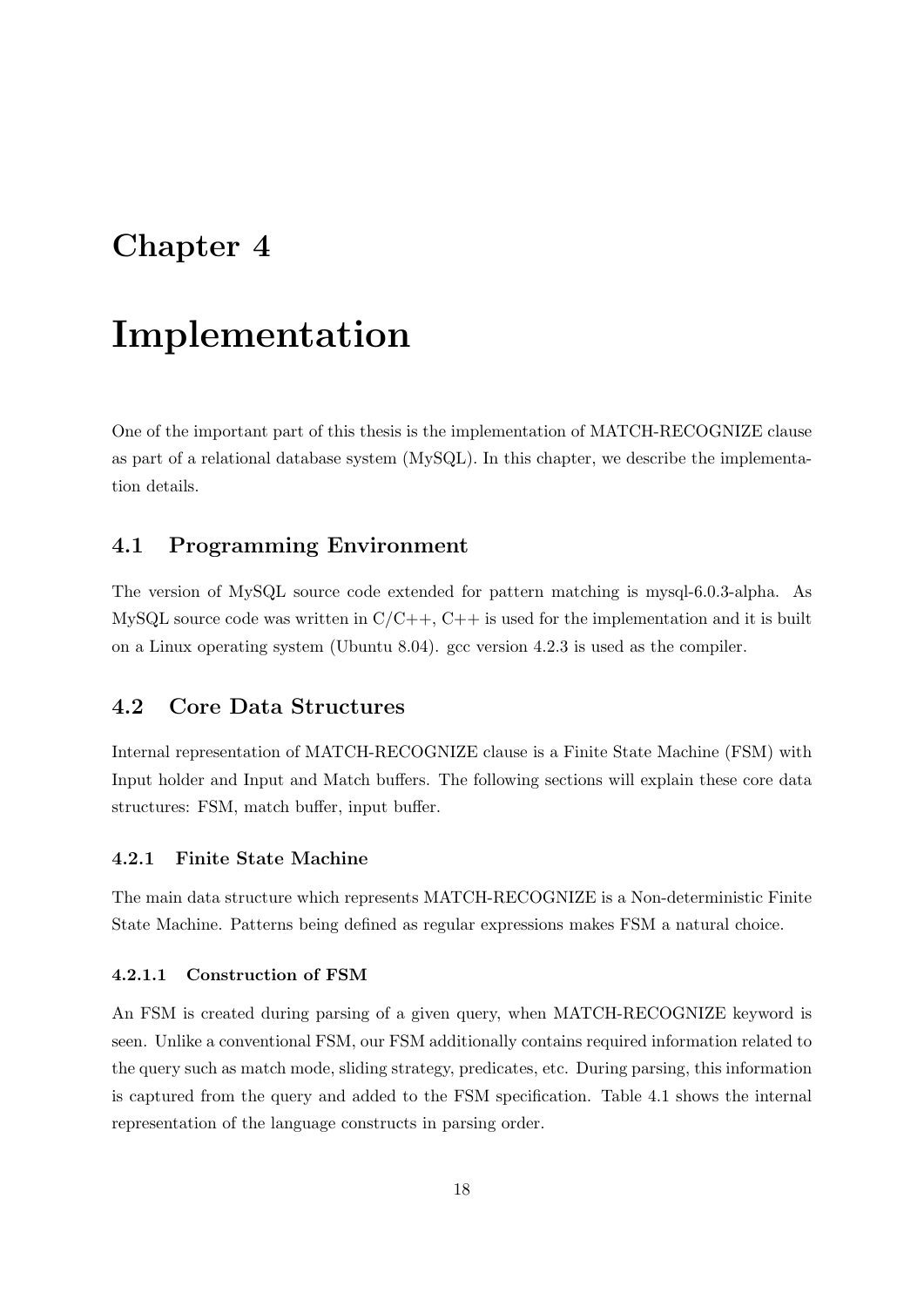| Language          | Internal               | Comments                             |  |
|-------------------|------------------------|--------------------------------------|--|
| Construct         | Representation         |                                      |  |
| <b>CLASSIFIER</b> | bool classifier true   | the value of classifier needs to     |  |
|                   |                        | be set during execution.             |  |
| MATCH_NUMBER      | int match number $= 0$ | the value of match number needs to   |  |
|                   |                        | be updated $\&$ set in execution.    |  |
| AFTER MATCH       | sliding field is set   | Input buffer is mainly responsible.  |  |
|                   |                        | for this functionality (see section) |  |
|                   |                        | (4.2.3).                             |  |
| MATCH             | strategy field is set  | field report_result is also used to  |  |
|                   |                        | implement this functionality (see    |  |
|                   |                        | section $4.2.1.2$ ).                 |  |

#### Table 4.1: FSM Properties

Execution model of non-deterministic Finite State Machine specification starts with parsing of PATTERN clause, where states of FSM are created based on variable types. Kleene+ and Kleene\* variables are called group variables, while non-group variables are called single variables. The transformation of variables to states are performed in the following way:

- For each single variable, single state is created [3].
- For each Kleene star variable, one star state is created.
- For each Kleene plus variable, one single state and one plus state is created [3].

After creation of variable states, a rightmost final state is added to the FSM. State structure consists of the name of state, the flag indicating whether state is final or not, and set of its edges.

Creation of the edges is performed while parsing DEFINE clause in the following way:

- For each single variable, begin edge with the predicate specified in the query is created [3].
- For each group variable, take edge with the predicate specified in query is created, and forwarding edge with predicate values set to true is created [3].

For each edge in FSM, there are two parameters: input consumption and state change. If input consumption is true for an edge, FSM executes the next tuple in the following turn. Begin edge is an example of edges which consume the input. Assume single state  $s_1$  is followed by another state  $s_2$  and  $s_1$  runs on a record  $r_1$ . In this case, based on whether  $r_1$  satisfies the predicate on begin edge, next record  $r_2$  will run on either edge of  $s_1$  or edge/s of  $s_2$ . So,  $r_1$  is processed just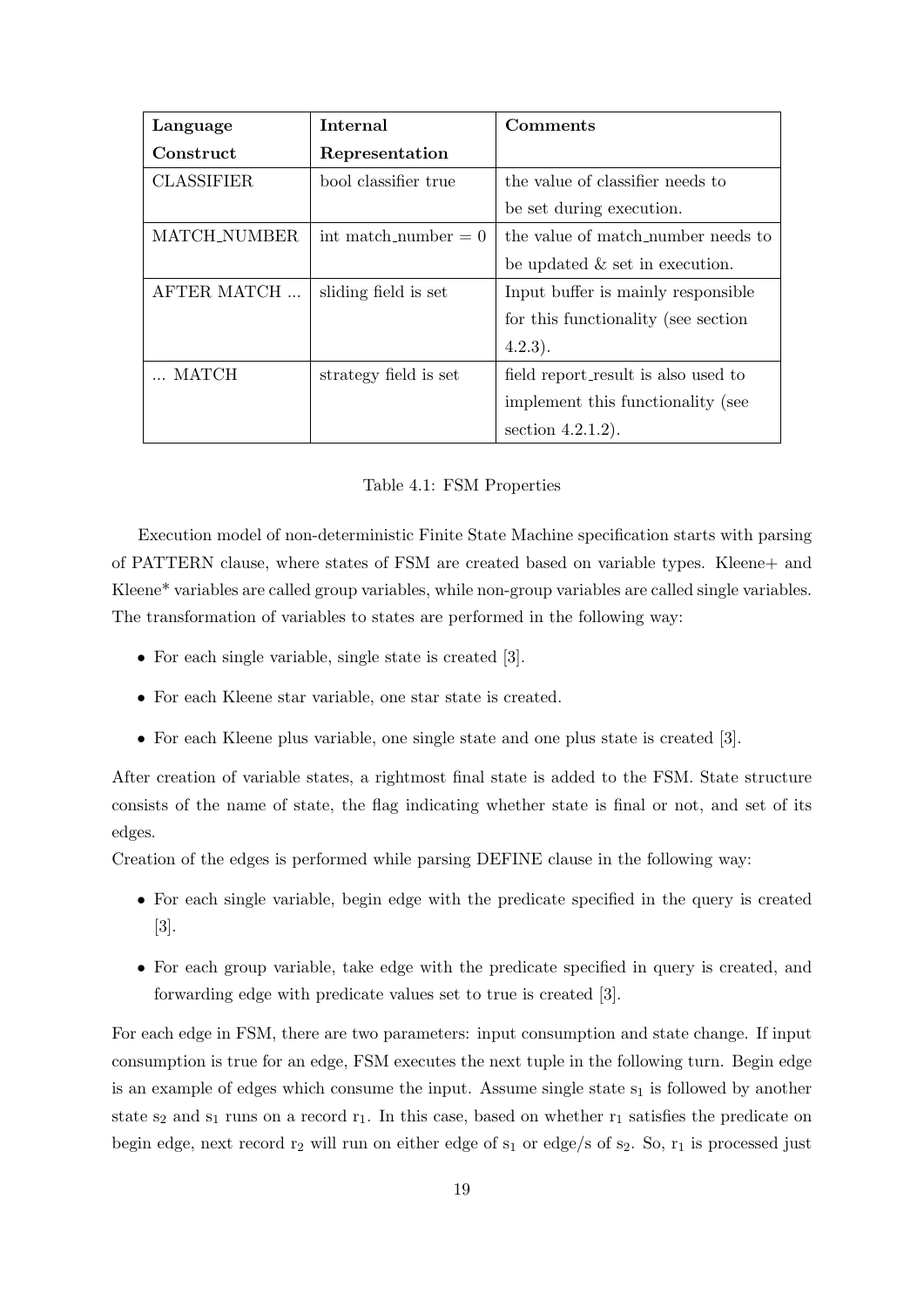once for each FSM instance in this case. If the predicate of input consumption edge is satisfied, then the record will be added to the match buffer as partial match. On the other hand, proceed edge is an example of edges which do not consume the input. The second parameter of an edge is state change, while loop edges do not change the current state of FSM, the proceed and begin edges change the current state of FSM. Table 4.2 shows these edge types in detail.

| Edge    | Consume |              | Move   States                         |
|---------|---------|--------------|---------------------------------------|
| Name    | Input   | <b>State</b> |                                       |
| begin   |         |              | forwarding edge of single states      |
| take    |         |              | looping edge of group states $(+, *)$ |
| proceed |         |              | forwarding edge of group states       |

#### Table 4.2: Edge types

Edge structure stores id, pointers to its source and destination state and its void\* predicate. Actual type of predicates is Item tree, which is a MySQL construct to store the expressions. In this way, MySQL structure is reused and the same expressibility as MySQL expressions are provided.

Before concluding the FSM construction, we would like to mention about the flag match found of FSM which is set when FSM reaches the final state.

#### 4.2.1.2 FSM Execution Status

Each FSM is modeled like a semantic window. Semantic window is a window, which is not defined based on a number of tuples or a time interval but rather semantically, based on the occurrence of some (simple or complex) events [10]. Each tuple evaluated in a window can

- continue the matching process, called PartialMatch
- extend the match, called OpenFullMatch
- terminate the window with a non-match, called NonMatch
- terminate the window with a match, called ClosedFullMatch

Therefore, the FSM can be in one of these four different execution states. The evaluation of the window has three aspects: window size, match reporting, and match buffer action. Among these, the match reporting is based on matching mode. In the following, the effect of each execution state on window is stated.

- In case of PartialMatch, window is extended with the next record.
- In case of OpenFullMatch, window is extended with the next record.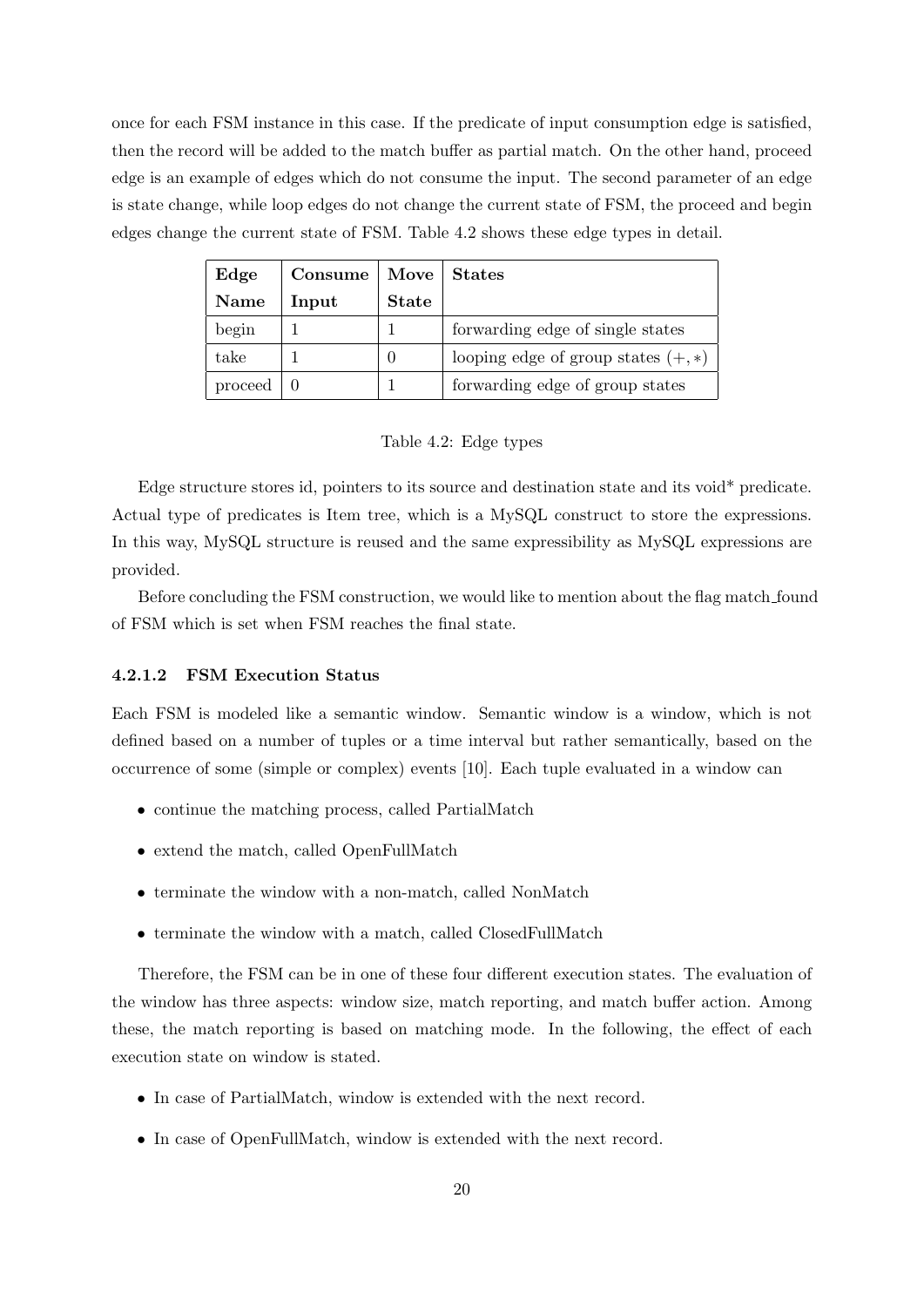- In case of NonMatch, partial matches are cleaned and window is slided by one.
- In case of ClosedFullMatch, window is slided according to the sliding strategy (past last row or to next row).

The semantics of the different match modes are explained by using an example.

Example: Ticker(Symbol, Tstamp, Price) is a relational table which stores historical stock data. Data in Ticker is displayed in table 4.3. Row  $\#$  is not part of the schema, but it is added for ease of referring a record and for the remaining of this example, abbreviation  $r$ <num of row> is used as r1, which means first row.

| Row $#$        | Symbol | <b>Tstamp</b>  | Price |
|----------------|--------|----------------|-------|
| 1              | A      | 1              | 90    |
| $\overline{2}$ | B      | $\overline{2}$ | 100   |
| 3              | B      | 3              | 150   |
| 4              | B      | 4              | 30    |
| 5              | А      | 5              | 98    |
| 6              | В      | 6              | 51    |
| 7              | A      | 7              | 100   |
| 8              |        | 8              | 176   |

Table 4.3: Ticker table

For convenience, we skip the irrelevant parts of the query and define the pattern as follows:

```
AFTER MATCH SKIP TO NEXT ROW
PATTERN (B*, D*)
   DEFINE B AS (B.Symbol = 'B')D AS (D.Symbol = 'D')
```
ALL match reports all the matches in the table based on the slide strategy. Therefore, match reporting feature is true other than ClosedFullMatch state. In this matching mode, since matches happened at OpenFullMatch state are reported, there is no new match at ClosedFull-Match state. Result of this query is:  $[r2]$ ,  $[r2, r3]$ ,  $[r2, r3, r4]$ ,  $[r3]$ ,  $[r3, r4]$ ,  $[r4]$ ,  $[r6]$ . Table 4.4 illustrates the execution of the above query on the table for matching mode ALL.

INCREMENTAL match evaluates the window in streaming fashion. So, it never goes back to the execution. In order to provide this feature, match reporting is set to false at ClosedFullMatch state, until new record is read. Result of the query is:  $[r2]$ ,  $[r2, r3]$ ,  $[r3, r3, r4]$ ,  $[r6]$ . Table 4.5 illustrates the execution of the query on the Ticker table for matching mode INCREMENTAL.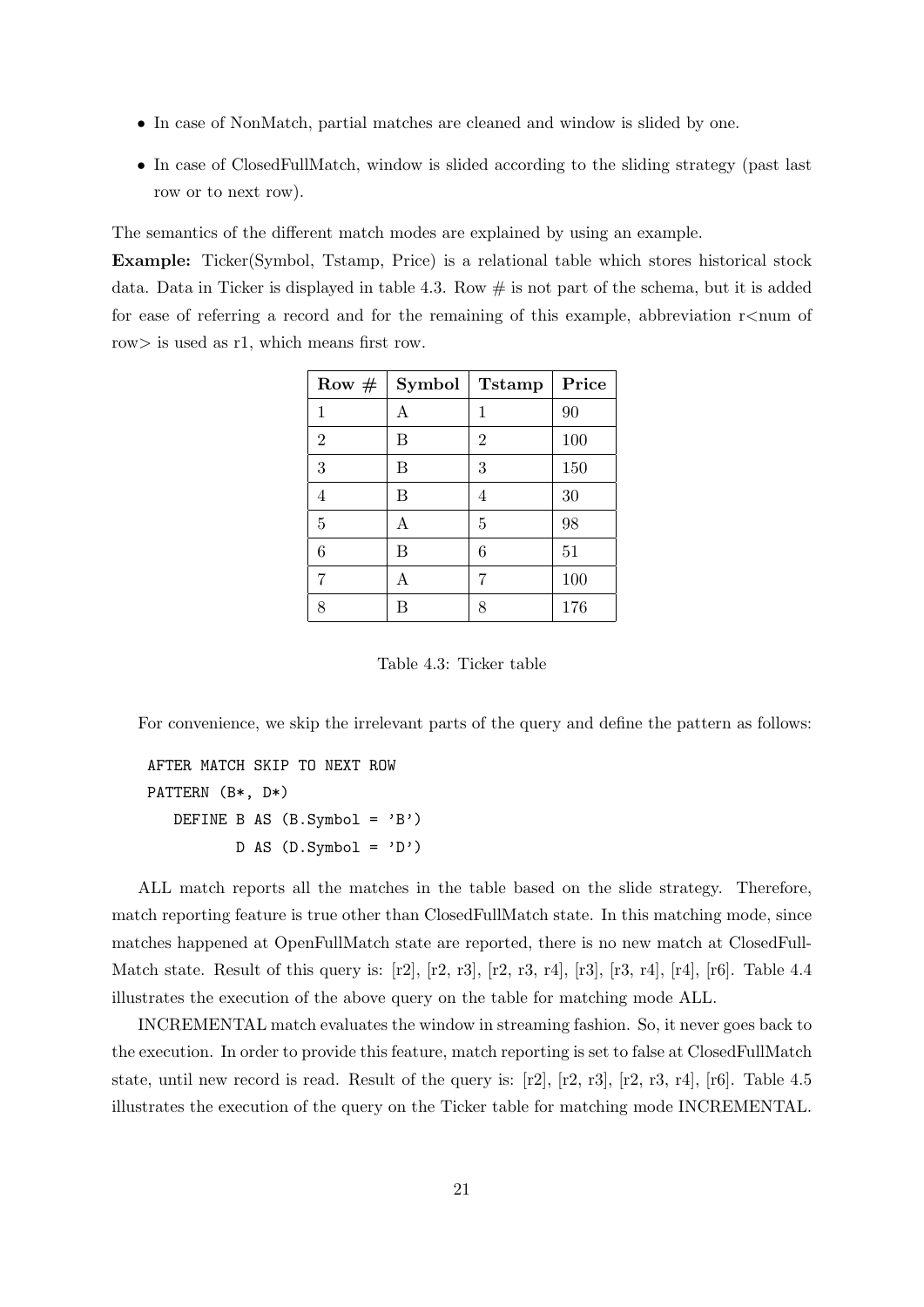| Window                     | Report | <b>Execution</b> | Action             | Match                      |
|----------------------------|--------|------------------|--------------------|----------------------------|
|                            | Match? | <b>Status</b>    |                    | Result                     |
| [r1]                       | true   | NonMatch         | Slide by one       | $\lceil \ \rceil$          |
| [r2]                       | true   | OpenFullMatch    | Extend the window  | [r2]                       |
| [r2, r3]                   | true   | OpenFullMatch    | Extend the window  | [r2, r3]                   |
| [r2, r3, r4]               | true   | OpenFullMatch    | Extend the window  | [r2, r3, r4]               |
| [r2, r3, r4, r5]           | false  | ClosedFullMatch  | Slide according to | $[\ ]$                     |
|                            |        |                  | the strategy       |                            |
| [r3]                       | true   | OpenFullMatch    | Extend the window  | [r3]                       |
| [r3, r4]                   | true   | OpenFullMatch    | Extend the window  | [r3, r4]                   |
| [r3, r4, r5]               | false  | ClosedFullMatch  | Slide according to | $[ \ ]$                    |
|                            |        |                  | the strategy       |                            |
| [r4]                       | true   | OpenFullMatch    | Extend the window  | [r4]                       |
| [r4, r5]                   | false  | ClosedFullMatch  | Slide according to | $[ \ ]$                    |
|                            |        |                  | the strategy       |                            |
| [r5]                       | true   | NonMatch         | Slide by one       | $[\ ]$                     |
| $\lceil r6 \rceil$         | true   | OpenFullMatch    | Extend the window  | $\left[ \text{r6} \right]$ |
| [r6, r7]                   | false  | ClosedFullMatch  | Slide according to | $[ \ ]$                    |
|                            |        |                  | the strategy       |                            |
| $\lceil r7 \rceil$         | true   | NonMatch         | Slide by one       | $[\ ]$                     |
| $\left[\mathrm{r}8\right]$ | true   | NonMatch         | Slide by one       | [ ]                        |

Table 4.4: Execution of the example query for matching mode ALL

LOCAL MAXIMAL match reports the longest sequence of match in a window. Therefore, it reports the match at the ClosedFullMatch execution stage of each window which ensures that the match is not going to be longer. Result of the query is: [r2, r3, r4], [r3, r4], [r4], [r6]. Table 4.6 illustrates the execution of the same query on the Ticker table for matching mode LOCAL MAXIMAL.

MAXIMAL match reports the longest sequence of the distinct matches. Thus, it reports the matches only at ClosedFullMatch stage of the window evaluation. Furthermore, it does not report any matches during the sliding unless it produces a distinct match. This can happen when a pattern has some repetitive sub-patterns like pattern 'abcfgdab' where 'ab' is a common sub-pattern. This behavior is provided by setting the match reporting property true when a new record is read from the table. Result of the query is: [r2, r3, r4], [r6]. Table 4.7 illustrates the execution of the same query on the Ticker table for matching mode MAXIMAL.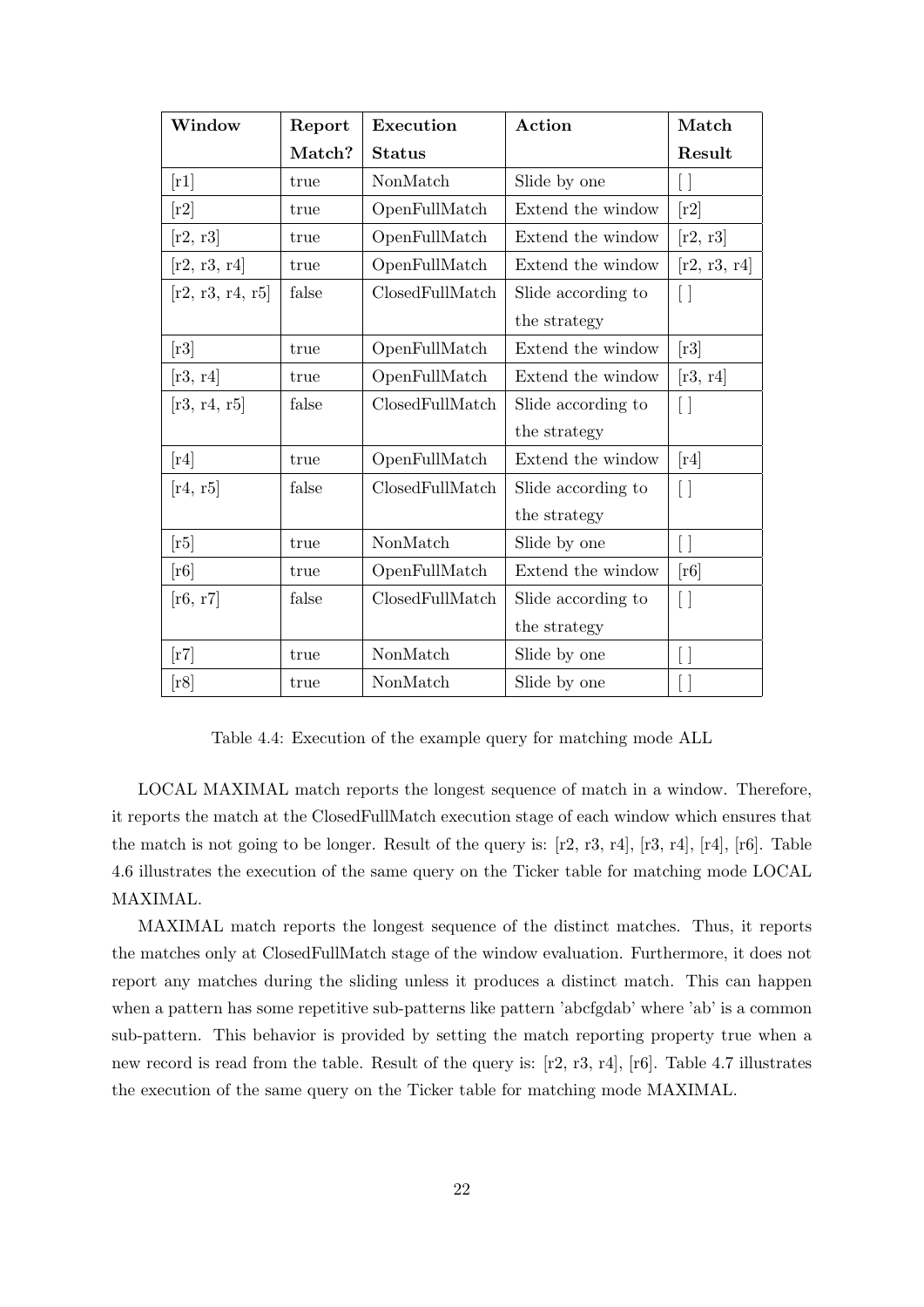| Window                     | Report | Execution       | Action             | Match                      |
|----------------------------|--------|-----------------|--------------------|----------------------------|
|                            | Match? | <b>Status</b>   |                    | Result                     |
| $\vert$ r $1 \vert$        | true   | NonMatch        | Slide by one       | U                          |
| [r2]                       | true   | OpenFullMatch   | Extend the window  | $\left[\mathrm{r}2\right]$ |
| [r2, r3]                   | true   | OpenFullMatch   | Extend the window  | [r2, r3]                   |
| [r2, r3, r4]               | true   | OpenFullMatch   | Extend the window  | [r2, r3, r4]               |
| [r2, r3, r4, r5]           | false  | ClosedFullMatch | Slide according to | Π                          |
|                            |        |                 | the strategy       |                            |
| [r3, r4, r5]               | false  | NonMatch        | Slide by one       | $[\ ]$                     |
| [r4, r5]                   | false  | NonMatch        | Slide by one       | Ħ                          |
| [r5]                       | false  | NonMatch        | Slide by one       | $[\;]$                     |
| [r6]                       | true   | OpenFullMatch   | Extend the window  | [r6]                       |
| [r6, r7]                   | false  | ClosedFullMatch | Slide according to | $\Box$                     |
|                            |        |                 | the strategy       |                            |
| $\lceil r7 \rceil$         | false  | NonMatch        | Slide by one       | $\Box$                     |
| $\left[\mathrm{r}8\right]$ | true   | NonMatch        | Slide by one       | Π                          |

Table 4.5: Execution of the example query for matching mode INCREMENTAL

#### 4.2.1.3 FSM Runtime State

Execution state structure stores FSM run time state. It is updated at each turn of FSM run. Main fields of the Execution state are pointer to the current state, input buffer (see Section 4.2.3), last partial match added to the match buffer and execution status (see Section 4.2.1.2). Since multiple FSM instances may be running at the same time, it is necessary to differentiate the run time state of the FSM from its static state. This happens when FSM has to split because of non-determinism caused by non-mutual exclusivity of edge predicates or when a FSM instance is created with each new record. In such cases, there is no need to clone the whole FSM including state, edge information which are same for each FSM instance. Instead of it, only the run time of the FSM, which specified by Execution state, is copied and added to FSM runs. In our current implementation, there is only the main run and in case of nondeterminism, a precedence rule among the edges is applied. The rule is simple: take edge has priority over proceed edge. In another words, states are greedy and consume as much input as they can. There are other ways to handle the non-determinism and we are planning to explore this issue further.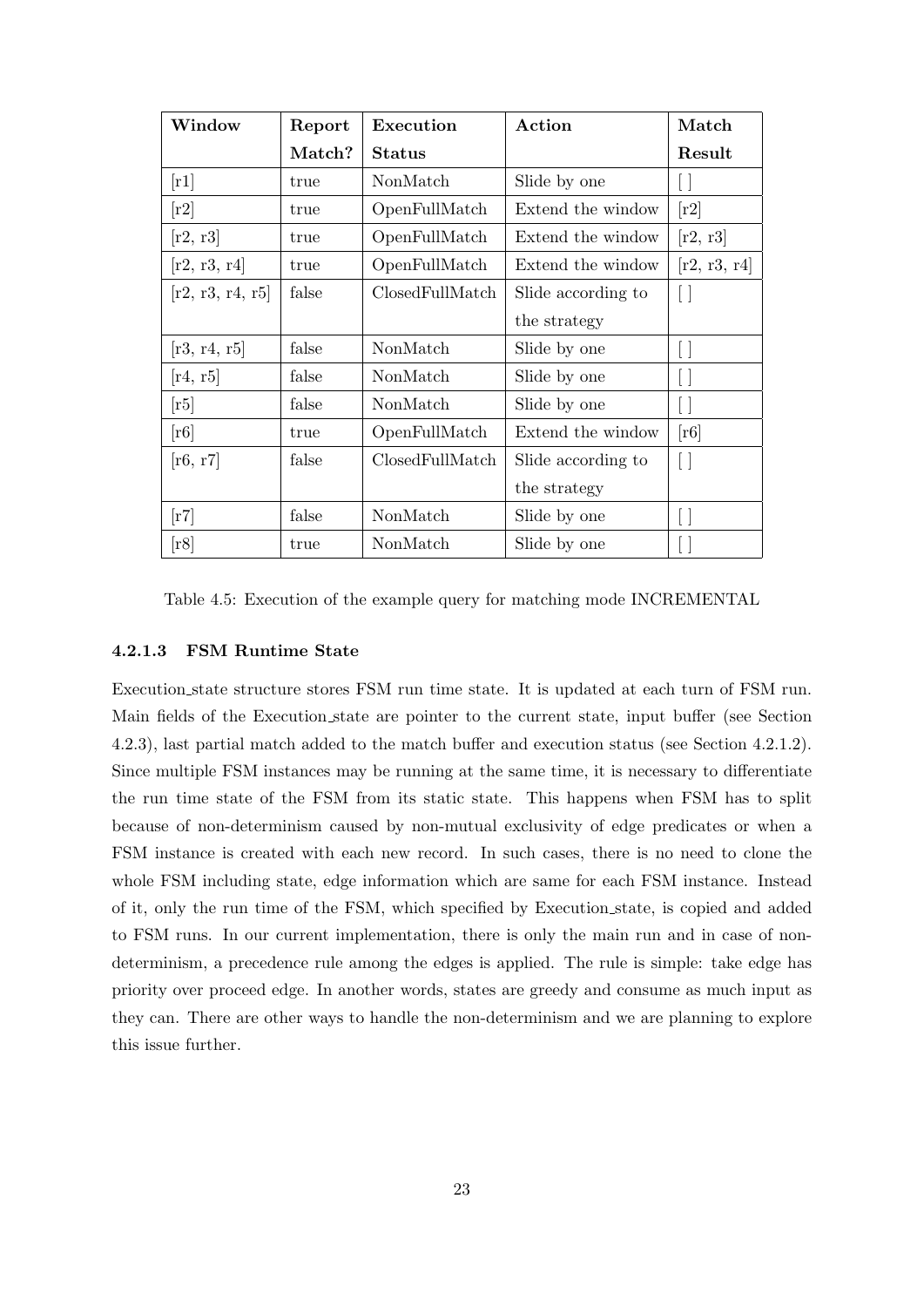| Window                     | Report | <b>Execution</b> | Action             | Match                      |
|----------------------------|--------|------------------|--------------------|----------------------------|
|                            | Match? | <b>Status</b>    |                    | Result                     |
| $\lceil r1 \rceil$         | false  | NonMatch         | Slide by one       | $[\;]$                     |
| $\lceil r2 \rceil$         | false  | OpenFullMatch    | Extend the window  | $[\;]$                     |
| [r2, r3]                   | false  | OpenFullMatch    | Extend the window  | $[\ ]$                     |
| [r2, r3, r4]               | false  | OpenFullMatch    | Extend the window  | $\lceil \ \rceil$          |
| [r2, r3, r4, r5]           | true   | ClosedFullMatch  | Slide according to | [r2, r3, r4]               |
|                            |        |                  | the strategy       |                            |
| [r3]                       | false  | OpenFullMatch    | Extend the window  | $[\ ]$                     |
| [r3, r4]                   | false  | OpenFullMatch    | Extend the window  | $\left[ \ \right]$         |
| [r3, r4, r5]               | true   | ClosedFullMatch  | Slide according to | [r3, r4]                   |
|                            |        |                  | the strategy       |                            |
| $\lceil r4 \rceil$         | false  | OpenFullMatch    | Extend the window  | $[\ ]$                     |
| [r4, r5]                   | true   | ClosedFullMatch  | Slide according to | $\lceil r4 \rceil$         |
|                            |        |                  | the strategy       |                            |
| [r5]                       | false  | NonMatch         | Slide by one       | $[\ ]$                     |
| $\left[\mathrm{r}6\right]$ | false  | OpenFullMatch    | Extend the window  | $\lceil \ \rceil$          |
| [r6, r7]                   | true   | ClosedFullMatch  | Slide according to | $\left[\mathrm{r}6\right]$ |
|                            |        |                  | the strategy       |                            |
| $\lceil r7 \rceil$         | false  | NonMatch         | Slide by one       | $[\;]$                     |
| $\left[\mathrm{r}8\right]$ | false  | NonMatch         | Slide by one       | $\Box$                     |

Table 4.6: Execution of the example query for matching mode LOCAL MAXIMAL

#### 4.2.2 Match Buffer

An array of match buffers is used to report results. A match buffer is attached to each state and it stores partial matches called match tuples. Match buffer is actually a linked list of match tuples. Each match tuple has a pointer to the result record, a flag that shows whether it is the final tuple or not and a pointer to the previous match tuple. Match buffer provides a method to traverse the list. The list is traversed backwards during match reports.

#### 4.2.3 Input Holder and Input Buffer

An input holder is used to store the active records of the table. A passive record means that there is no FSM runs on this record. Each pattern query has one input holder. The idea is to use input holder to store active records in order to use them during window sliding instead of asking for the table record, which might require disk access based on the storage engine. In this way, each record is read once. Another data structure which deals with input is input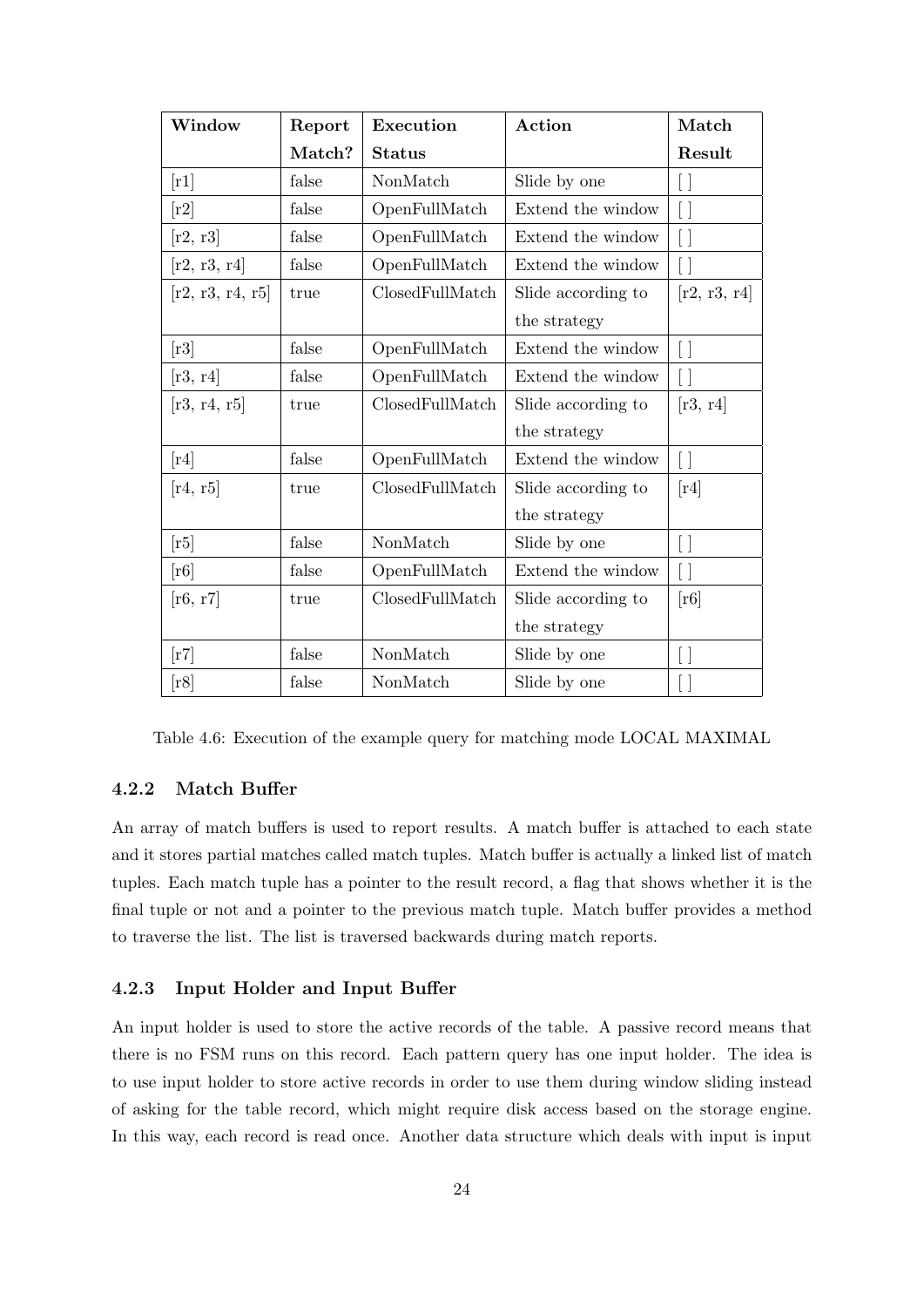| Window                     | Report | <b>Execution</b> | Action             | Match           |
|----------------------------|--------|------------------|--------------------|-----------------|
|                            | Match? | <b>Status</b>    |                    | Result          |
| [r1]                       | true   | NonMatch         | Slide by one       | ┃ ┃             |
| [r2]                       | true   | OpenFullMatch    | Extend the window  | $[\;]$          |
| [r2, r3]                   | true   | OpenFullMatch    | Extend the window  | $[\;]$          |
| [r2, r3, r4]               | true   | OpenFullMatch    | Extend the window  | [ ]             |
| [r2, r3, r4, r5]           | true   | ClosedFullMatch  | Slide according to | [r2, r3, r4]    |
|                            |        |                  | the strategy       |                 |
| [r3]                       | true   | OpenFullMatch    | Extend the window  | $[ \ ]$         |
| [r3, r4]                   | true   | OpenFullMatch    | Extend the window  | $[\;]$          |
| [r3, r4, r5]               | true   | ClosedFullMatch  | Slide according to | $[ \ ]$         |
|                            |        |                  | the strategy       |                 |
| $\lceil r4 \rceil$         | true   | OpenFullMatch    | Extend the window  | $[ \ ]$         |
| [r4, r5]                   | true   | ClosedFullMatch  | Slide according to | $[ \ ]$         |
|                            |        |                  | the strategy       |                 |
| [r5]                       | true   | NonMatch         | Slide by one       | $[\;]$          |
| [r6]                       | true   | OpenFullMatch    | Extend the window  | $[\;]$          |
| [r6, r7]                   | true   | ClosedFullMatch  | Slide according to | [r6]            |
|                            |        |                  | the strategy       |                 |
| $\lceil r7 \rceil$         | true   | NonMatch         | Slide by one       | $[\;]$          |
| $\left[\mathrm{r}8\right]$ | true   | NonMatch         | Slide by one       | $\vert \ \vert$ |

Table 4.7: Execution of the example query for matching mode MAXIMAL

buffer. An input buffer is used to handle sliding of a FSM run. In another words, input buffer is a subset of the input holder records and represents the active records of a run. As described in Section 3, after a match is found, the semantic window (FSM) slides according to the slide strategy. In case of non match, it slides by one in order to catch further possible matches. The input buffer keeps a pointer to the match tuple (which is the beginning of the window) and a pointer to the current match tuple. The input buffer is updated during the execution of a run based on execution status and it decides when it should read a new record from the input holder.

The reason for why we have two different buffers is due to the different usage of them. While match buffer is used at the end of an execution and stores result tuples on which projection, or aggregation on the records might be applied, input buffer is used at the beginning of an execution and stores the raw records.

Figure 4.1 shows the class diagram of our implementation.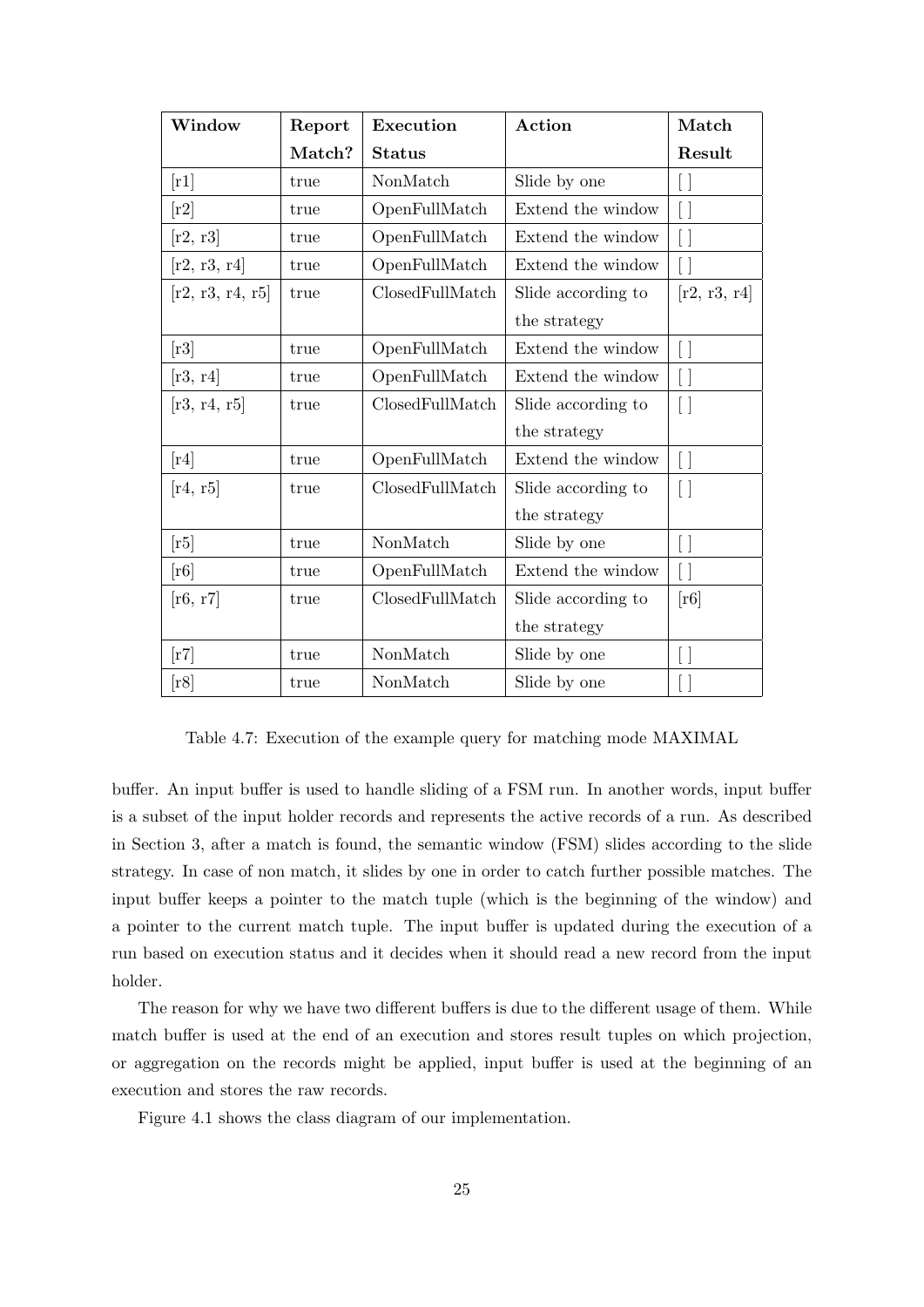

Figure 4.1: Class Diagram of MATCH-RECOGNIZE Implementation

## 4.3 Use Case

In this section, the goal is to explain the execution of an example query in our engine step by step as explained in 4.2.1. Let Stock(Symbol, Stock date, Stock time, Price, Volume) be an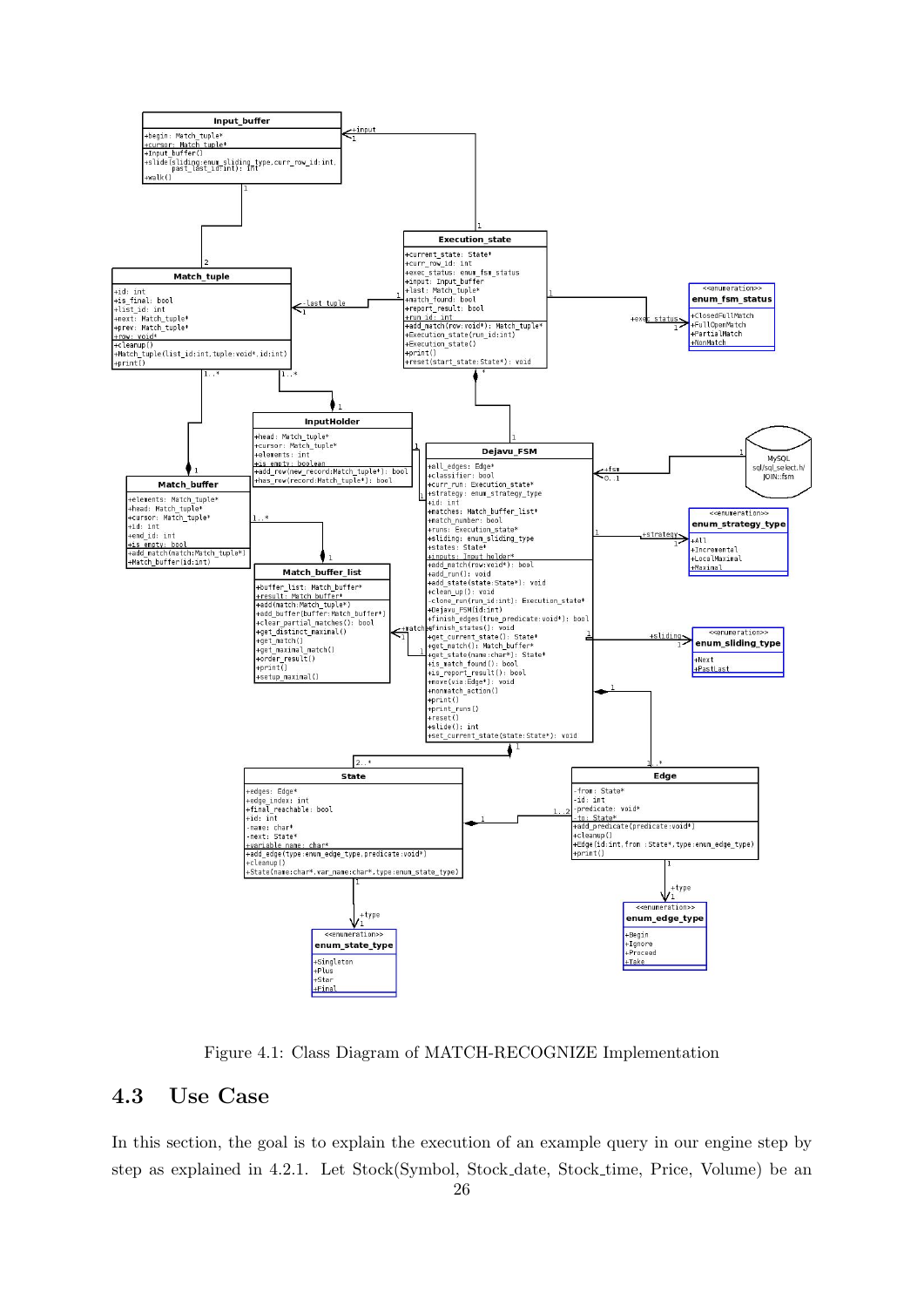append-only table with five columns representing historical stock prices. Row  $\#$  is not part of the schema, but it is added for ease of reading. Some part of the data in Stock is shown in Table 4.8. The distribution of the whole dataset is showed in Figure 4.2.

| Row $#$ | Symbol   | Stock_date | Stock_time | Price | Volume   |
|---------|----------|------------|------------|-------|----------|
|         |          | .          | .          | .     | .        |
| 37      | A        | 2006-01-26 | 11:22:34   | 34.27 | 300      |
| 38      | A        | 2006-01-26 | 11:22:42   | 34.26 | 100      |
| 39      | Α        | 2006-01-26 | 11:22:45   | 34.25 | 200      |
| 40      | A        | 2006-01-26 | 11:22:52   | 34.27 | 900      |
| 41      | A        | 2006-01-26 | 11:22:55   | 34.27 | 300      |
| .       |          | .          |            | .     | .        |
| 89      | A        | 2006-01-26 | 11:30:06   | 34.23 | 100      |
| 90      | A        | 2006-01-26 | 11:30:37   | 34.23 | 500      |
| 91      | A        | 2006-01-26 | 11:30:42   | 34.21 | 100      |
| 92      | Α        | 2006-01-26 | 11:30:46   | 34.2  | 900      |
| 93      | A        | 2006-01-26 | 11:30:47   | 34.22 | 300      |
| 94      | A        | 2006-01-26 | 11:30:58   | 34.23 | 300      |
| 95      | A        | 2006-01-26 | 11:30:59   | 34.24 | 400      |
| 96      | A        | 2006-01-26 | 11:31:01   | 34.24 | 200      |
|         | $\cdots$ | .          | .          | .     | $\cdots$ |

Table 4.8: Stock Table



Figure 4.2: Time vs. Price Graph of Stock Table Data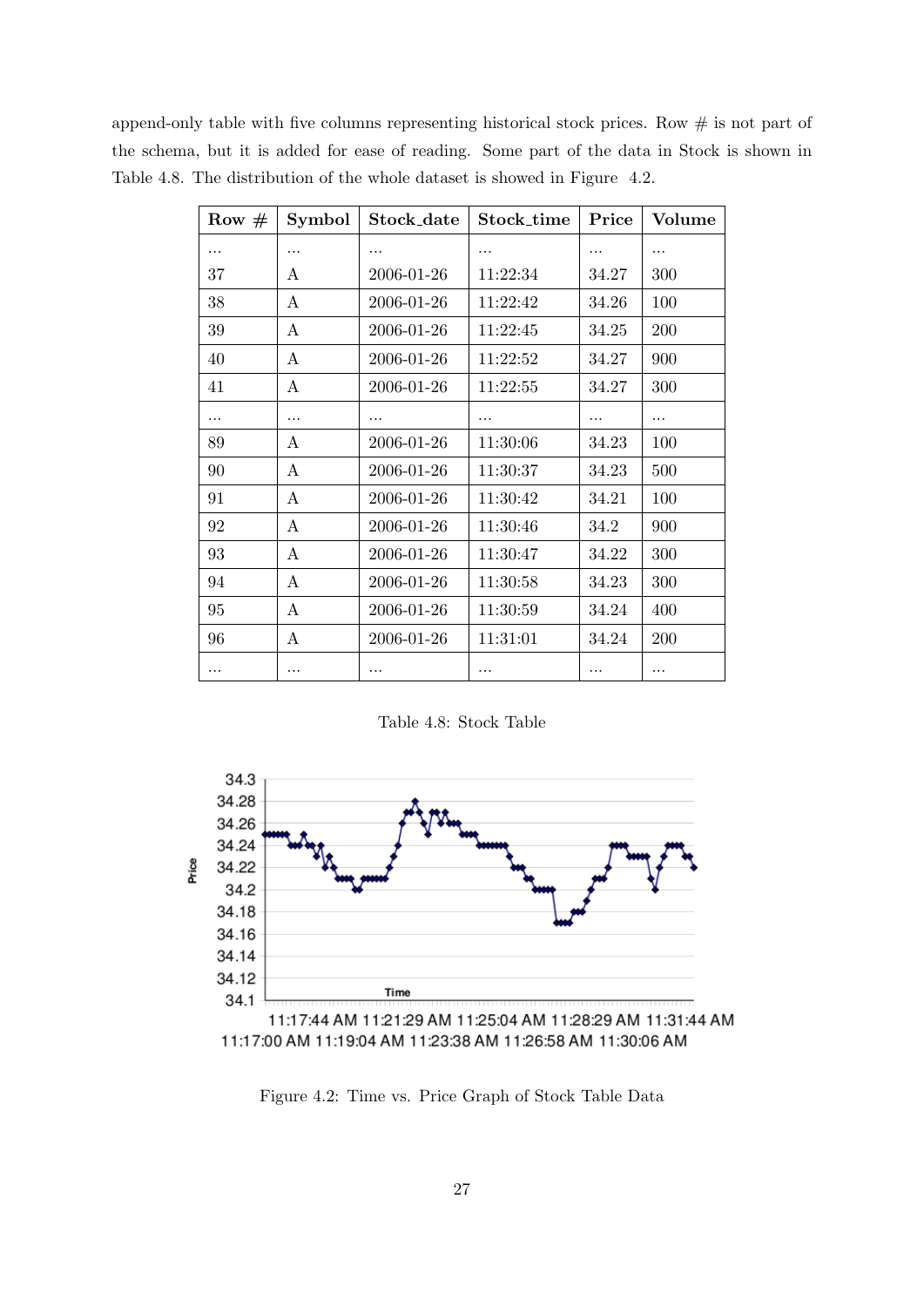The example query detects the following pattern in price: a falling price, followed by a rise in price goes higher than the price was when the fall began.

```
SELECT *
FROM Stock MATCH_RECOGNIZE (
  MEASURES
      MATCH_NUMBER AS Matchno,
      CLASSIFIER AS Classy
  AFTER MATCH SKIP TO NEXT ROW
  ALL MATCH
  PATTERN(A B+ C* D)
      DEFINE B AS (B.Price < A.Price AND B.Price <= PREV(B.Price))
             C AS (C.Price > PREV(C.Price) AND C.Price <= A.Price)
             D AS (D.Price > PREV(D.Price) AND D.Price > A.Price)
);
```
The grammar rules module of the MySQL parses the query according to the rules defined in sql/sql yacc.yy. Grammar file initializes the parse tree structure and creates an FSM as explained in 4.2.1.1. The following figure shows the corresponding Finite State Machine of the query.



Figure 4.3: FSM

| name              | predicate                                          |
|-------------------|----------------------------------------------------|
| $edge_{1}$        | true                                               |
| $edge_{2.1}$      | $B.Price < A.Price \& B.Price < = PREV(B.Price)$   |
| $edge_{2.2}$      | $B.Price < A.Price \& B.Price < PREV(B.Price)$     |
| $edge_{2.3}$      | true                                               |
| $edge_{3.1}$      | true                                               |
| $edge_{3.2}$      | $C.Price > PREV(C.Price) AND C.Price \leq A.Price$ |
| edge <sub>4</sub> | $D.Price > PREV(D.Price) AND D.Price > A.Price$    |

Table 4.9: Predicates of FSM edges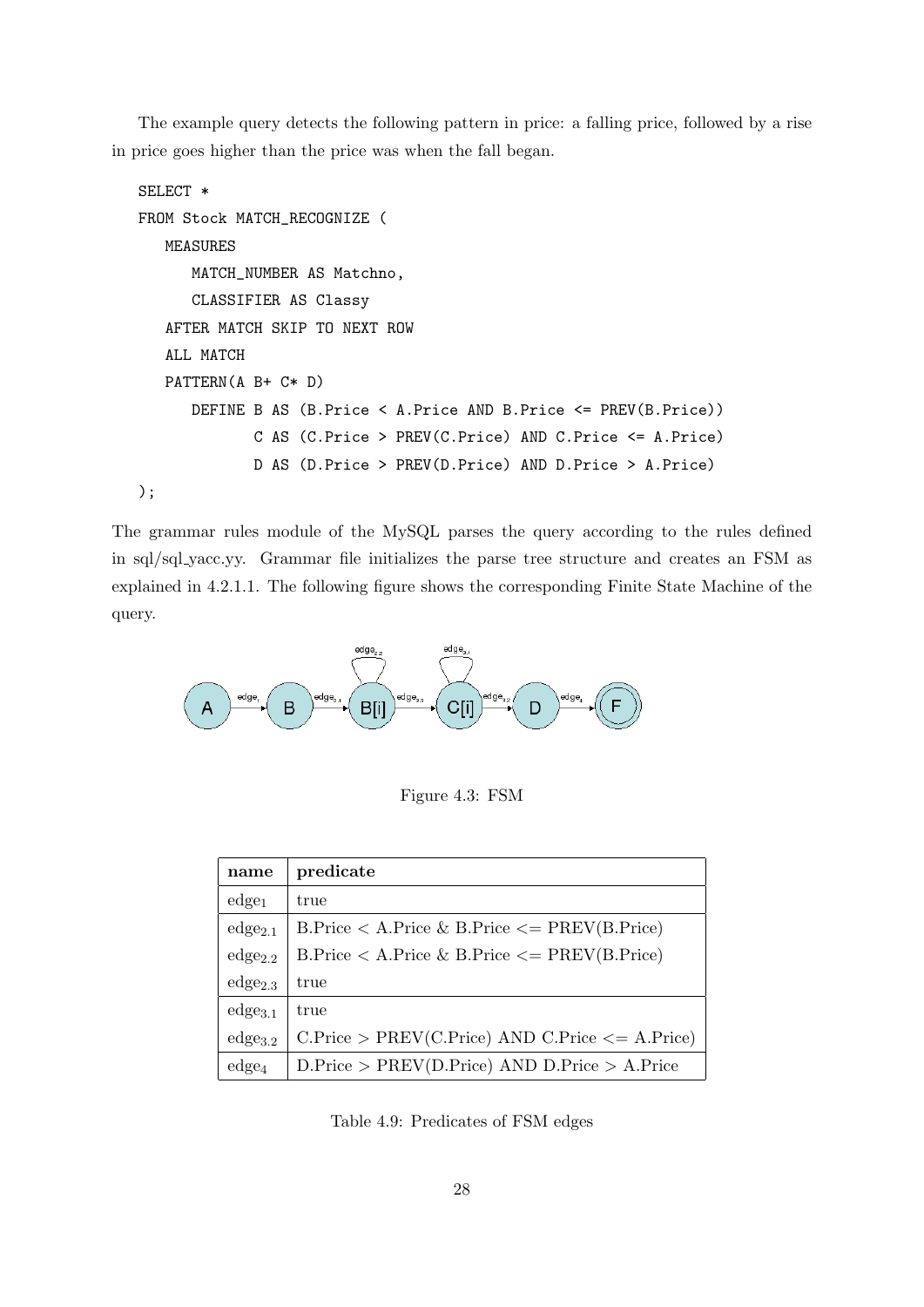FSM is a member of the MySQL JOIN class. Every SELECT query in MySQL is considered a join. Join simply stores the major information of the select query like where expression tree, table descriptors of the join. Afterwards, it leads to the execution of mysql pattern(...) from sql/sql\_select.cc. The relevant code snippet for mysql\_pattern method looks as follows:

```
if (err= join->prepare(rref_pointer_array, tables, wild_num,
                            conds, og_num, order, group, having, fsm, proc_param,
                            select_lex, unit))
  {
    goto err;
  }
  if (join->flatten_subqueries())
  {
    err= 1;
    thd->net.report_error= 1;
    goto err;
  }
  if ((err= join->optimize()))
  {
    goto err; // 1
  }
  if (thd->net.report_error)
    goto err;
  join->exec_pattern();
  if (thd->cursor && thd->cursor->is_open())
  {
    /*
      A cursor was opened for the last sweep in exec().
      We are here only if this is mysql_select for top-level SELECT_LEX_UNIT
      and there were no error.
    */
    free_join= 0;
  }
 ....
```
At the preparation phase of the join, edges of the FSM is initialized to be able to run them on records later. join::flatten subqueries() converts candidate subquery predicates to semi-joins. Since we have not deal with nested queries yet, this part is skipped. As will be explained in Chapter 5, optimizer of MySQL does not treat pattern queries differently. Finally, we reach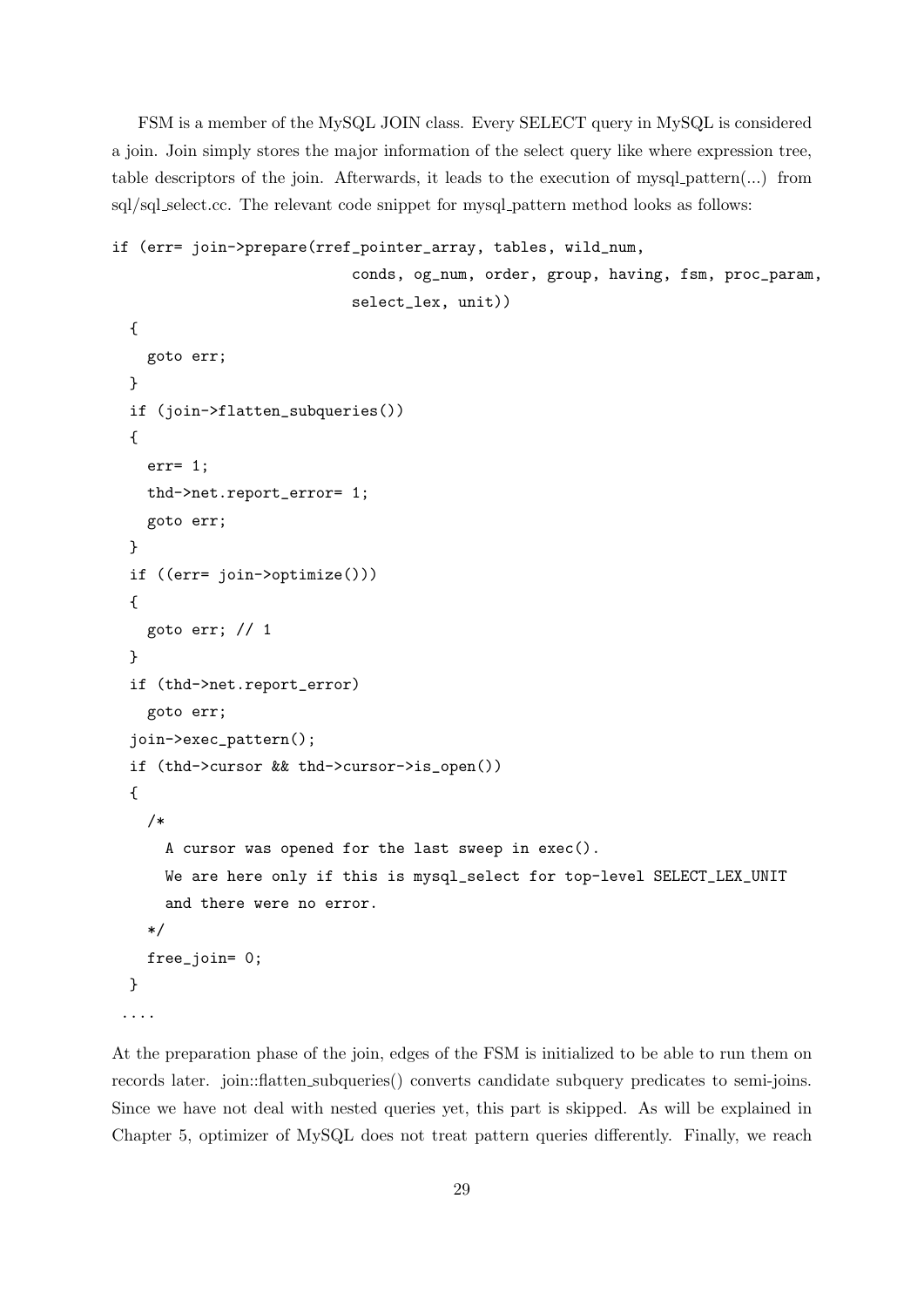join::exec pattern which is responsible for the execution of the pattern queries. Exec pattern execution is divided into two: execution of constant and non-constant tables. A table is considered constant if it contains at most one record, or if at most one record match is possible during a key lookup (the key is either primary or unique). Execution of pattern queries follows non-constant table execution branch. Then execution leads to sub select method in sql select.cc which asks for the record, retrieves matching full record, and sends them to the result set stream. More specifically, sub select method reads record with read record method of JOIN TAB read record descriptor. As a reminder, the data access method was defined at optimization phase, for pattern queries the method is simple table scan. Afterwards, it evaluates the record with evaluate join record method in the sql select.cc class. If the record satisfies the condition, evaluate join record calls end send method to send the record to the result set stream. sub select is the place where logic explained in 4.2.1.2 is implemented and records are added to the input buffer. FSM runs inside the evaluate join record method. When the proceed edge is taken, evaluate join record is called again since proceed edge does not consume the input. So, evaluate join record is the place where edge logic is applied. In addition to that, the state of the FSM is also updated here. Furthermore, when a predicate on consume edge is satisfied, Match tuple is created from the record and Match tuple is added to the Match buffer. In the end send method, if match is found, result is reported by traversing the match buffer. The execution of the sample query in Stock table is based on the logic explained in section 4.2.1.2, but it is important to mention about the match buffer and input buffer of the execution. The following figure shows the status of match and input buffer when last matches are detected.



Figure 4.4: FSM Execution

A, B, B[i], C[i] and D in Figure 4.4 are the states. A match buffer is attached to each state. m1-90 is a match tuple with id 1, which has pointer to the row 90. As stated before, match tuple encapsulates the row information and attaches metadata to it. The big arrow in the figure represents the input buffer which holds the active records and the records inside the boxes (colored blue) are part of the semantic window. The bold tuples are final tuples of the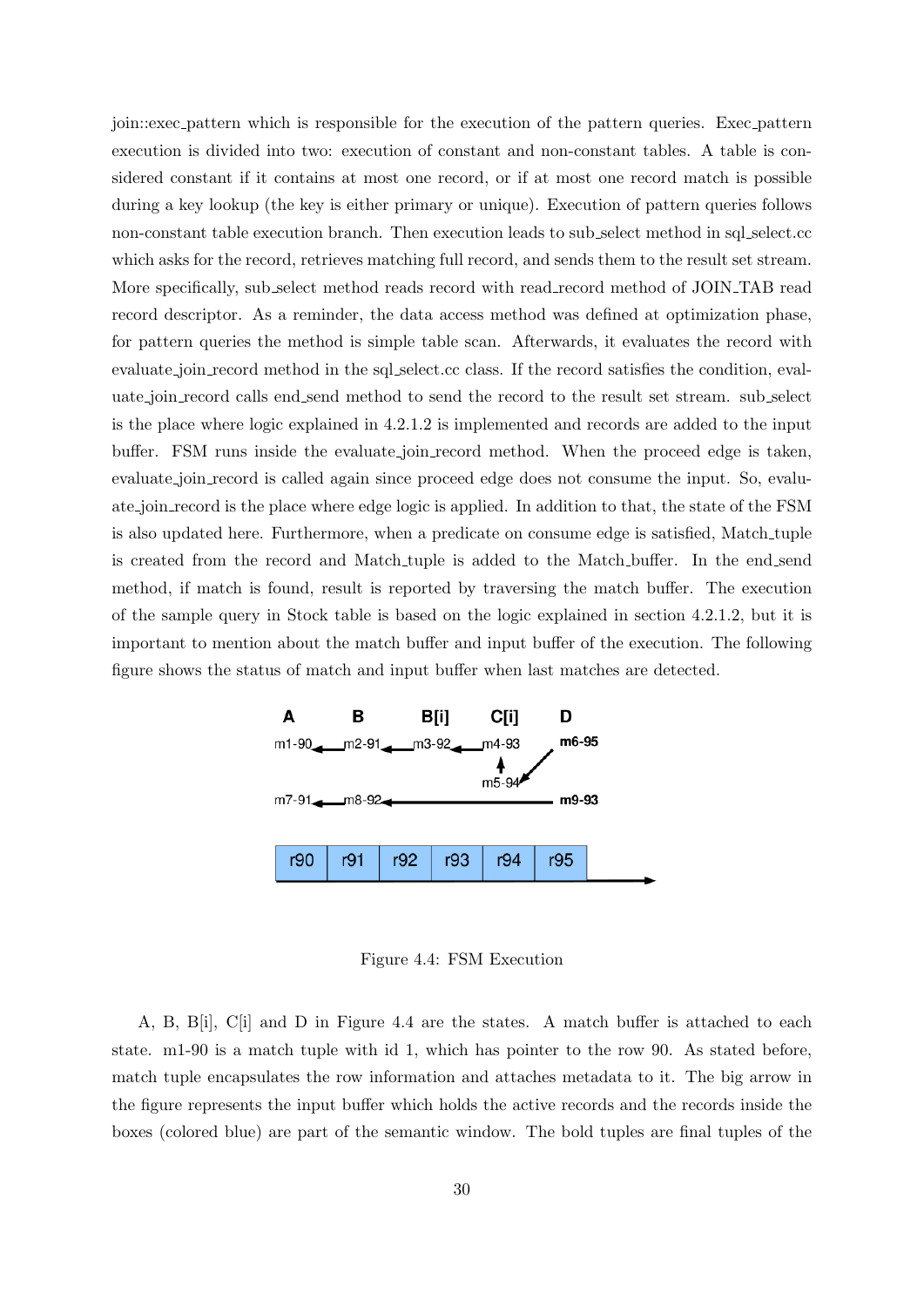| Symbol       | Stock_date | Stock_time | Price | Volume | Matchno        | Classy           |
|--------------|------------|------------|-------|--------|----------------|------------------|
| A            | 2006-01-26 | 11:22:42   | 34.26 | 100    | $\Omega$       | A                |
| A            | 2006-01-26 | 11:22:45   | 34.25 | 200    | $\theta$       | B                |
| A            | 2006-01-26 | 11:22:52   | 34.27 | 900    | $\theta$       | $\mathbf D$      |
| A            | 2006-01-26 | 11:30:37   | 34.23 | 500    | 1              | A                |
| $\mathbf{A}$ | 2006-01-26 | 11:30:42   | 34.21 | 100    | $\mathbf{1}$   | B                |
| A            | 2006-01-26 | 11:30:46   | 34.2  | 900    | 1              | B[i]             |
| A            | 2006-01-26 | 11:30:47   | 34.22 | 300    | 1              | C[i]             |
| A            | 2006-01-26 | 11:30:58   | 34.23 | 300    | 1              | C[i]             |
| A            | 2006-01-26 | 11:30:59   | 34.24 | 400    | 1              | D                |
| A            | 2006-01-26 | 11:30:42   | 34.21 | 100    | $\overline{2}$ | $\boldsymbol{A}$ |
| A            | 2006-01-26 | 11:30:46   | 34.2  | 900    | $\overline{2}$ | B                |
| A            | 2006-01-26 | 11:30:47   | 34.22 | 300    | $\overline{2}$ | D                |

match. So result is reported by following previous pointers of the final match tuple. Result of the query is as follows:

Table 4.10: Query result for sliding strategy next row

Result of the same query for sliding strategy past last row is showed in Table 4.11. Since past last row strategy ensures non-overlapping matches, the overlapping match result [r91, r92, r93] is skipped.

| <b>Symbol</b> | Stock_date | Stock time | Price | Volume | Matchno        | Classy |
|---------------|------------|------------|-------|--------|----------------|--------|
| A             | 2006-01-26 | 11:22:42   | 34.26 | 100    | $\theta$       | A      |
| A             | 2006-01-26 | 11:22:45   | 34.25 | 200    | $\overline{0}$ | B      |
| A             | 2006-01-26 | 11:22:52   | 34.27 | 900    | $\theta$       | D      |
| A             | 2006-01-26 | 11:30:37   | 34.23 | 500    | 1              | A      |
| A             | 2006-01-26 | 11:30:42   | 34.21 | 100    | 1              | B      |
| A             | 2006-01-26 | 11:30:46   | 34.2  | 900    | 1              | B[i]   |
| А             | 2006-01-26 | 11:30:47   | 34.22 | 300    | 1              | C[i]   |
| А             | 2006-01-26 | 11:30:58   | 34.23 | 300    | 1              | C[i]   |
| A             | 2006-01-26 | 11:30:59   | 34.24 | 400    | 1              | D      |

Table 4.11: Query result for sliding strategy past last row

In order to prove the correctness of the result, the distribution of data is displayed where matches are highlighted and displayed in a circle in Figure 4.5. In the figure, points inside a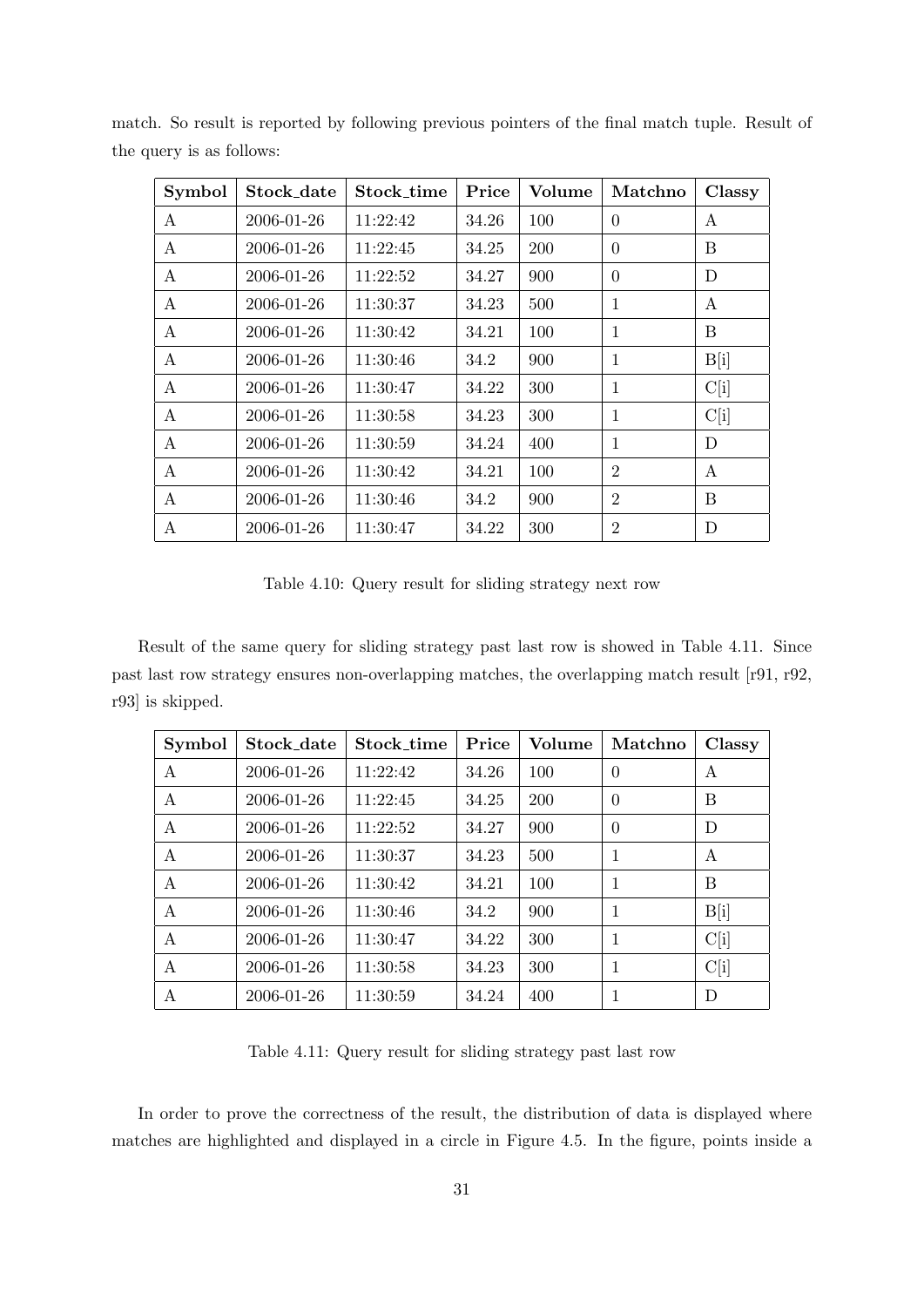circle are (colored different than blue) part of the match. It is seen that there is a circle inside a bigger circle (green points are inside the red points), where overlapping matches appear. Therefore, in this case both of these circles are matches, where bigger circle covers the points of the small circle (red points constitute a match including the green points and green points are another match).



Figure 4.5: Query result on data graph

After the result is sent to the user, cleaning of select structures is performed. For pattern queries, FSM machine is cleaned here including all its edges, states, match tuples, and input holder and buffer.

### 4.4 Statistics

Table 4.12 gives information about source lines of the code of MATCH-RECOGNIZE implementation. The changes are grouped into two parts: inside the MySQL and outside the MySQL. For the source code added to the MySQL, the extensions are classified per module. During the implementation, we tried to reuse existing MySQL architecture and modules as much as possible while minimizing our extensions. Although lines of code can not be considered as a precise proof of this effort, it gives at least an idea about it. MySQL Core has almost ∼360,000 lines of code. With the word core, we mean the source code which is responsible for parsing and execution of the query. Thus, parts which provide platform independence, BUILD packages, and storage functionality are excluded. As it can be seen from the table, most of the code (58%) is implemented outside MySQL than inside MySQL. For the code added to MySQL, big part of it is added to the Parser module. The Parser module encapsulates both lexer and grammar rule file. Even the codes implemented inside the MySQL Parser is less than 7% of the whole Parser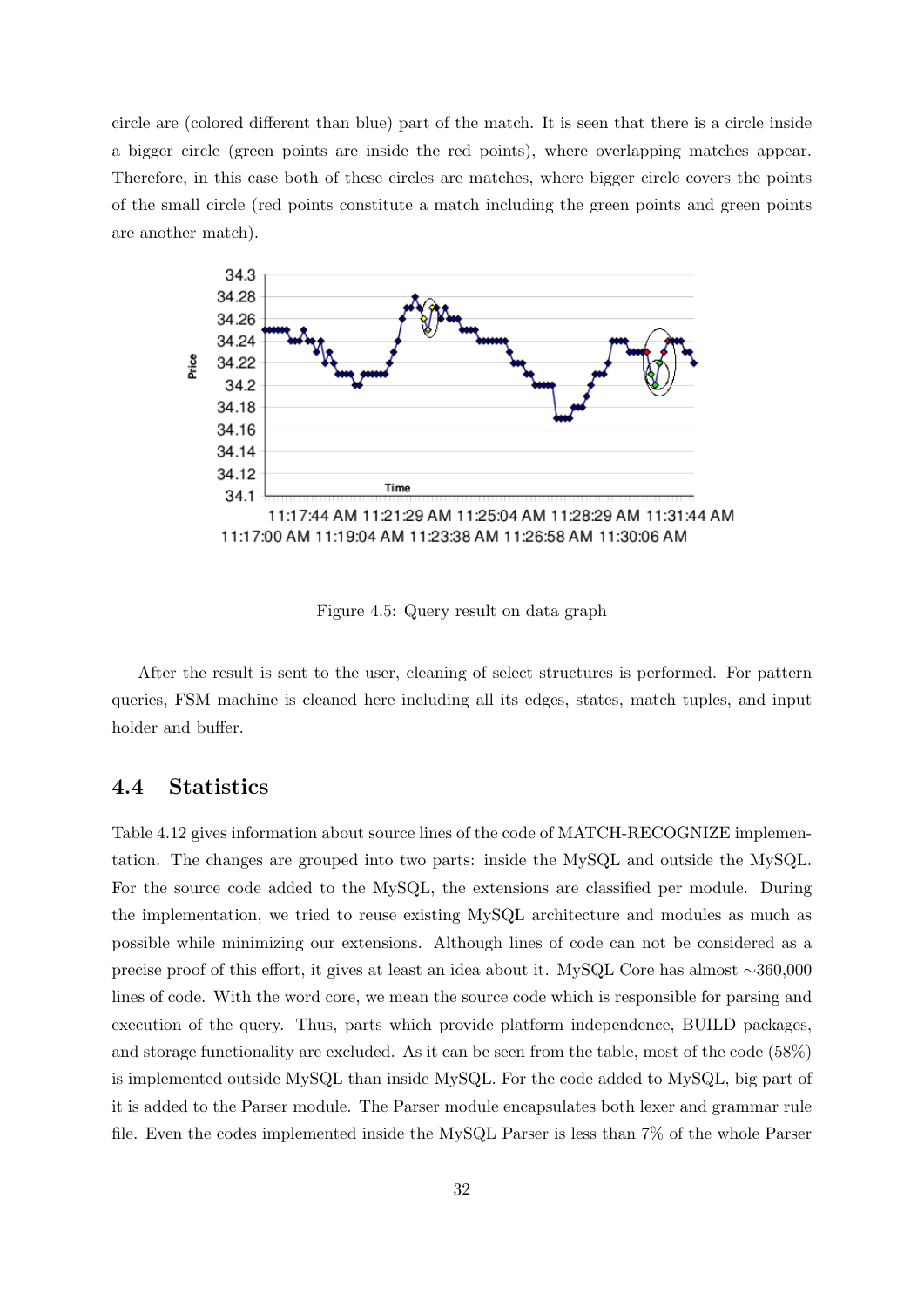| Category      | Module                      | <b>Extension</b> | Original          |
|---------------|-----------------------------|------------------|-------------------|
|               |                             | (SLOC)           | (SLOC)            |
|               | Parser                      | $\sim 800$       | $\sim$ 12000      |
| Inside MySQL  | Connection & Initialization | $\sim$ 110       | several thousands |
|               | Execution                   | $\sim$ 440       | $\sim$ 18000      |
| Outside MySQL | <b>FSM</b>                  | $\sim$ 1280      | -                 |
|               | Match_buffer                | $\sim$ 540       |                   |

Table 4.12: Source Lines of Code

codes. Similarly, the extensions performed to the SELECT query module is less than 3% of itself. Furthermore, approximately 110 lines of code is added for connection and initialization. Finally the total lines of codes added to the MySQL core corresponds less than 0.4% of itself, while number of total lines of MATCH-RECOGNIZE code corresponds less than 1% of MySQL core's line of codes.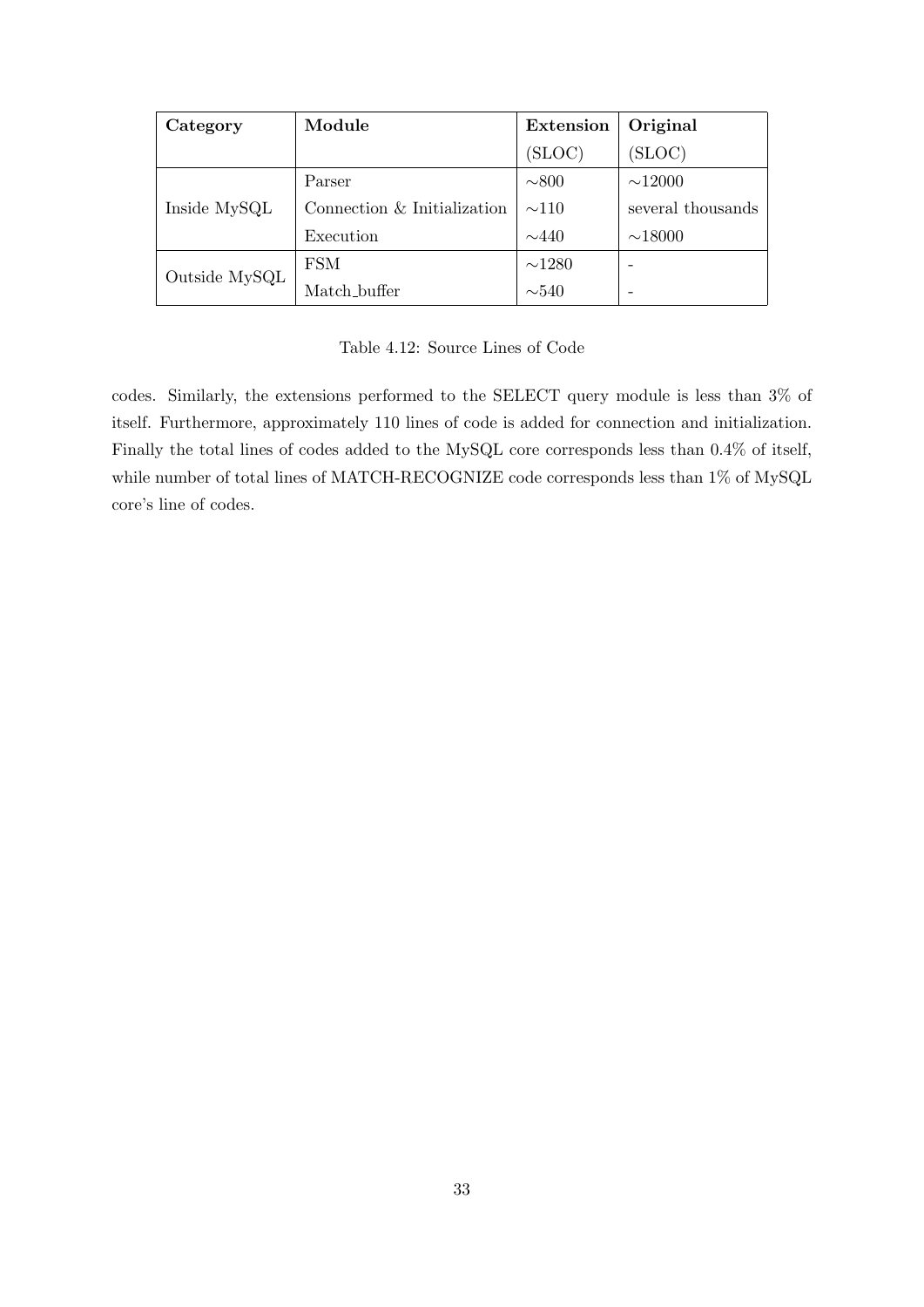## Chapter 5

## Architecture

MySQL is an open source relational database management system (RDBMS) which was first released in May of 1996 [9] and widely used all around the world. For our research project we choose to extend MySQL, because it is highly accepted in open source community and offers a comprehensive range of documents and consulting support like mysql internal mailing list, which turned out to be very helpful. In addition to these,  $MvSQL's$  pluggable storage engine architecture gives the flexibility to choose among existing storage engines based on the application per table. It also gives opportunity to develop customized storage engines to optimize the engine for specific purposes by using a well defined, clean interface. Currently, we have not touched the data access optimizations, but it is one of the issues that we want to investigate as future work (discussed in Chapter 6).

The goal of this chapter is to explain the role and effect of our pattern module on the MySQL architecture. The remainder of the chapter explains the original MySQL architecture, and our pattern matching module extensions to this architecture.

## 5.1 MySQL Architecture

The content of this section is heavily based on the book "Understanding MySQL Internals"[9]. In order to understand the MySQL architecture, it is worth to mention briefly about MySQL source code's history.

MySQL has even some code pieces which are more than 20 years old, which were written by Monty before it is called MySQL. When most of the code was originally written, it was not done to be part of some big system, instead to solve very specific problems [9]. Because of it, it is very difficult to talk about a well defined, modular architecture, but there is a certain high level functionality and code mappings. While explaining these mappings, we will also use the term "module" as Sasha Pachev, author of "Understanding MySQL Internals". Before going further with the details of the MySQL architecture, we would like to clarify definition of term "module" in MySQL architecture context. The term module is used as a piece of code that logically belongs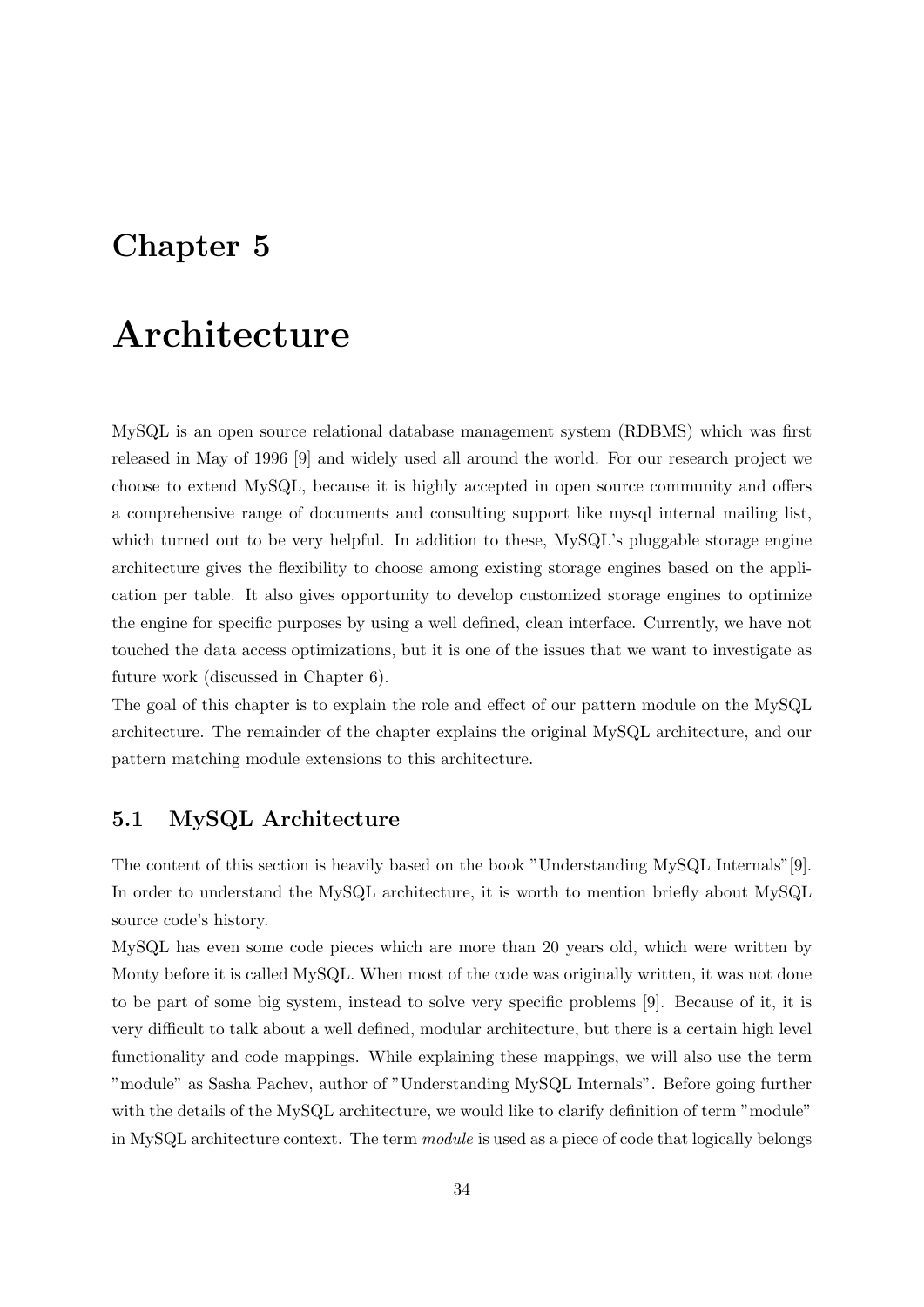together in some way and performs a certain critical function in the server, instead of its usual meaning independent code piece which you can be replace with another implementation easily [9]. See Figure 5.1 for general view of the core modules and their interactions. The modules having stars are the modules that we have extended for pattern matching. The extensions are discussed in Section 5.2.



Figure 5.1: High-level view of MySQL modules[9]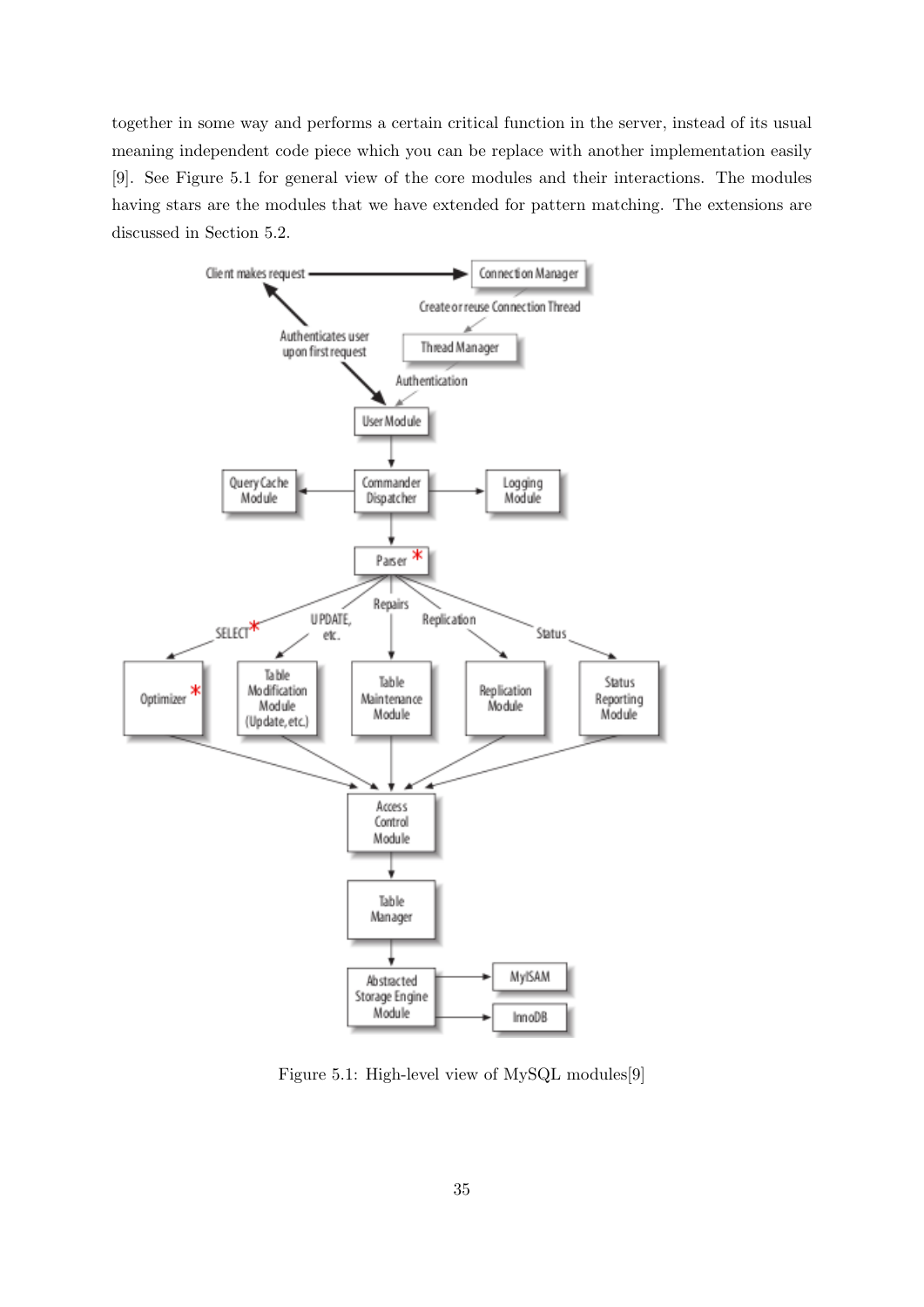#### 5.1.1 Interaction of the Core Modules

In order to understand the MySQL architecture better, let us explain the execution of a query. Whenever MySQL Server is started, the Server Initialization Module sets up the server by initializing global variables and structures, allocating global memory buffers, and performing some other start-up tasks. After the initialization is done, it passes the control to the Connection Manager. Connection Manager handles the communication protocol tasks and waits for the client requests. Whenever it receives a request from a client, Thread Manager module creates a new thread or retrieves a thread from the cache to take care of the request. The Connection Thread, which is responsible for the request, first connects to the User Module to check the authentication of the user. If the user is verified, the request is forwarded to the Commander Dispatcher. Based on logging mode, Commander Dispatcher asks Logging Module to log the query before processing it. Afterwards, the Commander Dispatcher forwards the queries to the Parser through the Query Cache Module. If the query is cached and there exists a stored result which is still valid, result is sent to the user. This way the Connection Thread becomes ready to process another command. In case of a cache miss, the query goes to the Parser. While parsing the query, parser also creates the internal structure of the query and forwards the query to different modules based on its type. As it can be seen from Figure 5.1, SELECT queries are forwarded to the Optimizer; updates, inserts, deletes, table creation and table alters are forwarded to the Table Modification Module; queries that maintain tables like back up, repair, restore are forwarded to the Table Maintenance Module; queries related to the replication are sent to Replication Module; and queries about server configuration, table structure information, and so on are sent to the Status Reporting Module. We will concentrate on the execution of the SELECT query which is forwarded to Optimizer module. Though its name is Optimizer, Optimizer module does more than this. This module is responsible for the whole execution of SELECT queries. Each of these modules need to access a list of tables which are passed through the Parser module. In this case, they connect to the Access Control Module. Access Control Module checks whether the user have required rights to access the data needed for the query. If the user has the required privileges, the Table Manager Module opens the table and obtains required keys. From now on, storage engine can be used to perform low level data tasks like insert, update, fetch data. For this purpose, control is passed to the Abstracted Storage Engine Module. As stated before, MySQL supports pluggable storage engine architecture. Abstracted Storage Engine Module calls specified storage engine by using polymorphism. Therefore, this module can be considered as an interface between MySQL and other storage engines. While query is processed, result might be sent to the user. Once the query is done, the control passes to the Connection Thread again. Connection Thread makes the cleanup and waits for the further queries from the user until user quits. The execution flow of non-regular client requests like replication slave is skipped, since these are beyond the scope of this thesis.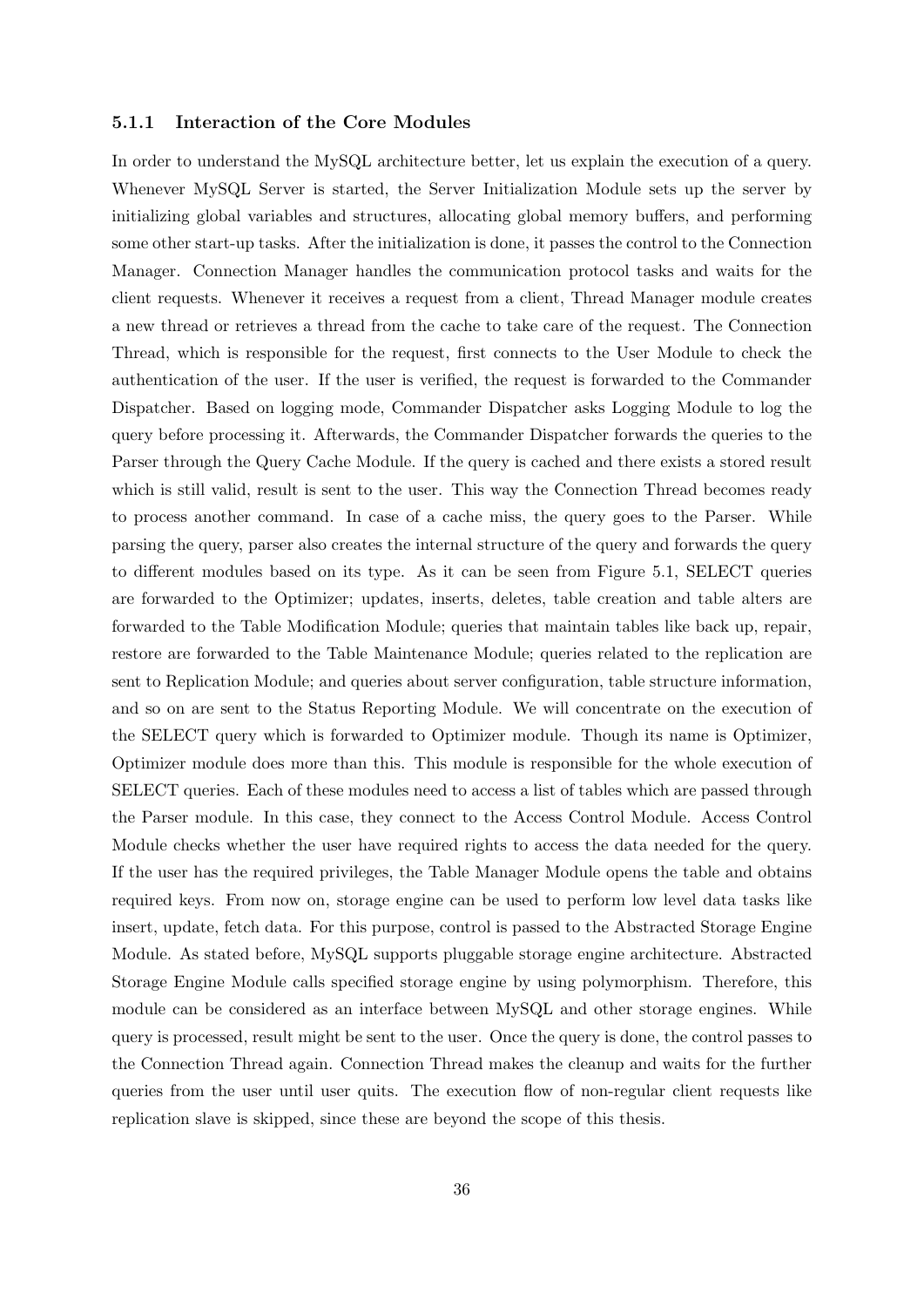### 5.2 Pattern Matching Module Extensions

This section discusses the changes that we made in the MySQL engine to extend it with pattern matching capability. We tried to make as fewer changes as possible to MySQL, and used every opportunity to reuse the existing MySQL constructs. Remainder of this section presents our extensions to each MySQL module in detail.

#### 5.2.1 Parser

MySQL has a hard-coded lexer, but uses a Bison parser to define the grammar rules. The MATCH-RECOGNIZE keywords are added to the lexer file of MySQL (sql/lex.h) and the yacc file of  $MySQL$  (sql/sql\_yacc.yy) is extended to encapsulate the parsing rules of MATCH-RECOGNIZE clause (see appendix A for EBNF of the MATCH-RECOGNIZE grammar). The parser module has two important roles: checking the syntax and creation of the internal representation of the query. Let us start with the grammar rules we added, later we will mention about the construction of FSM while applying these rules.

The first connection point between Match Recognize and MySQL rules is the table specification at the FROM rule with 'match-recognize' rule as it can be seen from the snipped code of MySQL grammar file.

```
derived_table_list:
```

```
table_ref
 {
   LEX *lex= Lex;
   lex->sql_command= SLOCUM_SELECT;
   $$=$1;
 }
| table_ref match_recognize_clause
 {
   LEX *lex= Lex;
   lex->sql_command= SLOCUM_PATTERN;
    $$=$1;
 }
| derived_table_list ',' table_ref
 {
   MUSCLE_ABORT_UNLESS($1 && ($$=$3));
 };
```
For the rest of parsing, MATCH-RECOGNIZE connects back to the MySQL rules while parsing the expressions at DEFINE clause. As you might remember, DEFINE syntax is like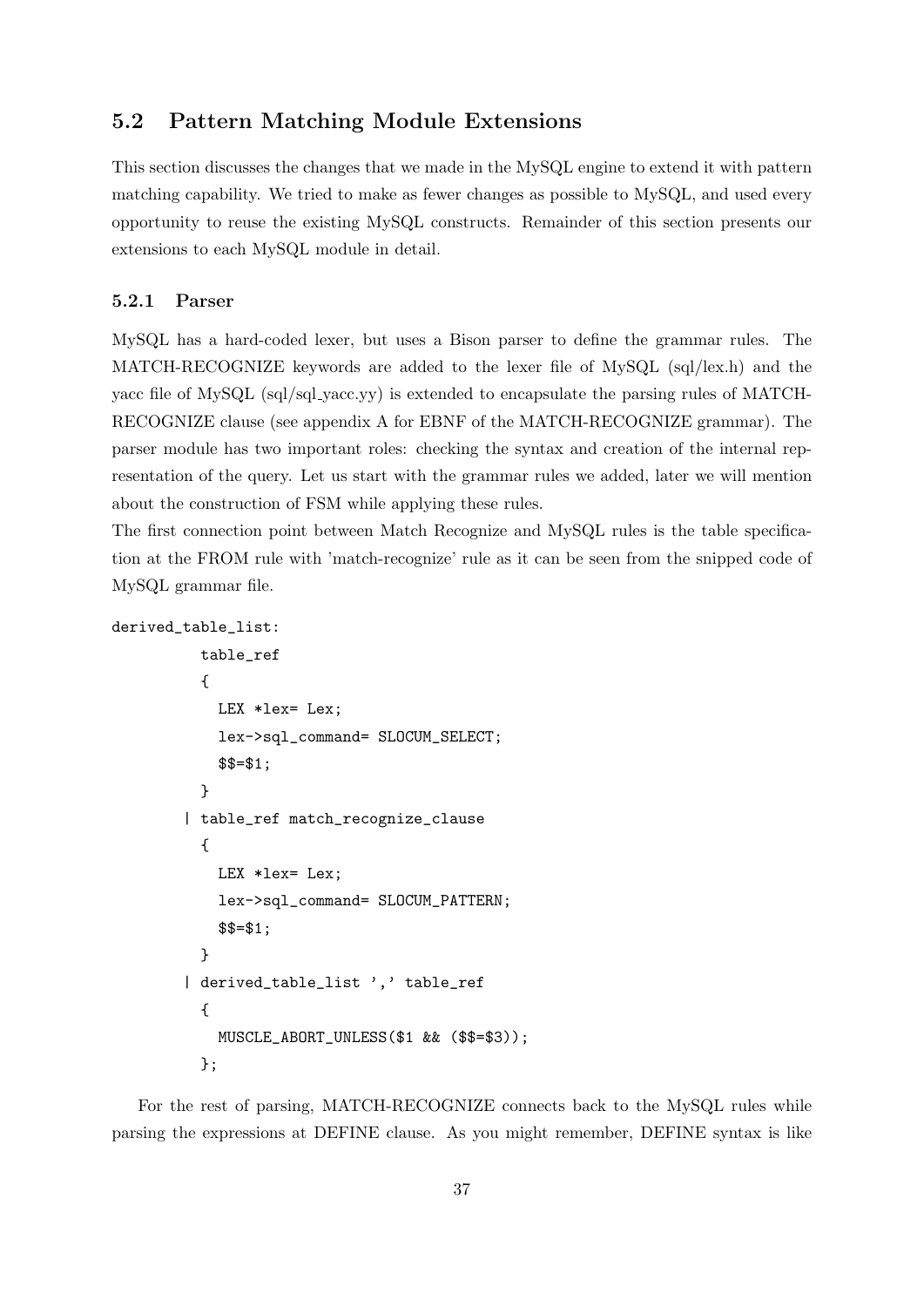"DEFINE A AS expr, B AS expr" etc. Since regular relational predicates can be used in DEFINE clause, we decided to use MySQL expr here. MySQL expr is the SQ expression which is used in WHERE, HAVING, GROUP BY, ORDER BY, or the field list of a select query. However, DEFINE clause requires more than the regular predicates of SQ. Therefore, it was necessary to extend the MySQL expression rules in order to handle pattern variable correlation like "A.Price" and "PREV(A.Price)" type of field access which can be used at DEFINE clause. By modifying the expr rule, which is widely used by MySQL parser, we didn't forget to add control statements in order to not break the original MySQL functionality. Another remark about the parser is that re-use of select alias rule while parsing MATCH NUMBER and CLASSIFIER clauses. This was the obvious choice, since they have very similar syntax. As a reminder, MATCH NUMBER syntax is like following: "MATCH NUMBER AS mach no". CLASSIFIER also has the same syntax.

As we stated before, Parser is also responsible for creating the internal representation of the query. Therefore, FSM creation and initialization are also performed during parsing (which were discussed in detail in Section 4.2.1.1). Here, we would like to concentrate more on extensions to the MySQL architecture.

We reused MySQL expressions in DEFINE clause, since it is not very different than WHERE clause in SQ. While parsing a predicate, MySQL Parser creates the Item tree and at the execution phase, each node in the item tree is recursively evaluated in order to find out whether the given predicate is satisfied by the record. The Item class defined in sql/item.h is the base class for all other Item<sub>-</sub>\* classes, which represents the nodes of an expression tree. This family of classes covers arithmetic operations, various SQ functions, logical operators such as AND and OR, references to the table fields, subqueries returning one row etc [9]. Field correlation and PREV operator were not part of the SQ expression, so we introduced two new Item types, in another words two new nodes to the parse tree: Item match field and Item prev field. Both classes extend from Item field, which is field access node of expression tree. Different than Item field, both Item match field and Item prev field store variable name and field variable name. Variable name is the name of the variable which Item match field and Item prev field nodes belong. On the other hand, field varname represents the name of the variable whose field needs to be accessed. The parse tree of the definition of D variable in example query of Section 3.1 is shown in Figure 5.2. In the example, while all Item match field and Item prev field nodes have the same variable name 'D', their field variable names are different as shown in Figure.

... PATTERN(A, B+, C+, D) DEFINE ... D AS (D.Price > PREV(D.Price) AND D.Price > A.Price)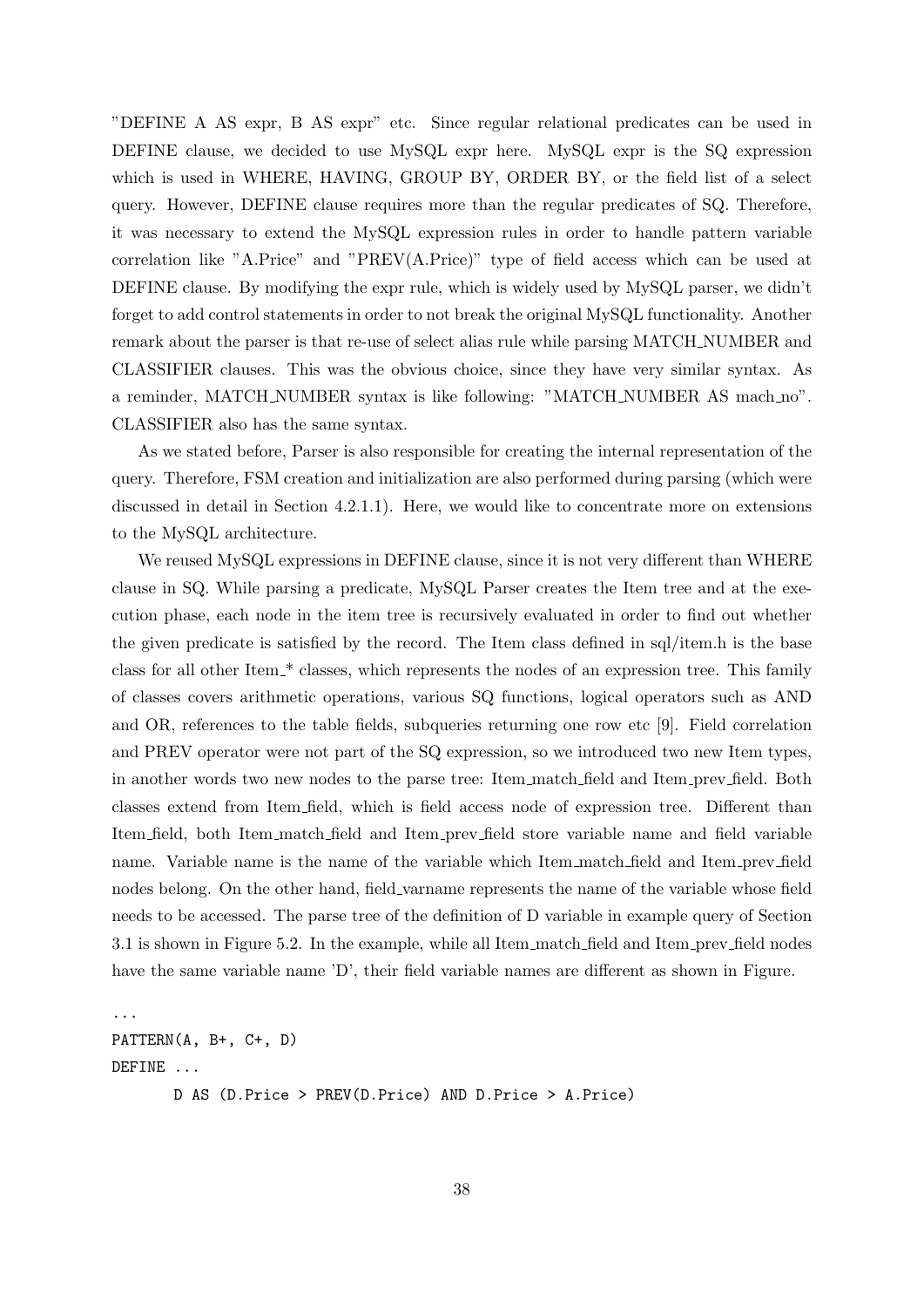

Figure 5.2: Parse Tree of Pattern Variable D

Moreover, Item match field and Item prev field have also pointer to the FSM instance in order to reach the correct Match duple during the execution of the item tree. For example, match field item uses field variable name as a key to search the Match duple inside the match buffer through the FSM. The search and binding of Item with records has to be done during the execution, since variable names are attached to the rows during the execution based on FSM state. On the other hand, in Item field objects of MySQL, the structure is filled with the record data when the record is read. When we go back to field correlation items, match field and prev field has different behaviour. While match field returns the field of the found duple in match buffer, prev field returns the field of the row stored before the found duple in the match buffer.

Another main constructs we added to the Parser module are MATCH NUMBER and CLAS-SIFIER. The effect of MATCH NUMBER and CLASSIFIER is similar to the having constant field in selection list like "SELECT 0 as Zero FROM table" and/or having aggregation in selection list like "SELECT Count(\*) FROM table". It is similar to the first one, since the "Zero" column is added to each resulting row, on the other hand it is similar to the second one since the value of the column is determined during execution. The first one is handled in MySQL by creating a constant item field at Parser based on type of the column. For the example above, Item int would be created. For the second one Item sum count object is created which inherited from Item sum class. Item sum is a base class for special SQL expressions called set expressions like MAX, AVG, COUNT etc. In case of MATCH\_NUMBER, Item\_match\_num\_field instance is created during parsing. Item match num field extends from Item int, but its value can be changed during execution like Item sum instances. With the same approach, Item classifier extends from Item string. It has similar functionality as Item match num field. The Item classifier is created when CLASSIFIER is requested in the query. At the execution of the FSM (see 5.2.3), the value of both CLASSIFIER and MATCH NUMBER are updated if necessary based on FSM status.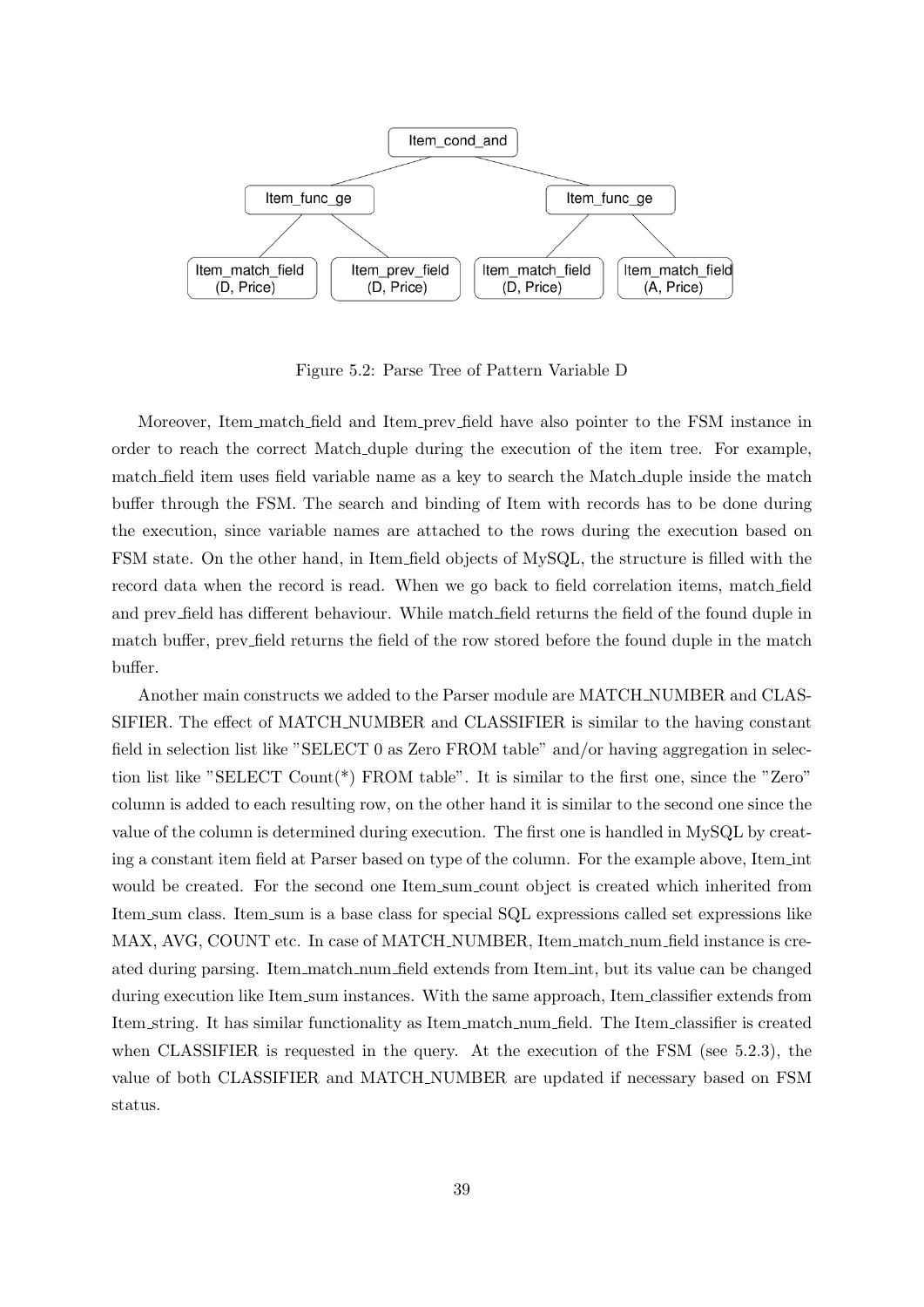#### 5.2.2 Select

After the parse tree is initialized, execution of SELECT queries without MATCH-RECOGNIZE leads to the handle select() method in sql/sql select.cc. Inside handle select() method, the queries which require unions of tables are forwarded in mysql\_union() in sql/sql\_union.cc, while the single select queries are forwarded to mysql select() method at sql/sql select.cc. Differently, for the queries with MATCH-RECOGNIZE defined as Pattern command, execution leads to the handle pattern() method and mysql pattern() method in sql/sql select.cc afterwards. In this way, pattern queries are considered special type of the select queries. With the mysql pattern method besides all the required information for a simple SELECT query like list of fields, tables; the FSM created during the parsing of Match Recognize is also passed to the Optimizer module.

### 5.2.3 Optimizer

In MySQL context, Optimizer refers to the server module responsible for creating and executing the plan to retrieve the records requested by the query as soon as possible. Therefore, the optimizer picks the order in which the tables are joined, the method to read the records (e.g., read from an index or scan the table), as well as which keys to use [9]. In addition to the decision making, Optimizer also executes the query and does cleanup afterwards. JOIN is a structure to represent SELECT query in MySQL. Even a query only with one table is considered as JOIN. Execution of a single SELECT consists of the following steps:

- 1. JOIN::prepare\*( )
- 2. JOIN::optimize( )
- 3. JOIN:: $exec^*()$
- 4. JOIN::cleanup\*( )

Methods with \* are the methods which are extended for pattern query execution.

#### 5.2.3.1 JOIN::Prepare()

JOIN::prepare() performs a series of initializations, the following being the most important ones:

- Prepare the tables and check access for the view tables. Table preparation also includes adding of additional information to the tables which are going to be used for optimization purposes later.
- Replace wild cards  $(*)$  in fields with actual names of the fields and initialize the field list descriptions.
- Initialize the field descriptions.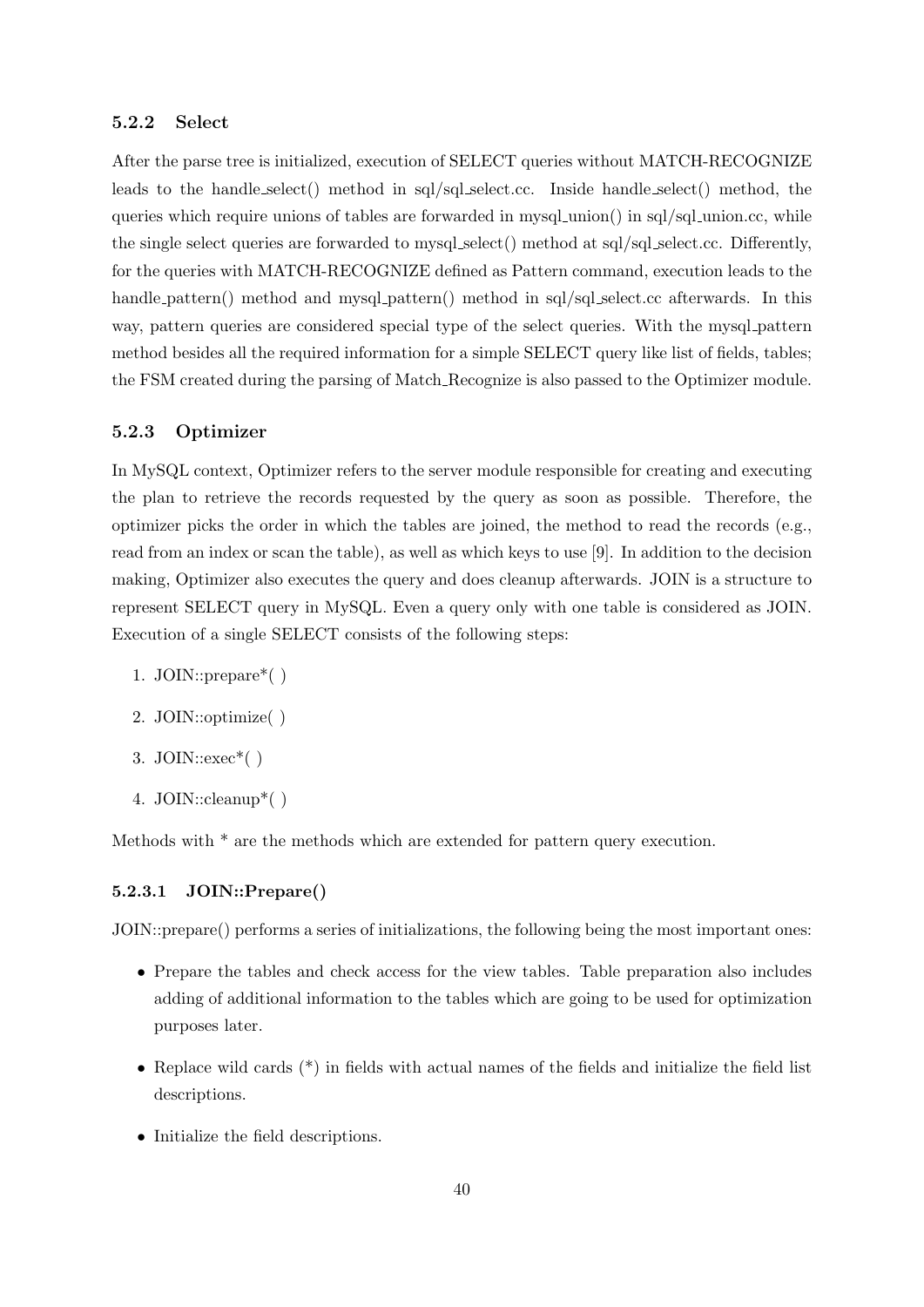- Set up the WHERE, HAVING, and ON clauses.
- Set up ORDER BY and GROUP BY clauses.

In addition to these, setup of the subselects is also done in this phase. As an extension to the current structure, for pattern queries, the FSM is also initialized here and the conditions on the edges which are expressions on DEFINE clauses are set up here.

#### 5.2.3.2 JOIN::Optimize()

JOIN::Optimize() is responsible for restructuring the query and creating an execution plan, including:

- Reconstructing the where and having clauses and eliminating any redundancies.
- Determining the access methods and keys of the tables based on query predicates and indexes defined on the tables.
- Determining the best join order based on queries and statistics of tables.

We have not yet done any optimization on pattern queries. It is one of the top items in our list of future work. Currently, MySQL optimizer is not aware of MATCH-RECOGNIZE structure, since it appears in the FROM part. For optimizer, the only interesting optimization performed based on FROM clause information is determination of the join order. The obvious opportunity is to use optimization of conditions for DEFINE clause which are same as WHERE clause. Another opportunity is to determine the best access method for the pattern queries. Currently, Optimizer picks simple "table scan" as a data access method for MATCH-RECOGNIZE queries, since MATCH-RECOGNIZE query is nothing more than a SELECT \* FROM query from MySQL point of view.

#### 5.2.3.3 JOIN::Exec()

JOIN::exec() is responsible for performing actual execution of the query. This is the main part we mostly changed. Changes can be grouped in the following way: Record Management, Predicate Execution, and Output Management. Each of them will be discussed in detail next.

Record Management: As stated before, JOIN structure is the key structure to store query plan of the SELECT queries. JOIN has an array of JOIN TAB descriptors each of which contains the information relevant to the optimization about each table instance participating in a join. JOIN TAB has data member read record, which is a record reading descriptor. While running the queries, the next record is asked from read record. Based on the access method decision made by the optimizer, read record retrieves the next record either from a table data or an index file. Afterwards, the record is evaluated and the next record is asked until end of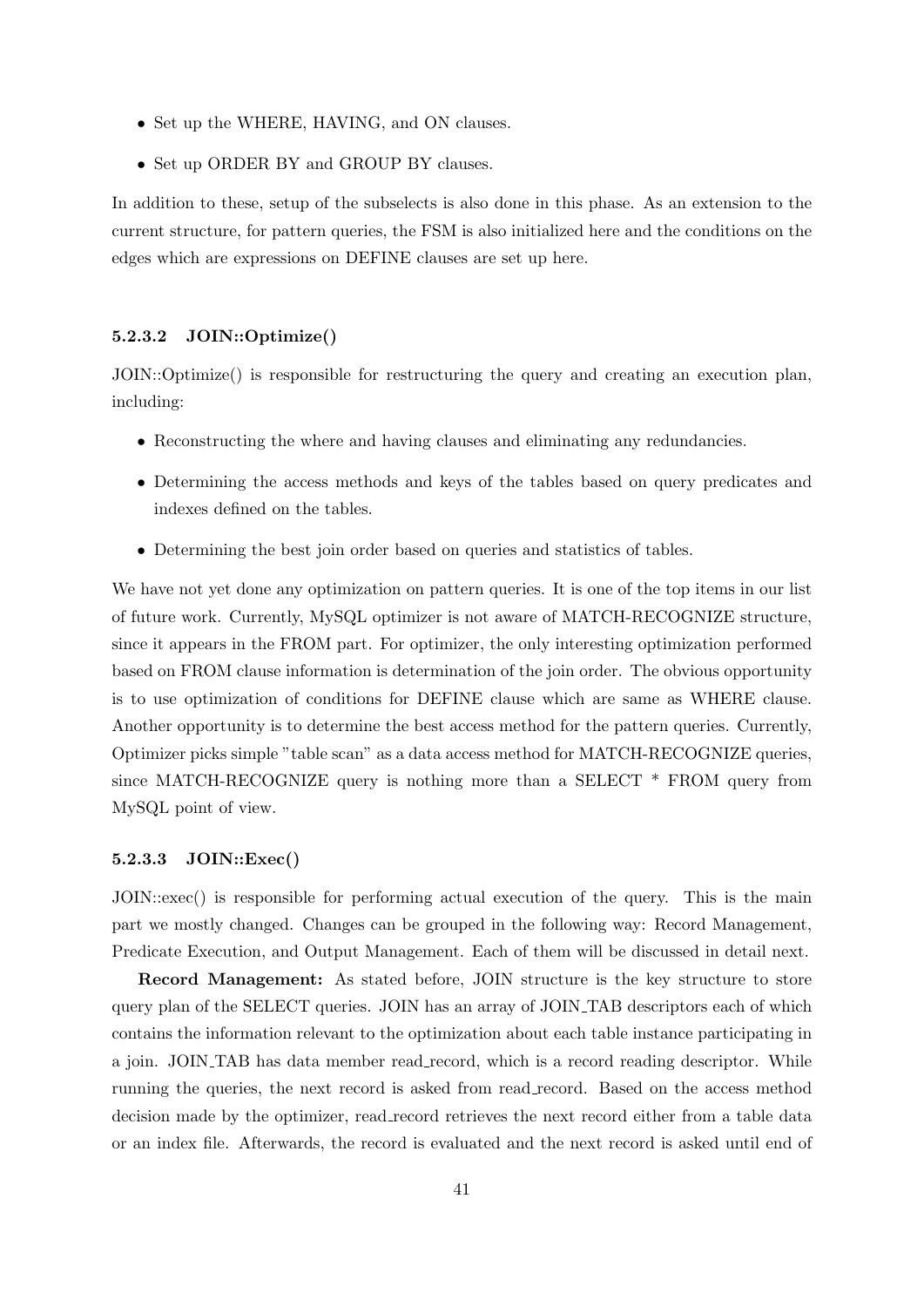records is reached. In case of a pattern clause, we do not ask for a new record at each execution iteration. As discussed in Chapter 4, FSM might process a record more than once based on its slide strategy. During sliding, after all the records stored at input holder are processed, we need to feed the FSM with a next record from table. In order to scan the table just once, we added an additional control mechanism on top of data access point of Optimizer, which is the sub select() method in sql/sql select.cc as described in Chapter 4.

**Predicate Execution:** In MySQL, evaluate join record() method in sql/sql select.cc is a place that parts of the WHERE clause which can be applied to the partial records are evaluated. Originally, this method evaluates the same predicate on the current record. In case of pattern queries, predicates are attached to the edges of the FSM, and based on current state of FSM, edges of this state are evaluated on the record. As we discussed in Chapter 4, when proceed edge is taken (which does not consume the input) current state information of FSM is changed and the edges of the new current state's edges are evaluated on the record. In this case, many predicates are evaluated on a single record. Originally the same predicate is evaluated on each record in MySQL evaluate join record method. Therefore, we added our FSM execution here in order to provide the iteration of predicates based on current state information of FSM.

Another difference is that the method evaluates the predicate on the current record. However for pattern queries, we may need to run the predicates on a different record than the current one. For example, we need this capability when FSM evaluates the records inside the input buffer during window sliding. In addition to the iteration of predicates, we also needed to support the iteration of the records. Therefore, we added the 'move field' functionality. In conclusion, in order to be able to run pattern clauses we changed the evaluation of predicate mechanism to evaluation of states mechanism for pattern queries.

Output Management: In MySQL, the evaluation of one nested loop iteration ends at end send() method in sql/sql select.cc. If the result of the query is going to be sent to the client, this is the place where the resulting record is sent to the buffer after checking the existence of the HAVING condition. For pattern clauses, result is a set of rows and is ready when FSM reaches its final state. In case of pattern queries, we check if a match is found in the same way as checking the HAVING clause. Another important difference between pattern and non-pattern queries is the storage of partial matches. In case of pattern queries, partial matches have to be stored in a match buffer. In order to store a partial match, the current record should be copied. MySQL creates temporary tables for different purposes such as storing the intermediate results and performing too complicated sorts on data. We followed a similar approach in copying the partial results. MySQL makes deep copy of the fields in these cases. On the other hand, in pattern matching queries, only \*ptr members of fields are copied, which point to the fields' data in the in-memory copy of the record. The reason for the difference is the following: it is enough to store only ptr value for pattern queries since copying is performed at the end of the execution. However MySQL needs deep copy at the early stages of execution phase and makes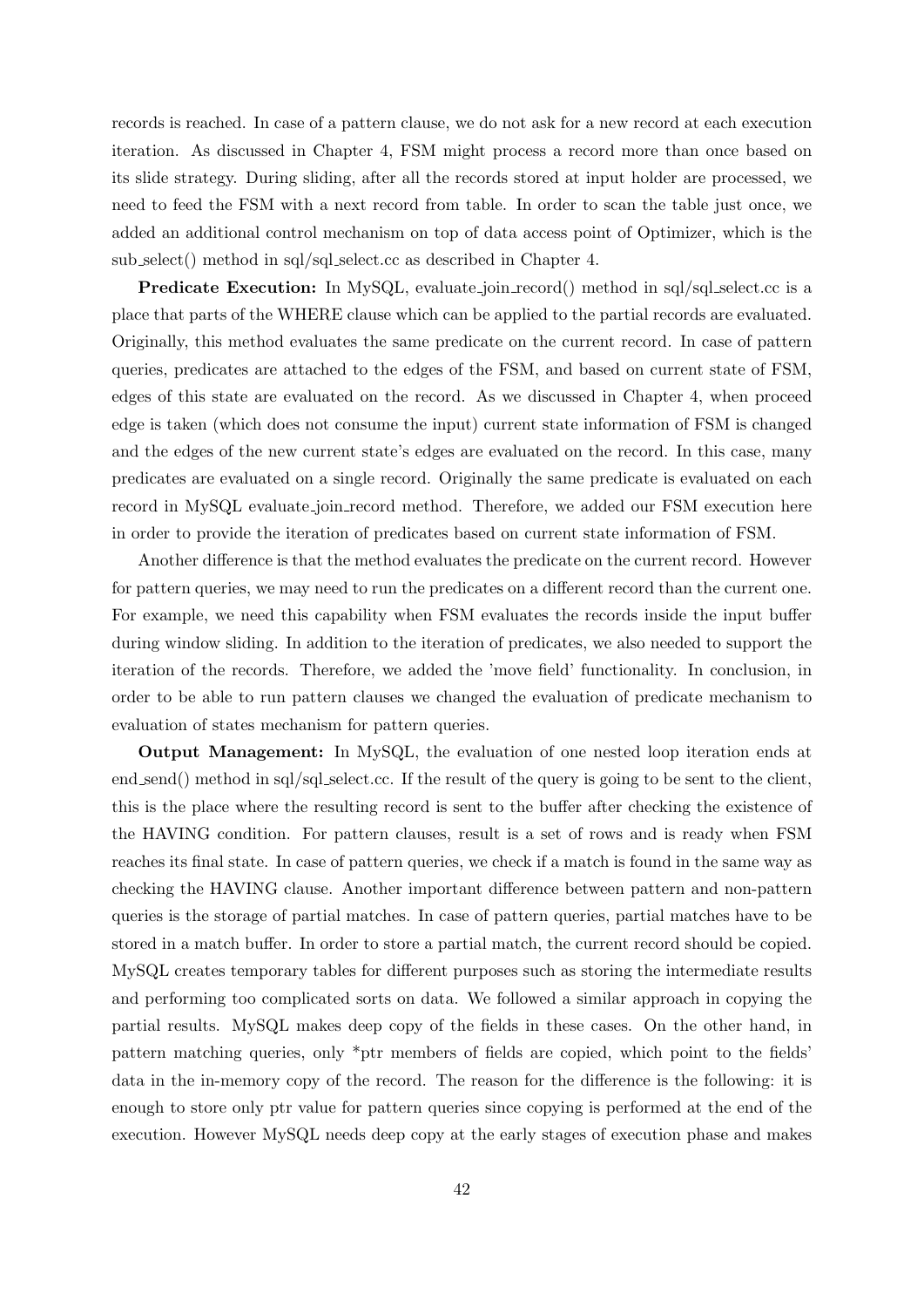deep copy of whole field structure.

#### 5.2.3.4 JOIN::Cleanup()

Join::Cleanup() method frees up the resources of a given join, like unlocking tables and deleting Item trees. As an extension to the original cleanup method, we also need to free the FSM resources in case of pattern queries.

Before concluding the section about MySQL extensions, we would like to clarify an important point: Data Access. We haven't done any work related to the data access of the MATCH-RECOGNIZE queries yet. We would like to work on it as a future work item. Currently, pattern queries can run on any available storage engine (like any other query).

## 5.3 Summary

We will conclude the discussion about architecture by summarizing the extensions as shown in Table 5.3. We believe that similar extensions would also apply to other relational engines, when pattern matching functionality is to be added.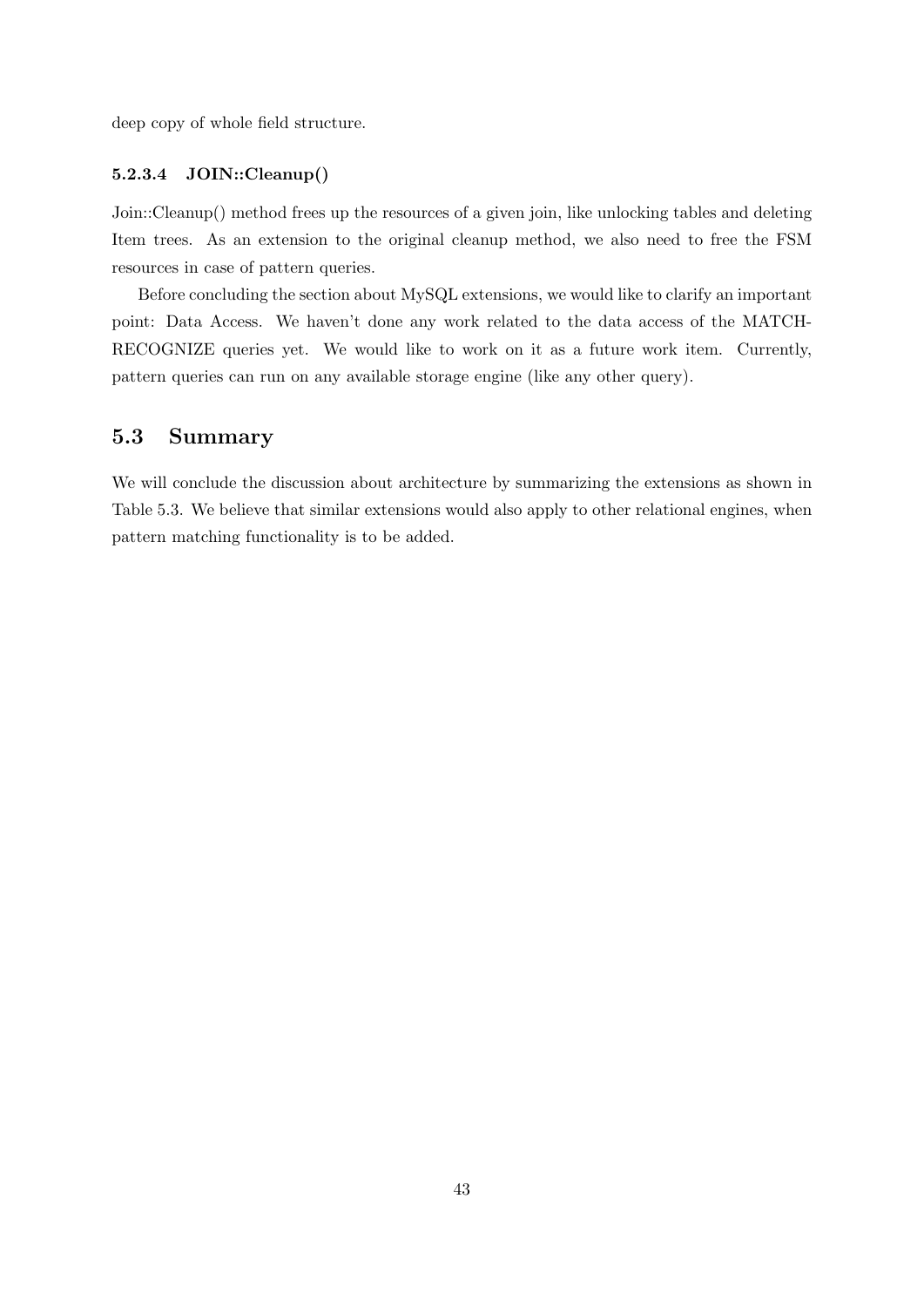| Functionality       | <b>Discussion</b>                   | <b>Extensions</b>          |
|---------------------|-------------------------------------|----------------------------|
| CLASSIFIER,         | $MySQL: SELECT COUNT(*) AS$         | Re-use select alias        |
| <b>MATCH_NUMBER</b> | & SELECT 0 AS zero                  | New node: extends from     |
|                     | Needed: one column per record $\&$  | constant node, but value   |
|                     | value set at execution              | can be set at execution    |
| Field Correlation   | MySQL: field access                 | Re-use field access syntax |
| A.Price $&$         | Needed: variable name $+$ field     | New node: extends from     |
| PREV(A.Price)       | variable name $+$ execution depends | field_item but with        |
|                     | on FSM                              | variable name and          |
|                     |                                     | FSM based execution        |
| Input mechanism     | MySQL: -                            | Add control mechanism at   |
|                     |                                     | MySQL data access point    |
|                     |                                     | to ask for the row if      |
|                     |                                     | required                   |
| Record execution    | MySQL: one record, one predicate    | FSM states are the basis   |
|                     | Needed: state execution             | of the evaluation, one     |
|                     |                                     | record $1.^*$ predicates   |
|                     |                                     | move field capability      |
| Storing partial     | MySQL: complex queries creates      | Store only pointers to     |
| matches             | temporary table and copies the      | the data of the fields     |
|                     | fields deeply                       |                            |
| Output mechanism    | MySQL: similar to HAVING            | HAVING clause on whether   |
|                     | clause on column                    | FSM reached final state    |

Table 5.1: Summary of Pattern Matching Extensions on MySQL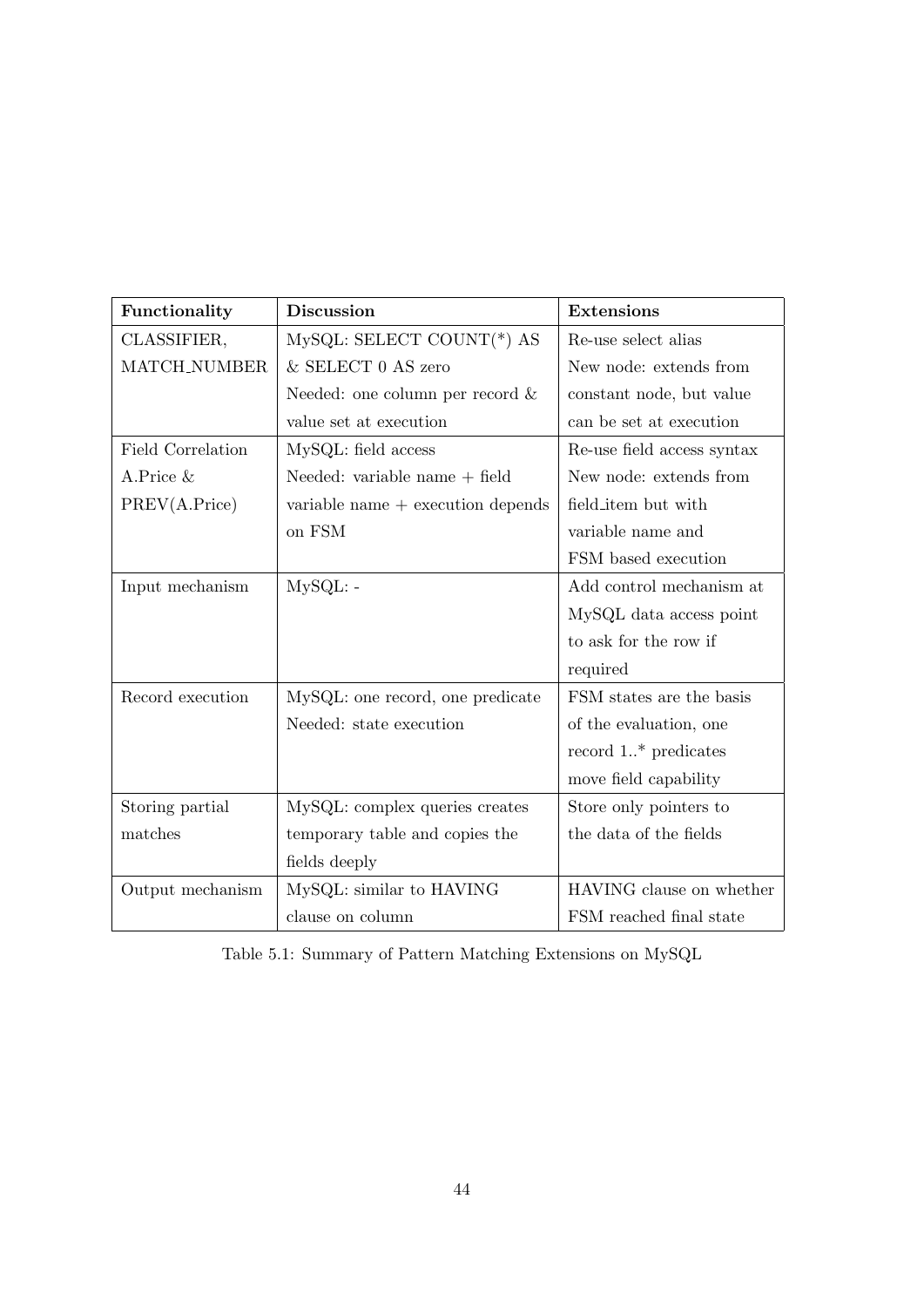## Chapter 6

## Conclusions & Future Work

The goal of the this was to extend the MySQL relational database systems to be able to support pattern matching queries on stored data sequences, where patterns are defined as regular expressions. In order to achieve this, the existing pattern languages are investigated and a major subset of the 2007 ANSI standard proposal [2] for adding MATCH-RECOGNIZE clause to standard SQL is implemented. The MATCH-RECOGNIZE clause is modelled as a semantic window and is internally represented as a Finite State Machine. In order to make the query run, we extended the Parser of the MySQL and created the FSM at the end of the parsing phase. In the execution phase, we replaced the read record() mechanism of MySQL with the Input Holder of FSM so that the record reading is performed based on the window execution. We also replaced the static predicate-record evaluation mechanism of MySQL with dynamic predicate-record evaluation where the predicate is based on the state of the FSM and the record is based on state of the execution of FSM run. Furthermore, we also changed the minimum unit of output mechanism of MySQL for pattern queries to a match which is a set of rows. On the other hand, we made these changes in a modular way without breaking the current functionality of MySQL. We heavily reused the parser of MySQL and added MATCH-RECOGNIZE rules as a block to it. In addition to that, we followed the main module structure of MySQL.

The most challenging part of this thesis was to deal with the huge unknown MySQL source code. The MySQL core has roughly  $360,000$  lines of  $C/C++$  source code. In such a big code it was more difficult to identify the correct place where to put the changes rather than to define the changes that are needed. For example, the source file of optimizer (sql select.cc) that changed the most has around 18000 lines of code. During the implementation, the approach to find a mechanism in MySQL that is similar to the wanted functionality is used very frequently. Studying the similar mechanism was very helpful to find the correct place as well as to re-use the MySQL code. In the end, I believe that I gained valuable experience in dealing with a large code base.

Before concluding this thesis, we would like to mention about the limitations of our system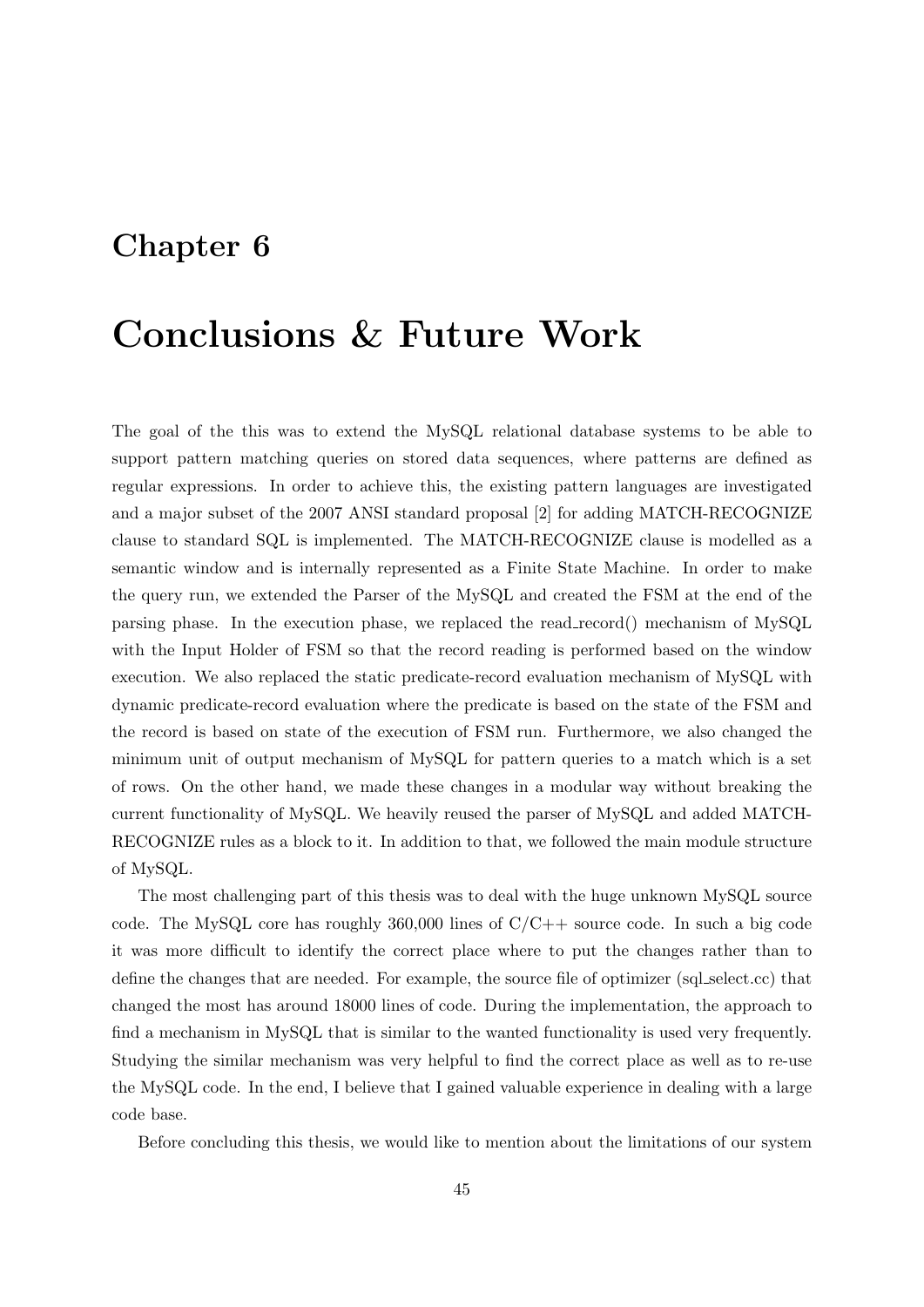and future works. The main limitation of our system is lack of multiple FSM runs. Currently we can only run one FSM instance although the difference between static and dynamic information of the FSM is introduced. One FSM instance is a performance bottleneck and precedence rule between edges might cause the loose of the matches. Support of the multiple FSM runs is the main functionality which we want to add in near feature. In addition to that, to be able to pipeline or parallelize the multiple FSM instances are other ideas we want to investigate more in order to address performance bottleneck of multiple FSM runs. Another limitation of our system is that it looks only for strictly contiguous patterns. Currently, we are not able to handle PARTITION BY clause or provide the functionality to skip the irrelevant tuples. We are planning to work on support of non-contiguous patterns as future work. Introduction of noncontiguous pattern search gives the opportunity for different data access methods. Currently, the data access method for pattern queries is table-scan. It is a good option when patterns are contiguous, but with the PARTITION BY clause, where contiguity feature is relaxed, it is an option to use index or different access methods. In particular, when we have multiple FSM instances, it will become crucial to deal with the inputs and sliding of these FSMs. Therefore, input management of pattern clauses is another issue we want to concentrate on in the near future. Lastly, our work concentrates on finding patterns on sequence data. This data has an order as the word sequence implies. For this purpose, we are making the assumption that the data is ordered by time. The ordering is guaranteed by MySQL when the table is append only.

Besides removing the limitations of the system, we are also planning to work on issues which will improve the performance of our system or usability and development time. Postmatch management is an idea to improve the performance of the system. Currently, after the pattern is found, the resulting matches are not stored in the system. Actually there is an opportunity to use the resulting matches to gather the statistics and/or feedback in order to make optimization decisions. Another idea is to store the match result in order to reuse in later pattern searches. On the other hand, FSM Visualizer is another future work which address the difficulty of understanding the system. FSM execution is complex and it is not easy to prove whether the system behaves as it should. Therefore, working on a real-time visualiser of FSM is a must in order to test and verify the functionalities as well as reducing the development time of the new features of system.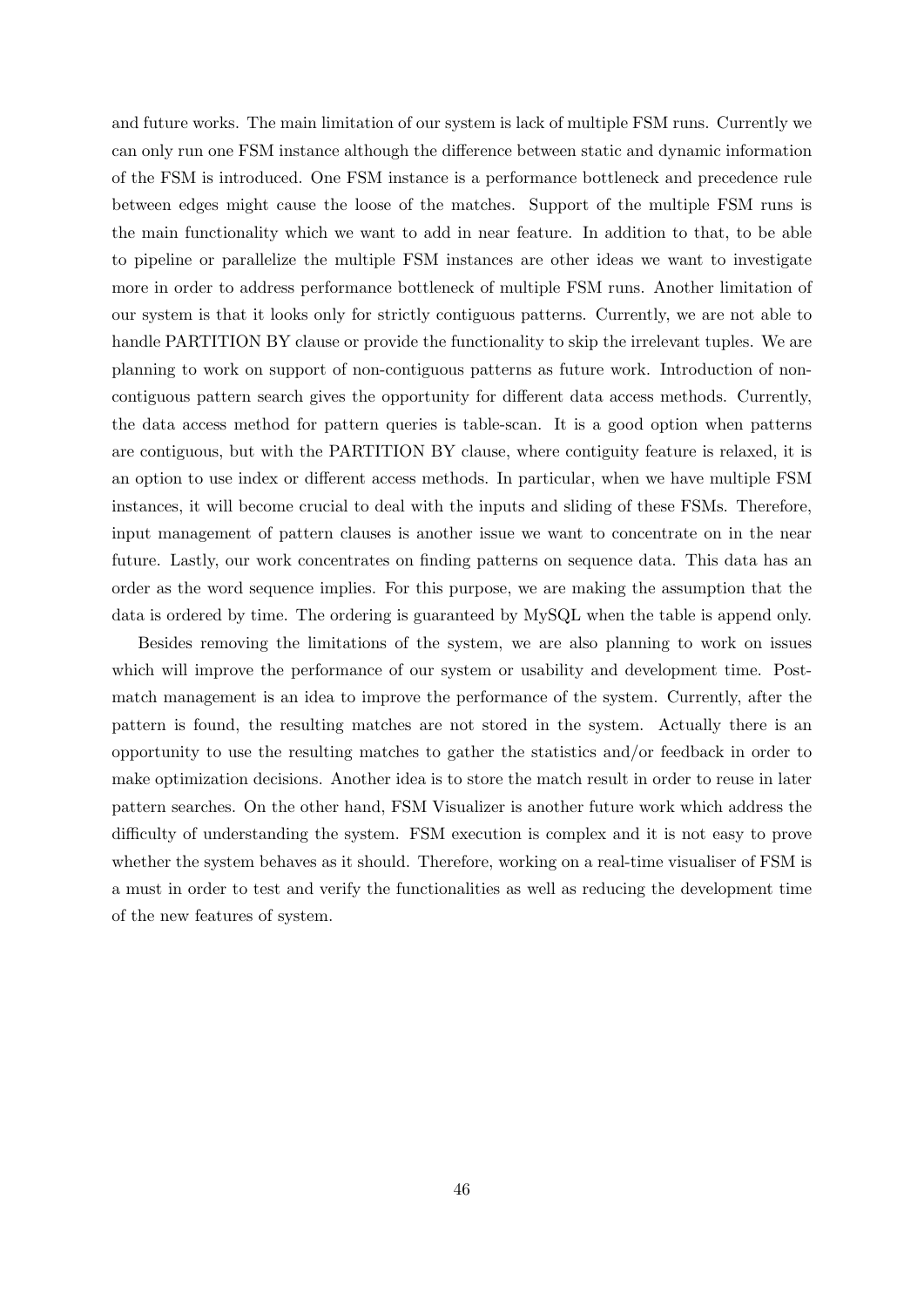# Acknowledgments

I want to conclude with saying thank you to Prof. Nesime Tatbul for guiding me through this thesis with big patience and understanding. I am deeply grateful to Roozbeh Derakhshan, Dr. Jens Dittrich and Irina Botan who gave useful suggestions and ideas about my thesis design and implementation. I would like to thank Dr. Peter Fischer for his technical support whenever I needed.

Amina Fazlic and Nida Farid receive my thanks for helping me with English corrections.

Last but not least, I am very thankful to my family for having supported me morally and financially and having made my studies possible.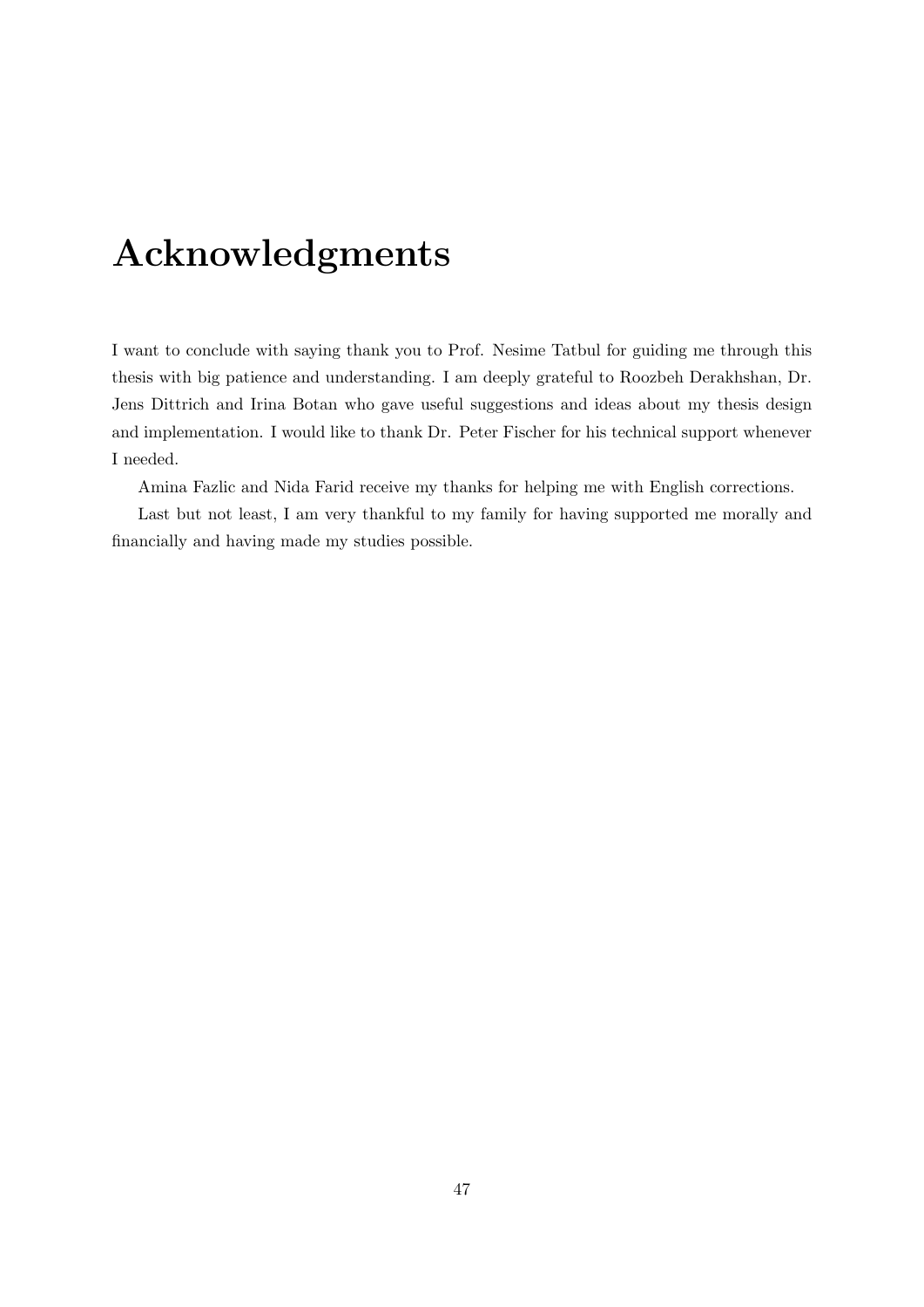## Appendix A

# EBNF of MATCH RECOGNIZE

The rules written as  $\langle \dots \rangle$  are the native MySQL parsing rules.

```
derived_table_list: <table_ref> [match_recognize_clause]
                      | derived_table_list ',' <table_ref>
match_recognize_clause: MATCH_RECOGNIZE '(' [measures_clause] pattern_clause ')'
measures_clause: MEASURE [measure_options]
measure_options: [match_num] [classifier]
classifier: CLASSIFIER <select_alias>
match_num: MATCH_NUMBER <select_alias>
future_strategy: AFTER MATCH SKIP match_qualifier
match_qualifier: TO NEXT ROW
                     | PAST LAST ROW
selection_strategy: LOCAL_MAXIMAL MATCH
                     | ALL MATCH
                      | MAXIMAL MATCH
                      | INCREMENTAL MATCH
```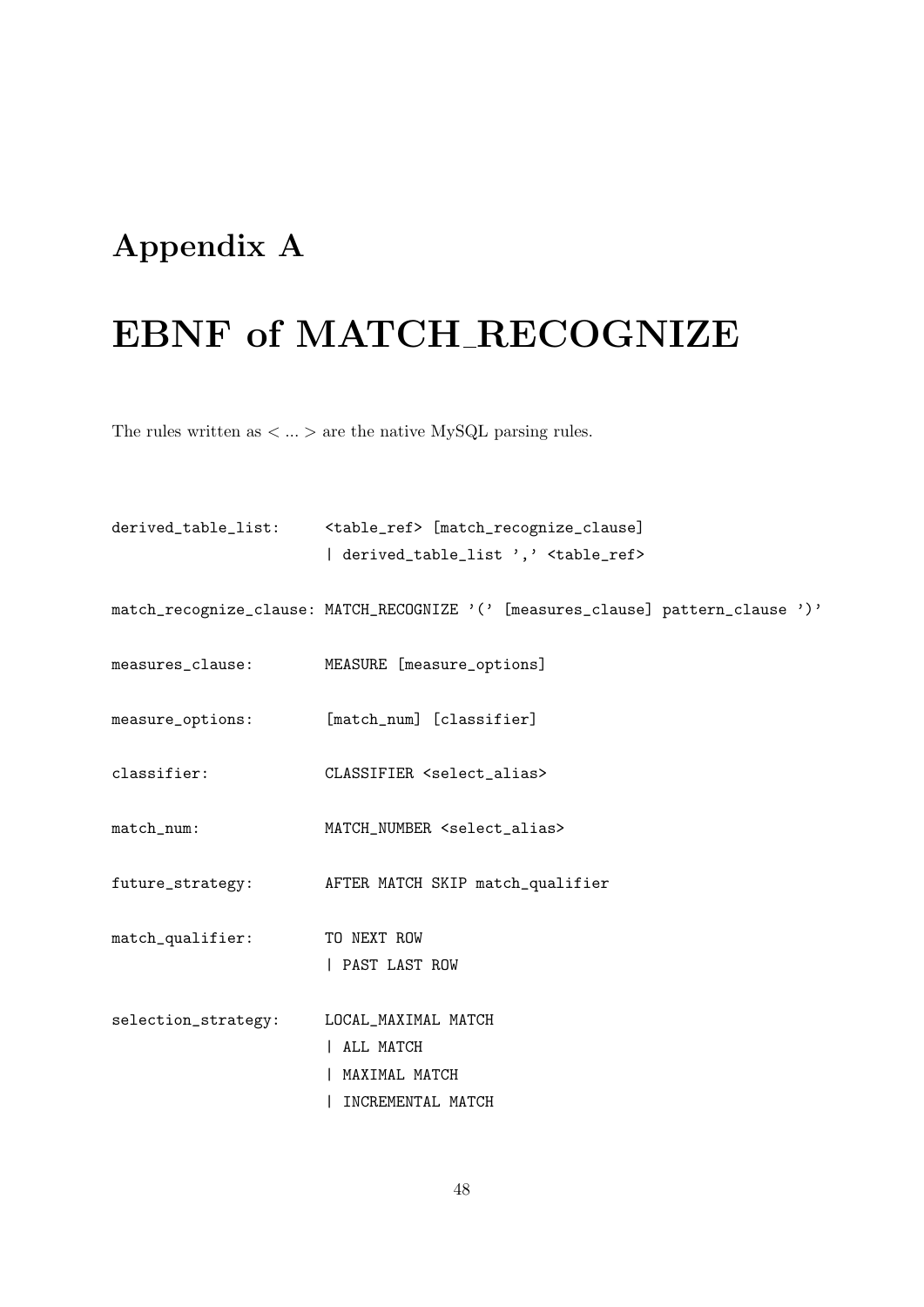| pattern_clause:   | [future_strategy] [selection_strategy]      |
|-------------------|---------------------------------------------|
|                   | PATTERN '('reg_term_list ')'                |
|                   | DEFINE pattern_def_list                     |
| reg_term_list:    | reg_term                                    |
|                   | reg_term reg_term_list                      |
| reg_term:         | IDENT [ operator ]                          |
| operator:         | $*$   +                                     |
| pattern_def_list: | pattern_def<br>pattern_def pattern_def_list |
| pattern_def:      | IDENT AS $'($ <expr>')'</expr>              |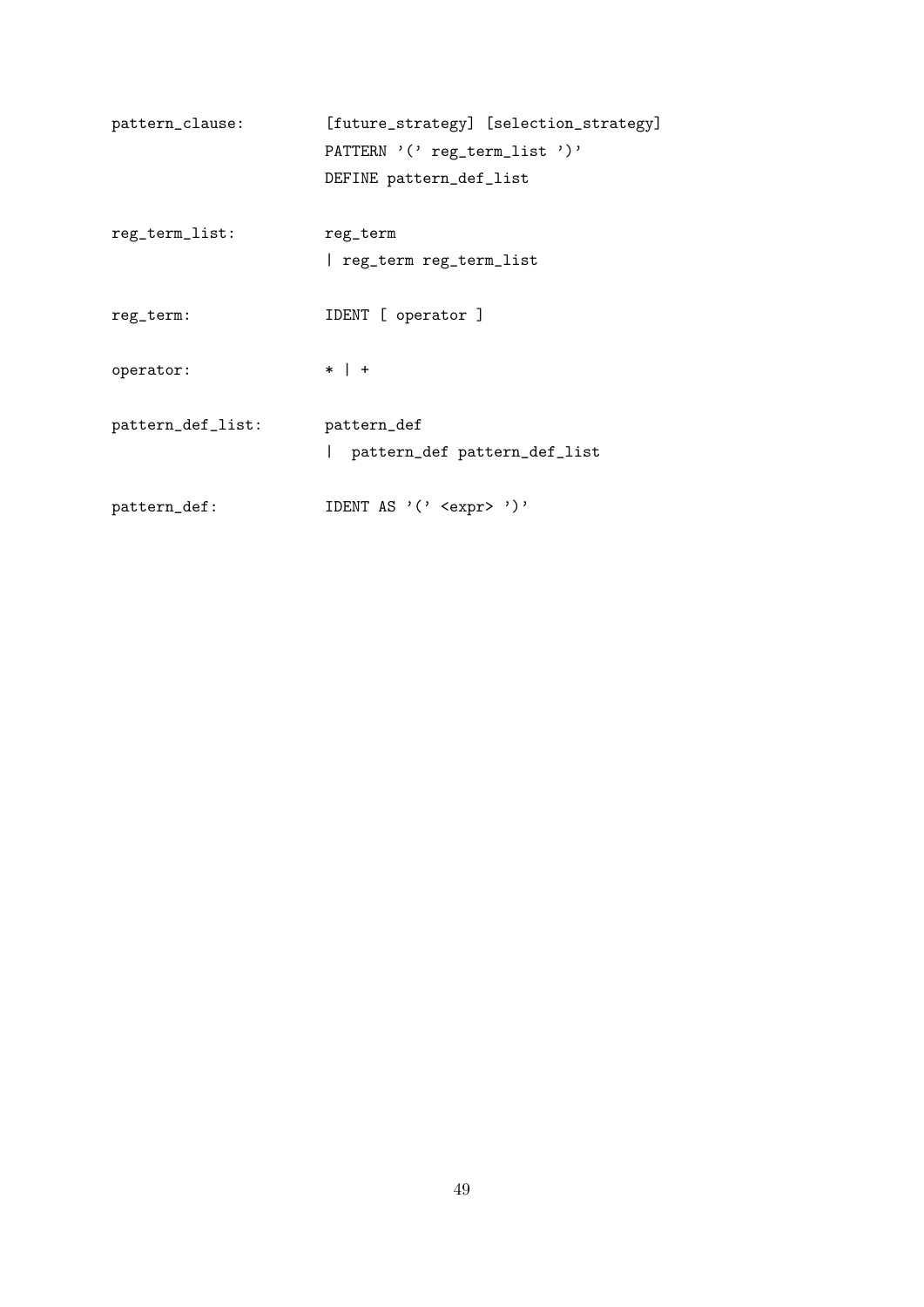# Bibliography

- [1] Coral8. In http://www.coral8.com.
- [2] Pattern Matching in Sequences of Rows. In http://asktom.oracle.com/tkyte/row-patternrecogniton-11-public.pdf, March 2007.
- [3] J. Agrawal, Y. Diao, D. Gyllstrom, and N. Immerman. Efficient Pattern Matching over Event Streams. In SIGMOD Conference, Vancouver, Canada, June 2008.
- [4] M. Balazinska, Y. Kwon, N. Kuchta, and D. Lee. Moirae: History-Enhanced Monitoring. In CIDR Conference, Asilomar, California, January 2007.
- [5] A. Demers, J. Gehrke, M. Hong, M. Riedewald, and W. White. Towards Expressive Publish/Subcribe Systems. In EDBT Conference, Munich, March 2006.
- [6] A. Demers, J. Gehrke, B. Panda, M. Riedewald, V. Sharma, and W. White. Cayuga: A General Purpose Event Monitoring System. In CIDR Conference, Asilomar, California, January 2007.
- [7] Y. Diao, N. Immerman, and D. Gyllstrom. SASE+: An Agile Language for Kleene Closure over Event Streams. In Technical Report 07-03, UMass Amherst, 2007.
- [8] S. McReynolds. Complex Event Processing in the Real World. In An Oracle White Paper, www.oracle.com/technologies/soa/docs/oracle-complex-event-processing.pdf, September 2007.
- [9] S. Pachev. MySQL Internals. O'Reilly, 2007.
- [10] S. Rizvi. Complex Event Processing Beyond Active Databases: Streams and Uncertainties. Technical report, Electrical Engineering and Computer Sciences, University of California at Berkeley, 2005.
- [11] J. M. Robert D. Edwards. Technical Analysis of Stock Trends. AMACOM, 1997.
- [12] R. Sadri, C. Zaniolo, A. Zarkesh, and J. Adibi. Optimizing Sequence Queries in Database Systems. In PODS'01, 2001.